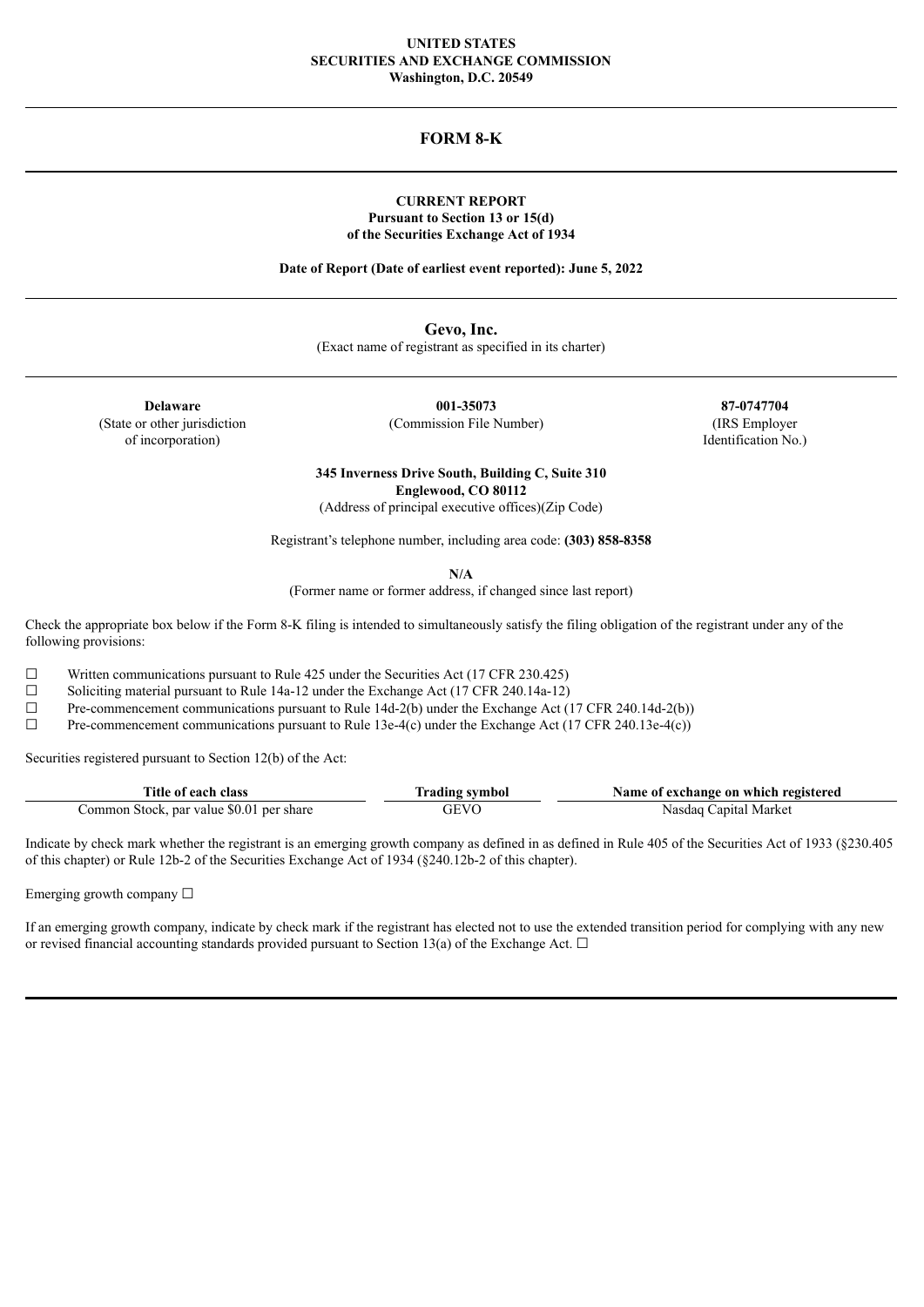# **Item 1.01. Entry into a Material Definitive Agreement.**

On June 5, 2022, Gevo, Inc. (the "Company") entered into a Securities Purchase Agreement (the "Purchase Agreement") with certain institutional investors providing for the issuance and sale by the Company of 33,333,336 shares of the Company's common stock at a price of \$4.50 per share, accompanied by Series 2022-A warrants to purchase 33,333,336 shares of the Company's common stock (each, a "Series 2022-A Warrant") in a registered direct offering (the "Offering").

The Series 2022-A Warrants are exercisable beginning on the date of issuance and will expire five years from the date of issuance, at an exercise price of \$4.37 per share.

The net proceeds to the Company from the Offering are expected to be approximately \$139.2 million, after deducting placement agent's fees, advisory fees and other estimated offering expenses payable by the Company and assuming none of the Series 2022-A Warrants issued in the Offering are exercised for cash. The Company intends to use the net proceeds from the Offering to fund capital projects, working capital and for general corporate purposes.

The Offering was made pursuant to a prospectus supplement dated June 5, 2022, and a base prospectus dated January 19, 2021, which is part of a registration statement on Form S-3 (File No. 333-252229) that was filed with the Securities and Exchange Commission (the "Commission") on January 19, 2021 and automatically became effective upon its filing with the Commission.

The Purchase Agreement contains customary representations and warranties of the Company, termination rights of the parties, and certain indemnification obligations of the Company and ongoing covenants of the Company.

The foregoing descriptions of the Series 2022-A Warrants and the Purchase Agreement do not purport to be complete and are subject to, and are qualified in their entirety by, the full text of such documents, copies of which are attached as Exhibits 4.1 and 10.1, respectively, to this Current Report on Form 8-K, and are incorporated herein by reference.

The legal opinion and consent of Perkins Coie LLP relating to the issuance and sale of the Shares in the Offering is attached as Exhibit 5.1 to this Current Report on Form 8-K.

# **Item 9.01. Financial Statements and Exhibits.**

(d) *Exhibits*.

| Exhibit<br>No. | <b>Description</b>                                          |
|----------------|-------------------------------------------------------------|
| 4.1            | Form of Series 2022-A Warrant.                              |
| 5.1            | <b>Opinion of Perkins Coje LLP.</b>                         |
| 10.1           | Form of Securities Purchase Agreement.                      |
| 23.1           | Consent of Perkins Coie LLP (included in Exhibit 5.1).      |
| 104            | Cover Page Interactive Data File (Formatted as Inline XBRL) |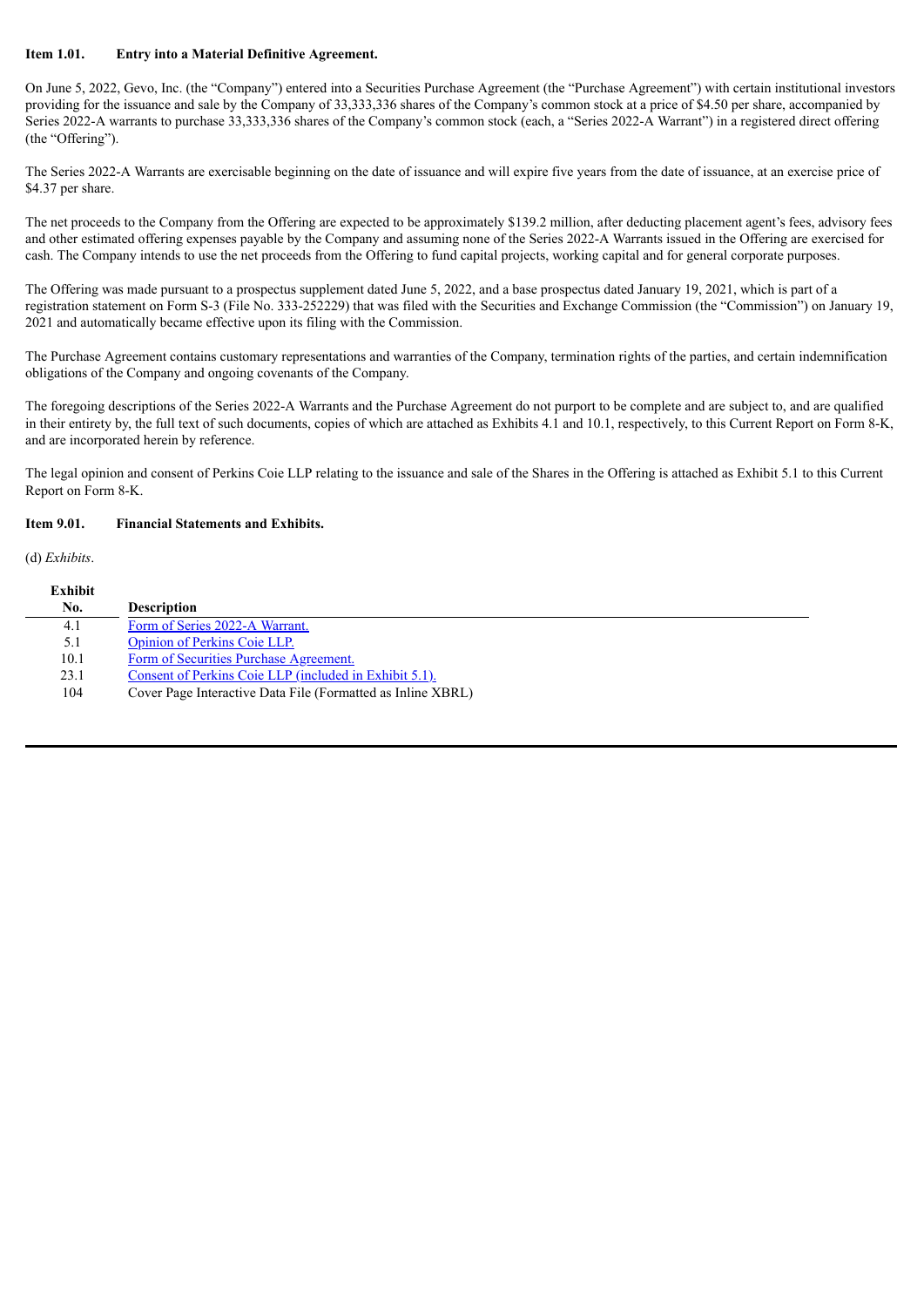# **SIGNATURES**

Pursuant to the requirements of the Securities Exchange Act of 1934, the registrant has duly caused this report to be signed on its behalf by the undersigned hereunto duly authorized.

# **GEVO, INC.**

Dated: June 8, 2022 By: /s/ Geoffrey T. Williams, Jr.

Geoffrey T. Williams, Jr. *Vice President - General Counsel and Secretary*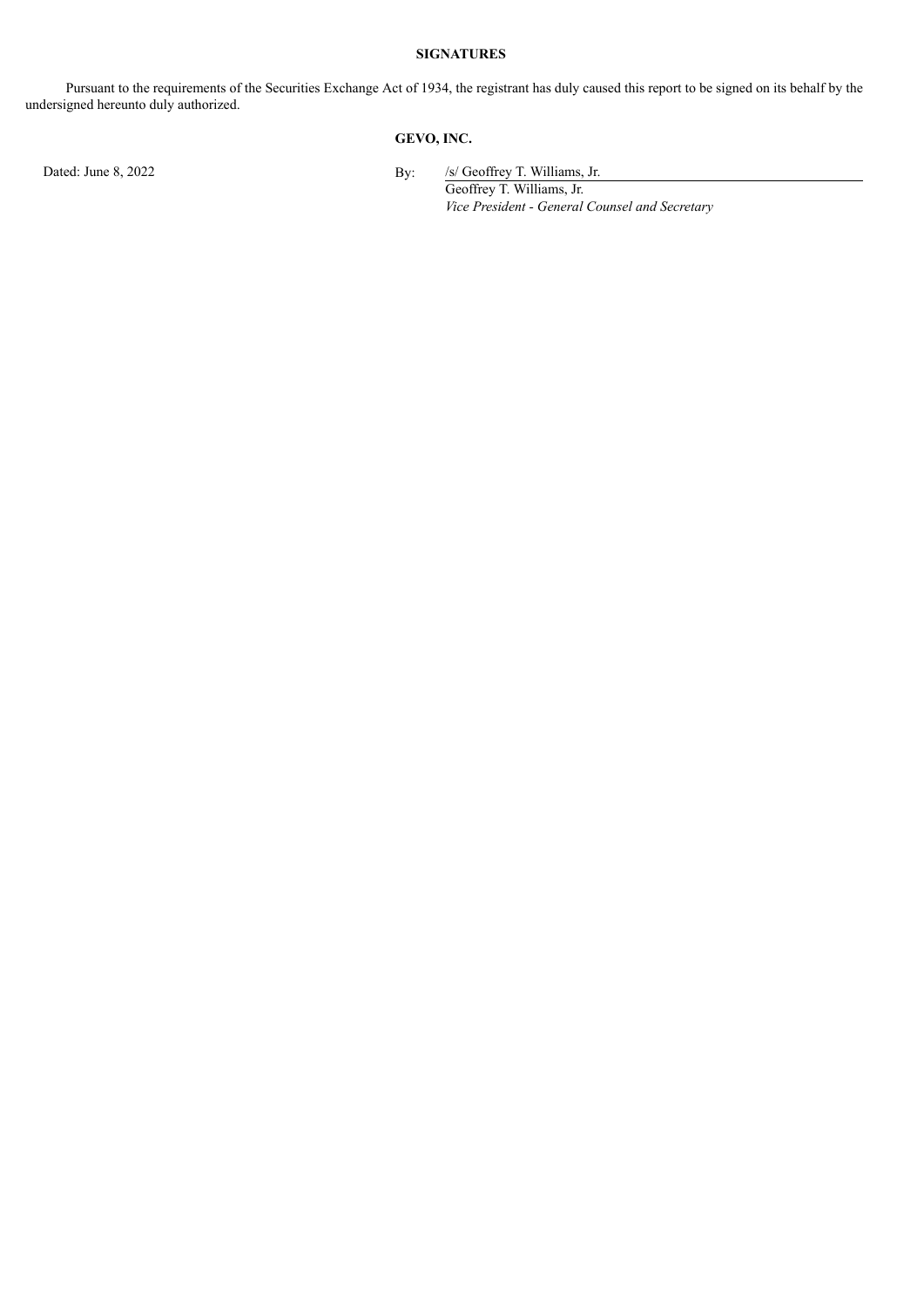# **SERIES 2022-A COMMON STOCK PURCHASE WARRANT**

# **GEVO, INC.**

<span id="page-3-0"></span>

Warrant Shares: **Warrant Shares: Warrant Shares: Warrant Shares: June 8, 2022** 

THIS SERIES 2022-A COMMON STOCK PURCHASE WARRANT (the "Warrant") certifies that, for value received, \_\_\_\_\_\_\_ or its assigns (the "Holder") is entitled, upon the terms and subject to the limitations on exercise and the conditions hereinafter set forth, at any time on or after the date hereof (the "Initial Exercise Date") and on or prior to 5:00 p.m. (New York City time) on June 8, 2027 (the "Termination Date") but not thereafter, to subscribe for and purchase from Gevo, Inc., a Delaware corporation (the "Company"), up to \_\_\_\_\_\_ shares (as subject to adjustment hereunder, the "Warrant Shares") of Common Stock. The purchase price of one share of Common Stock under this Warrant shall be equal to the Exercise Price, as defined in Section 2(b).

Section 1. Definitions. In addition to the terms defined elsewhere in this Warrant, the following terms have the meanings indicated in this Section 1:

"Affiliate" means any Person that, directly or indirectly through one or more intermediaries, controls or is controlled by or is under common control with a Person, as such terms are used in and construed under Rule 405 under the Securities Act.

"Bid Price" means, for any date, the price determined by the first of the following clauses that applies: (a) if the Common Stock is then listed or quoted on a Trading Market, the bid price of the Common Stock for the time in question (or the nearest preceding date) on the Trading Market on which the Common Stock is then listed or quoted as reported by Bloomberg L.P. (based on a Trading Day from 9:30 a.m. (New York) City time) to 4:02 p.m. (New York City time)), (b) if OTCQB or OTCQX is not a Trading Market, the volume weighted average price of the Common Stock for such date (or the nearest preceding date) on OTCQB or OTCQX as applicable, (c) if the Common Stock is not then listed or quoted for trading on OTCQB or OTCQX and if prices for the Common Stock are then reported on the Pink Open Market (or a similar organization or agency succeeding to its functions of reporting prices), the most recent bid price per share of the Common Stock so reported, or (d) in all other cases, the fair market value of a share of Common Stock as determined by an independent appraiser selected in good faith by the Holders of a majority in interest of the Warrants then outstanding and reasonably acceptable to the Company, the fees and expenses of which shall be paid by the Company.

"Board of Directors" means the board of directors of the Company.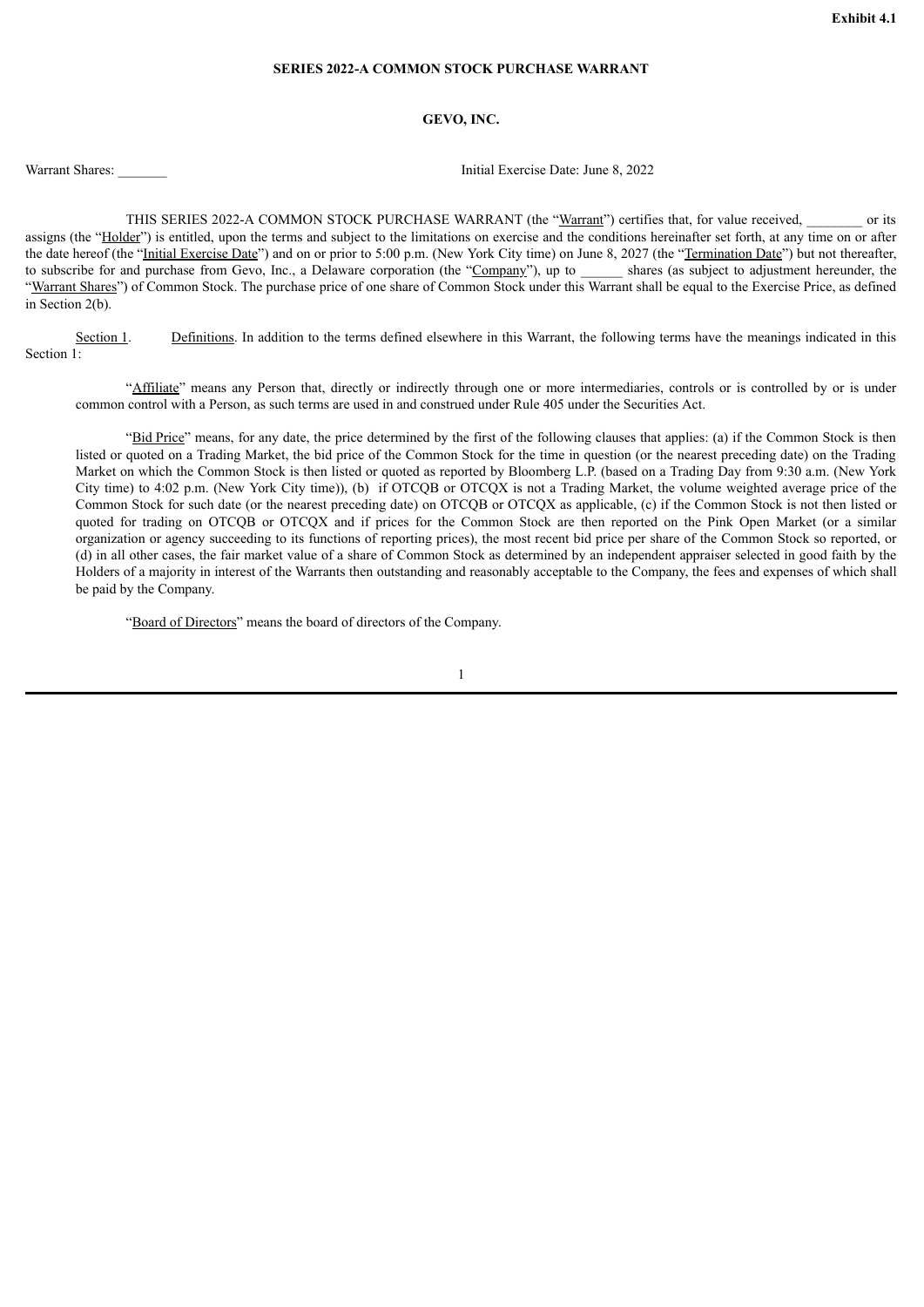"Business Day" means any day other than Saturday, Sunday or other day on which commercial banks in The City of New York are authorized or required by law to remain closed; provided, however, for clarification, commercial banks shall not be deemed to be authorized or required by law to remain closed due to "stay at home", "shelter-in-place", "non-essential employee" or any other similar orders or restrictions or the closure of any physical branch locations at the direction of any governmental authority so long as the electronic funds transfer systems (including for wire transfers) of commercial banks in The City of New York generally are open for use by customers on such day.

"Commission" means the United States Securities and Exchange Commission.

"Common Stock" means the common stock of the Company, par value \$0.01 per share, and any other class of securities into which such securities may hereafter be reclassified or changed.

"Common Stock Equivalents" means any securities of the Company or the Subsidiaries which would entitle the holder thereof to acquire at any time Common Stock, including, without limitation, any debt, preferred stock, right, option, warrant or other instrument that is at any time convertible into or exercisable or exchangeable for, or otherwise entitles the holder thereof to receive, Common Stock.

"Exchange Act" means the Securities Exchange Act of 1934, as amended, and the rules and regulations promulgated thereunder.

"Person" means an individual or corporation, partnership, trust, incorporated or unincorporated association, joint venture, limited liability company, joint stock company, government (or an agency or subdivision thereof) or other entity of any kind.

"Purchase Agreement" means the Securities Purchase Agreement, dated as of June 5, 2022, by and among the Company and the purchasers signatory thereto.

"Registration Statement" means the Company's registration statement on Form S-3ASR (File No. 333-252229).

"Securities Act" means the Securities Act of 1933, as amended, and the rules and regulations promulgated thereunder.

"Subsidiary" means any subsidiary of the Company and shall, where applicable, also include any direct or indirect subsidiary of the Company formed or acquired after the date hereof.

"Trading Day" means a day on which the Common Stock is traded on a Trading Market.

"Trading Market" means any of the following markets or exchanges on which the Common Stock is listed or quoted for trading on the date in question: the NYSE American, the Nasdaq Capital Market, the Nasdaq Global Market, the Nasdaq Global Select Market, or the New York Stock Exchange (or any successors to any of the foregoing).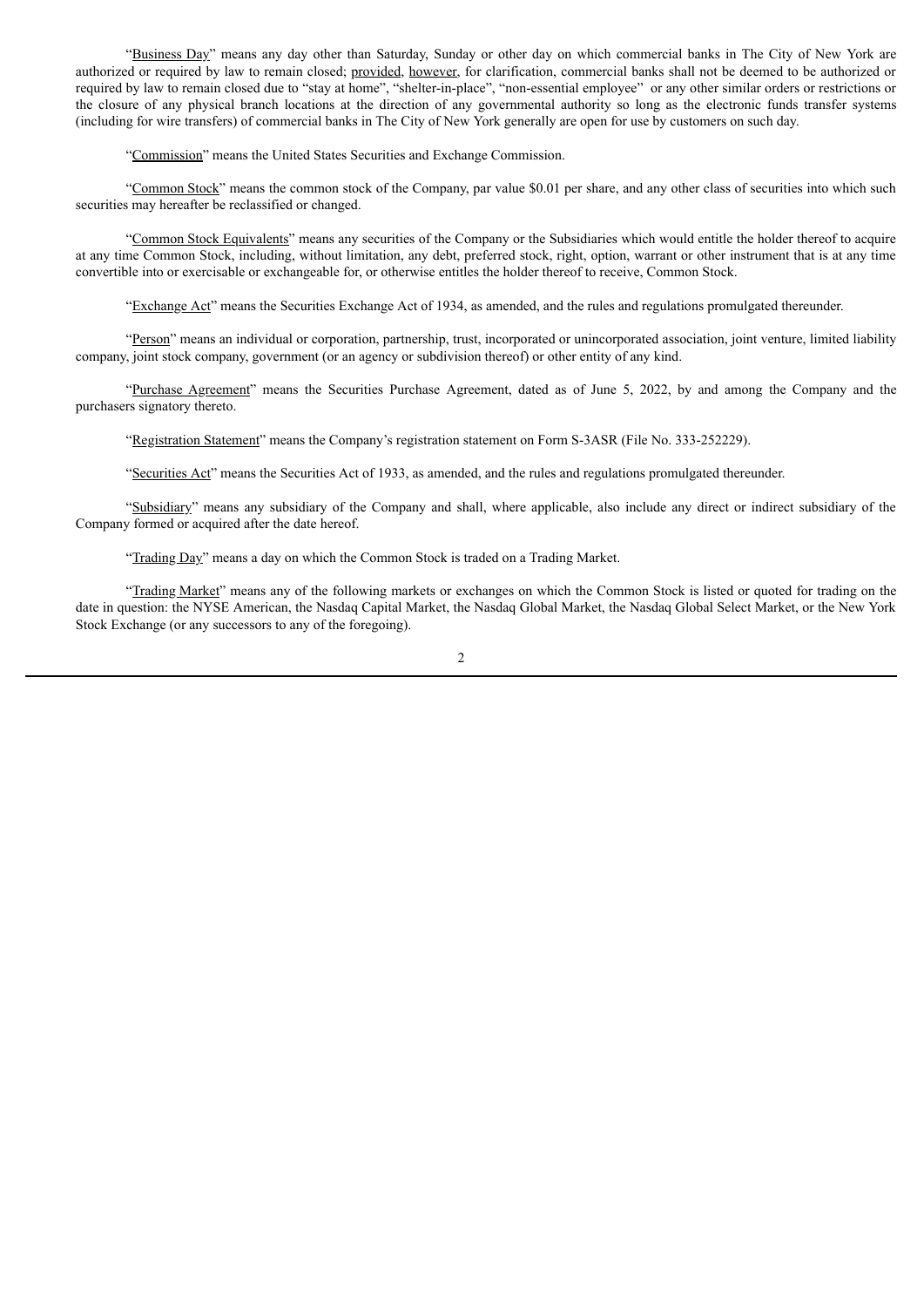"Transfer Agent" means American Stock Transfer & Trust Company, LLC, the current transfer agent of the Company, with a mailing address of 6201 15th Avenue, Brooklyn, New York 11219 and a telephone number of (718) 921-8300, and any successor transfer agent of the Company.

"YWAP" means, for any date, the price determined by the first of the following clauses that applies: (a) if the Common Stock is then listed or quoted on a Trading Market, the daily volume weighted average price of the Common Stock for such date (or the nearest preceding date) on the Trading Market on which the Common Stock is then listed or quoted as reported by Bloomberg L.P. (based on a Trading Day from 9:30 a.m. (New York City time) to 4:02 p.m. (New York City time)), (b) if OTCQB or OTCQX is not a Trading Market, the volume weighted average price of the Common Stock for such date (or the nearest preceding date) on OTCQB or OTCQX as applicable, (c) if the Common Stock is not then listed or quoted for trading on OTCQB or OTCQX and if prices for the Common Stock are then reported on the Pink Open Market (or a similar organization or agency succeeding to its functions of reporting prices), the most recent bid price per share of the Common Stock so reported, or (d) in all other cases, the fair market value of a share of Common Stock as determined by an independent appraiser selected in good faith by the holders of a majority in interest of the Warrants then outstanding and reasonably acceptable to the Company, the fees and expenses of which shall be paid by the Company.

"Warrants" means this Warrant and other Common Stock purchase warrants issued by the Company pursuant to the Registration Statement.

#### Section 2. Exercise.

a) Exercise of Warrant. Exercise of the purchase rights represented by this Warrant may be made, in whole or in part, at any time or times on or after the Initial Exercise Date and on or before the Termination Date by delivery to the Company of a duly executed facsimile copy or PDF copy submitted by e-mail (or e-mail attachment) of the Notice of Exercise in the form annexed hereto (the "Notice of Exercise"). Within the earlier of (i) two (2) Trading Days and (ii) the number of Trading Days comprising the Standard Settlement Period (as defined in Section 2(d)(i) herein) following the date of exercise as aforesaid, the Holder shall deliver the aggregate Exercise Price for the Warrant Shares specified in the applicable Notice of Exercise by wire transfer or cashier's check drawn on a United States bank unless the cashless exercise procedure specified in Section 2(c) below is specified in the applicable Notice of Exercise. No ink-original Notice of Exercise shall be required, nor shall any medallion guarantee (or other type of guarantee or notarization) of any Notice of Exercise be required. Notwithstanding anything herein to the contrary, the Holder shall not be required to physically surrender this Warrant to the Company until the Holder has purchased all of the Warrant Shares available hereunder and the Warrant has been exercised in full, in which case, the Holder shall surrender this Warrant to the Company for cancellation within three (3) Trading Days of the date on which the final Notice of Exercise is delivered to the Company. Partial exercises of this Warrant resulting in purchases of a portion of the total number of Warrant Shares available hereunder shall have the effect of lowering the outstanding number of Warrant Shares purchasable hereunder in an amount equal to the applicable number of Warrant Shares purchased. The Holder and the Company shall maintain records showing the number of Warrant Shares purchased and the date of such purchases. The Company shall deliver any objection to any Notice of Exercise within one (1) Business Day of receipt of such notice. **The Holder and any assignee, by** acceptance of this Warrant, acknowledge and agree that, by reason of the provisions of this paragraph, following the purchase of a portion of the Warrant Shares hereunder, the number of Warrant Shares available for purchase hereunder at any given time may be less **than the amount stated on the face hereof.**

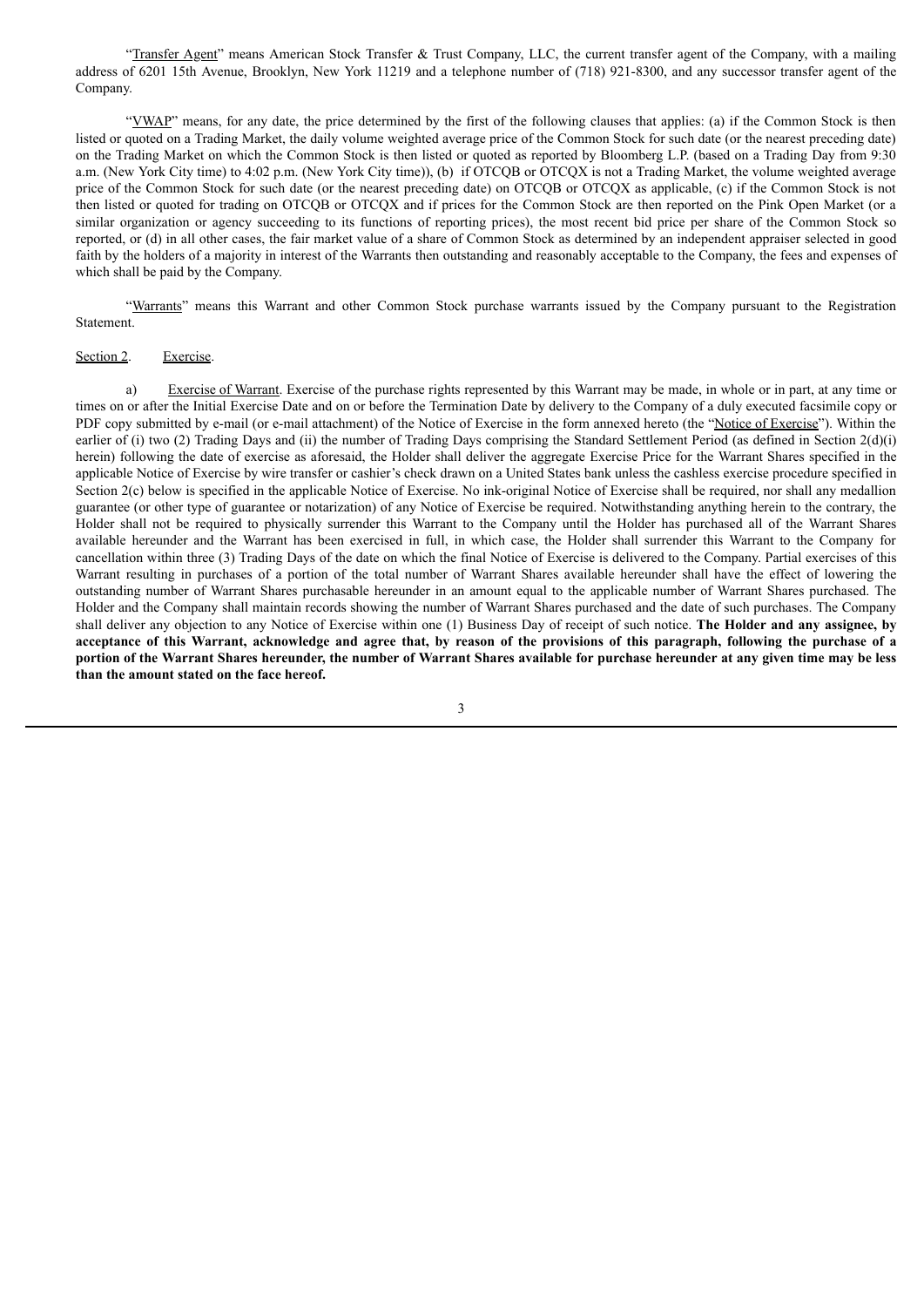b) Exercise Price. The exercise price per share of Common Stock under this Warrant shall be **\$4.37**, subject to adjustment hereunder (the "Exercise Price").

c) Cashless Exercise. If at the time of exercise hereof there is no effective registration statement registering, or the prospectus contained therein is not available for the issuance of the Warrant Shares to the Holder, then this Warrant may also be exercised, in whole or in part, at such time by means of a "cashless exercise" in which the Holder shall be entitled to receive a number of Warrant Shares equal to the quotient obtained by dividing  $[(A-B) (X)]$  by  $(A)$ , where:

- (A) = as applicable: (i) the VWAP on the Trading Day immediately preceding the date of the applicable Notice of Exercise if such Notice of Exercise is (1) both executed and delivered pursuant to Section 2(a) hereof on a day that is not a Trading Day or (2) both executed and delivered pursuant to Section 2(a) hereof on a Trading Day prior to the opening of "regular trading hours" (as defined in Rule 600(b) of Regulation NMS promulgated under the federal securities laws) on such Trading Day, (ii) at the option of the Holder, either (y) the VWAP on the Trading Day immediately preceding the date of the applicable Notice of Exercise or (z) the Bid Price of the Common Stock on the principal Trading Market as reported by Bloomberg L.P. as of the time of the Holder's execution of the applicable Notice of Exercise if such Notice of Exercise is executed during "regular trading hours" on a Trading Day and is delivered within two (2) hours thereafter (including until two (2) hours after the close of "regular trading hours" on a Trading Day) pursuant to Section 2(a) hereof, which Bid Price shall be shown on supporting documents provided by the Holder to the Company within two Trading Days of delivery of the Notice of Exercise, or (iii) the VWAP on the date of the applicable Notice of Exercise if the date of such Notice of Exercise is a Trading Day and such Notice of Exercise is both executed and delivered pursuant to Section 2(a) hereof after the close of "regular trading hours" on such Trading Day;
- (B) = the Exercise Price of this Warrant, as adjusted hereunder; and
- $(X)$  = the number of Warrant Shares that would be issuable upon exercise of this Warrant in accordance with the terms of this Warrant if such exercise were by means of a cash exercise rather than a cashless exercise.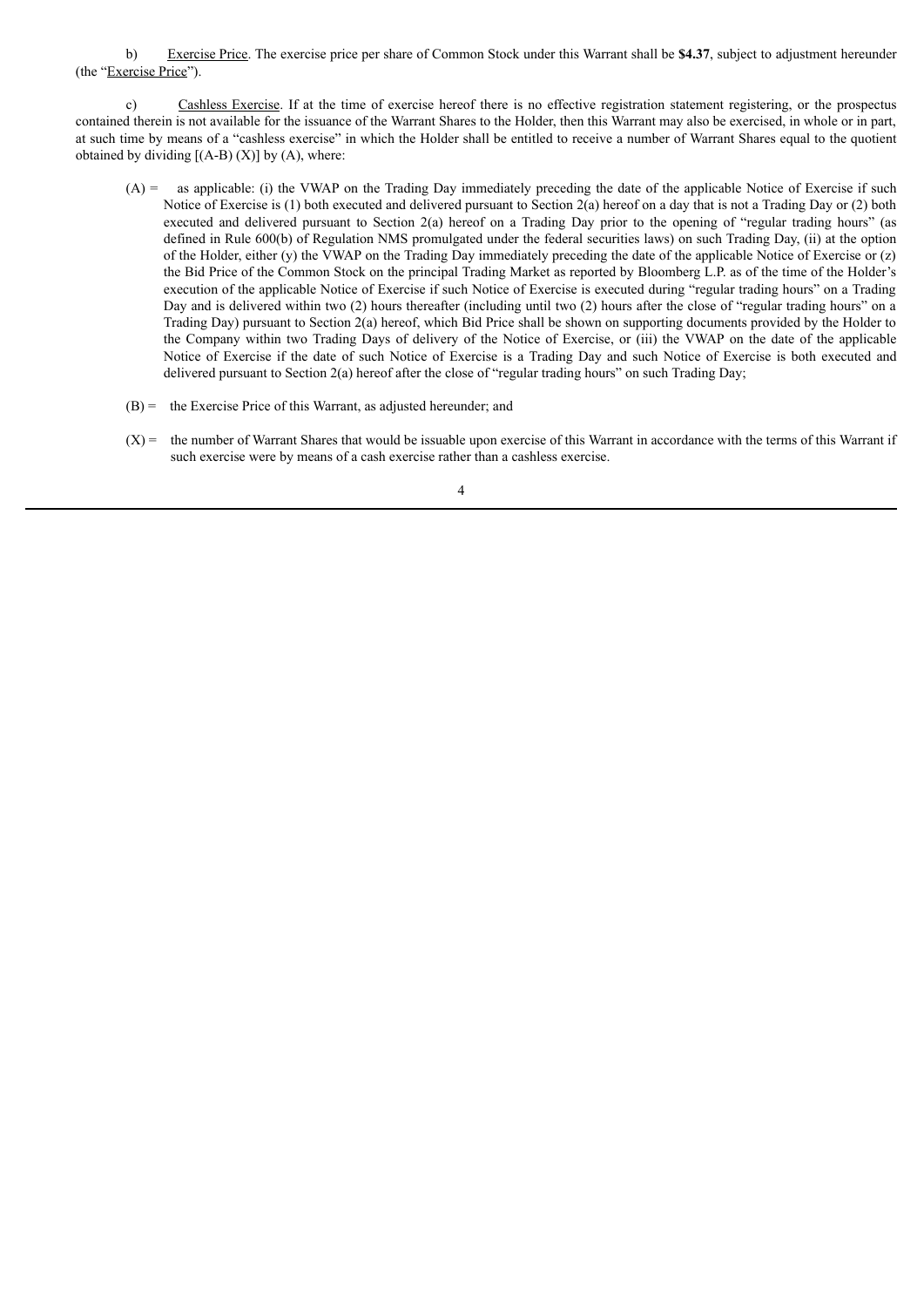If Warrant Shares are issued in such a cashless exercise, the parties acknowledge and agree that in accordance with Section  $3(a)(9)$  of the Securities Act, the Warrant Shares shall take on the registered characteristics of the Warrants being exercised. The Company agrees not to take any position contrary to this Section 2(c).

# d) Mechanics of Exercise.

i. Delivery of Warrant Shares Upon Exercise. The Company shall cause the Warrant Shares purchased hereunder to be transmitted by the Transfer Agent to the Holder by crediting the account of the Holder's or its designee's balance account with The Depository Trust Company through its Deposit or Withdrawal at Custodian system ("DWAC") if the Company is then a participant in such system and either (A) there is an effective registration statement permitting the issuance of the Warrant Shares to or resale of the Warrant Shares by Holder or (B) this Warrant is being exercised via cashless exercise, and otherwise by physical delivery of a certificate, registered in the Company's share register in the name of the Holder or its designee, for the number of Warrant Shares to which the Holder is entitled pursuant to such exercise to the address specified by the Holder in the Notice of Exercise by the date that is the earliest of (i) two (2) Trading Days after the delivery to the Company of the Notice of Exercise, (ii) one (1) Trading Day after delivery of the aggregate Exercise Price to the Company and (iii) the number of Trading Days comprising the Standard Settlement Period after the delivery to the Company of the Notice of Exercise (such date, the "Warrant Share Delivery Date"). Upon delivery of the Notice of Exercise, the Holder shall be deemed for all corporate purposes to have become the holder of record of the Warrant Shares with respect to which this Warrant has been exercised, irrespective of the date of delivery of the Warrant Shares, provided that payment of the aggregate Exercise Price (other than in the case of a cashless exercise) is received within the earlier of (i) two (2) Trading Days and (ii) the number of Trading Days comprising the Standard Settlement Period following delivery of the Notice of Exercise. If the Company fails for any reason to deliver to the Holder the Warrant Shares subject to a Notice of Exercise by the Warrant Share Delivery Date, the Company shall pay to the Holder, in cash, as liquidated damages and not as a penalty, for each \$1,000 of Warrant Shares subject to such exercise (based on the VWAP of the Common Stock on the date of the applicable Notice of Exercise), \$10 per Trading Day (increasing to \$20 per Trading Day on the third Trading Day after the Warrant Share Delivery Date) for each Trading Day after such Warrant Share Delivery Date until such Warrant Shares are delivered or Holder rescinds such exercise. The Company agrees to maintain a transfer agent that is a participant in the FAST program so long as this Warrant remains outstanding and exercisable. As used herein, "Standard Settlement Period" means the standard settlement period, expressed in a number of Trading Days, on the Company's primary Trading Market with respect to the Common Stock as in effect on the date of delivery of the Notice of Exercise. Notwithstanding the foregoing, with respect to any Notice(s) of Exercise delivered on or prior to 9:30 a.m. (New York City time) on the Initial Exercise Date, which may be delivered at any time after the time of execution of the Purchase Agreement, the Company agrees to deliver the Warrant Shares subject to such notice(s) by 4:00 p.m. (New York City time) on the Initial Exercise Date and the Initial Exercise Date shall be the Warrant Share Delivery Date for purposes hereunder.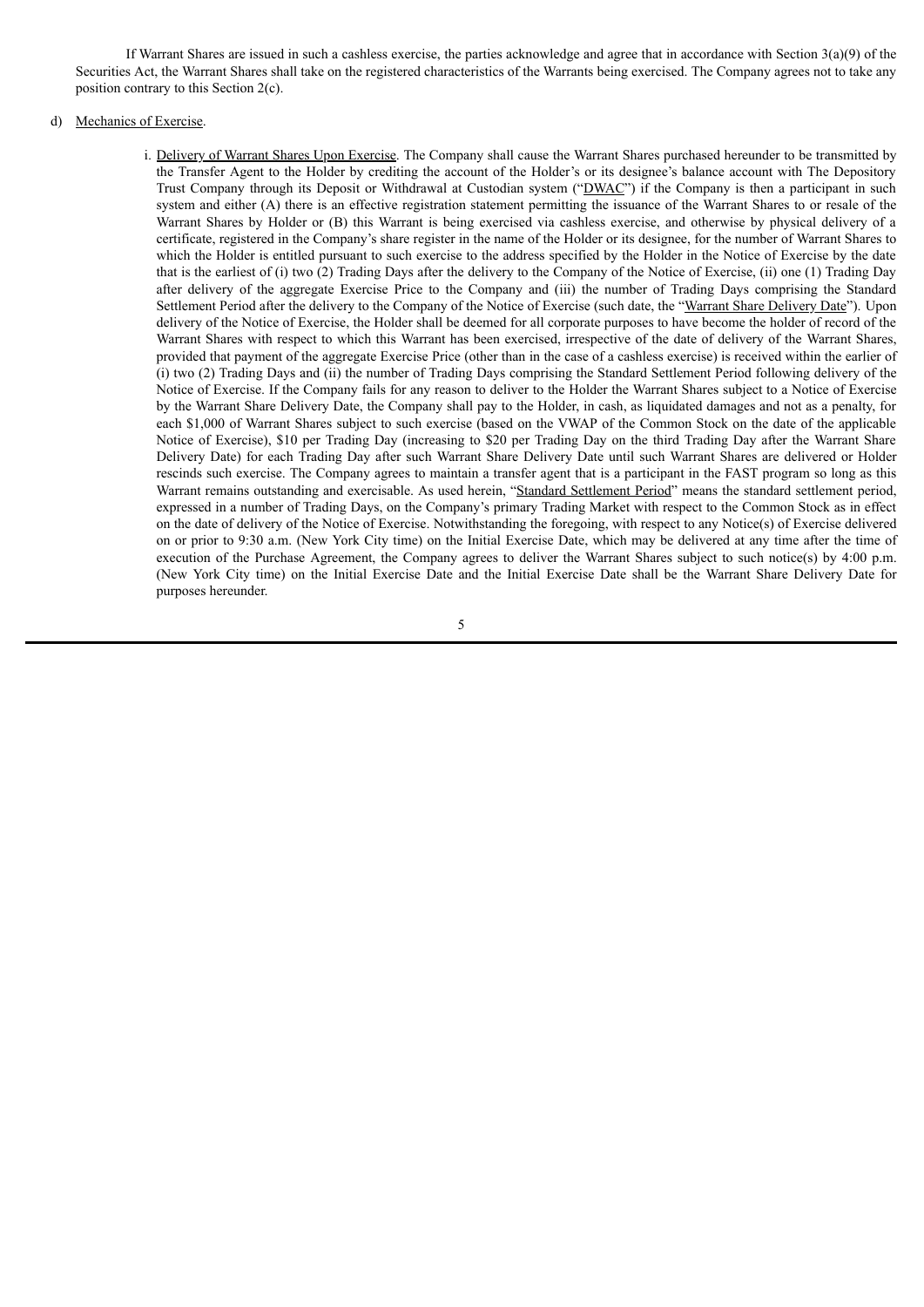ii. Delivery of New Warrants Upon Exercise. If this Warrant shall have been exercised in part, the Company shall, at the request of a Holder and upon surrender of this Warrant certificate, at the time of delivery of the Warrant Shares, deliver to the Holder a new Warrant evidencing the rights of the Holder to purchase the unpurchased Warrant Shares called for by this Warrant, which new Warrant shall in all other respects be identical with this Warrant.

Rescission Rights. If the Company fails to cause the Transfer Agent to transmit to the Holder the Warrant Shares pursuant to Section  $2(d)(i)$  by the Warrant Share Delivery Date, then the Holder will have the right to rescind such exercise.

iv. Compensation for Buy-In on Failure to Timely Deliver Warrant Shares Upon Exercise. In addition to any other rights available to the Holder, if the Company fails to cause the Transfer Agent to transmit to the Holder the Warrant Shares in accordance with the provisions of Section  $2(d)(i)$  above pursuant to an exercise on or before the Warrant Share Delivery Date, and if after such date the Holder is required by its broker to purchase (in an open market transaction or otherwise) or the Holder's brokerage firm otherwise purchases, shares of Common Stock to deliver in satisfaction of a sale by the Holder of the Warrant Shares which the Holder anticipated receiving upon such exercise (a " $\frac{Byy-In}}$ "), then the Company shall (A) pay in cash to the Holder the amount, if any, by which  $(x)$  the Holder's total purchase price (including brokerage commissions, if any) for the shares of Common Stock so purchased exceeds (y) the amount obtained by multiplying (1) the number of Warrant Shares that the Company was required to deliver to the Holder in connection with the exercise at issue times (2) the price at which the sell order giving rise to such purchase obligation was executed, and (B) at the option of the Holder, either reinstate the portion of the Warrant and equivalent number of Warrant Shares for which such exercise was not honored (in which case such exercise shall be deemed rescinded) or deliver to the Holder the number of shares of Common Stock that would have been issued had the Company timely complied with its exercise and delivery obligations hereunder. For example, if the Holder purchases Common Stock having a total purchase price of \$11,000 to cover a Buy-In with respect to an attempted exercise of shares of Common Stock with an aggregate sale price giving rise to such purchase obligation of \$10,000, under clause (A) of the immediately preceding sentence the Company shall be required to pay the Holder \$1,000. The Holder shall provide the Company written notice indicating the amounts payable to the Holder in respect of the Buy-In and, upon request of the Company, evidence of the amount of such loss. Nothing herein shall limit a Holder's right to pursue any other remedies available to it hereunder, at law or in equity including, without limitation, a decree of specific performance and/or injunctive relief with respect to the Company's failure to timely deliver shares of Common Stock upon exercise of the Warrant as required pursuant to the terms hereof.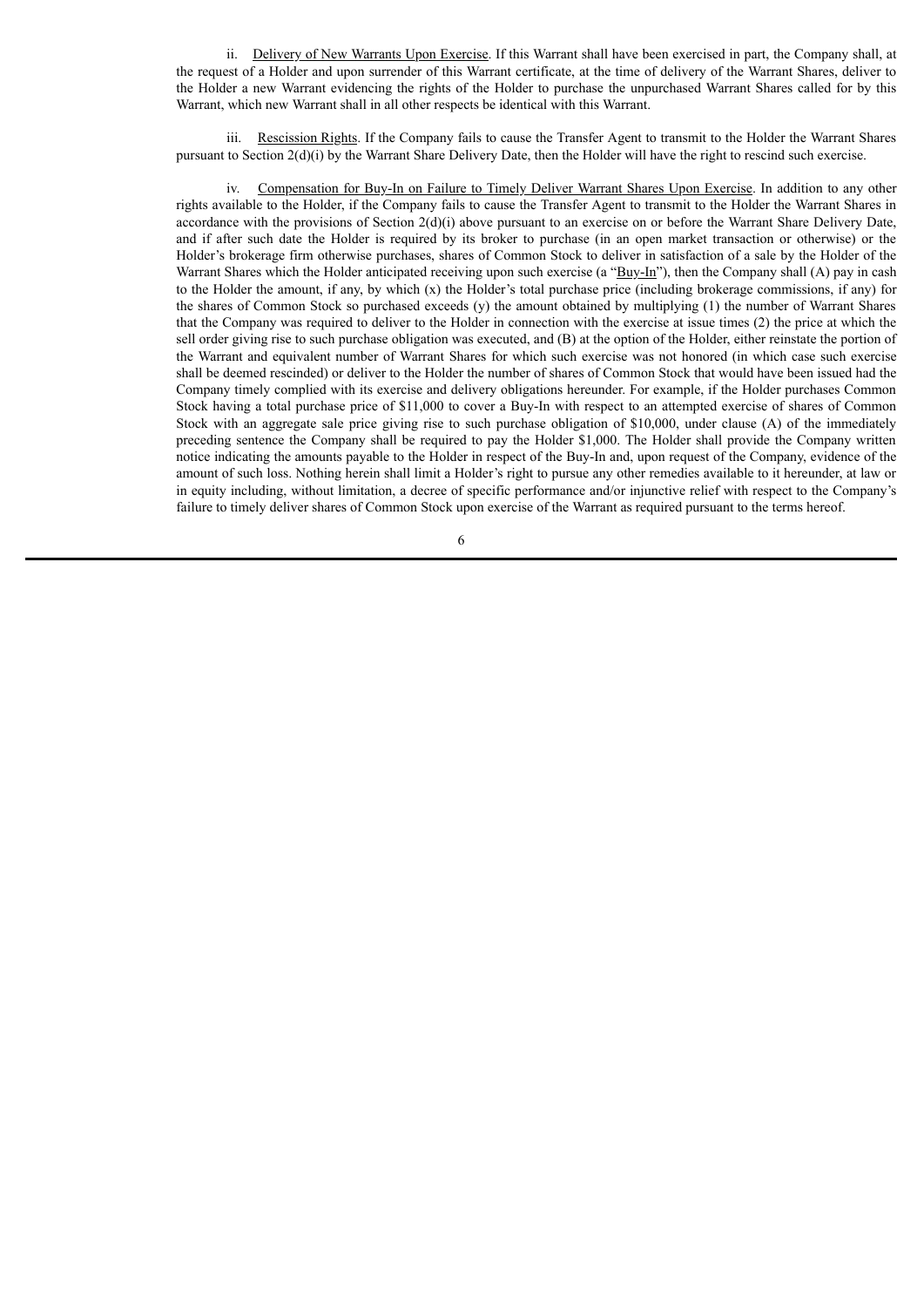v. No Fractional Shares or Scrip. No fractional shares or scrip representing fractional shares shall be issued upon the exercise of this Warrant. As to any fraction of a share which the Holder would otherwise be entitled to purchase upon such exercise, the Company shall, at its election, either pay a cash adjustment in respect of such final fraction in an amount equal to such fraction multiplied by the Exercise Price or round up to the next whole share.

vi. Charges, Taxes and Expenses. Issuance of Warrant Shares shall be made without charge to the Holder for any issue or transfer tax or other incidental expense in respect of the issuance of such Warrant Shares, all of which taxes and expenses shall be paid by the Company, and such Warrant Shares shall be issued in the name of the Holder or in such name or names as may be directed by the Holder; provided, however, that, in the event that Warrant Shares are to be issued in a name other than the name of the Holder, this Warrant when surrendered for exercise shall be accompanied by the Assignment Form attached hereto duly executed by the Holder and the Company may require, as a condition thereto, the payment of a sum sufficient to reimburse it for any transfer tax incidental thereto. The Company shall pay all Transfer Agent fees required for same-day processing of any Notice of Exercise and all fees to the Depository Trust Company (or another established clearing corporation performing similar functions) required for same-day electronic delivery of the Warrant Shares.

vii. Closing of Books. The Company will not close its stockholder books or records in any manner which prevents the timely exercise of this Warrant, pursuant to the terms hereof.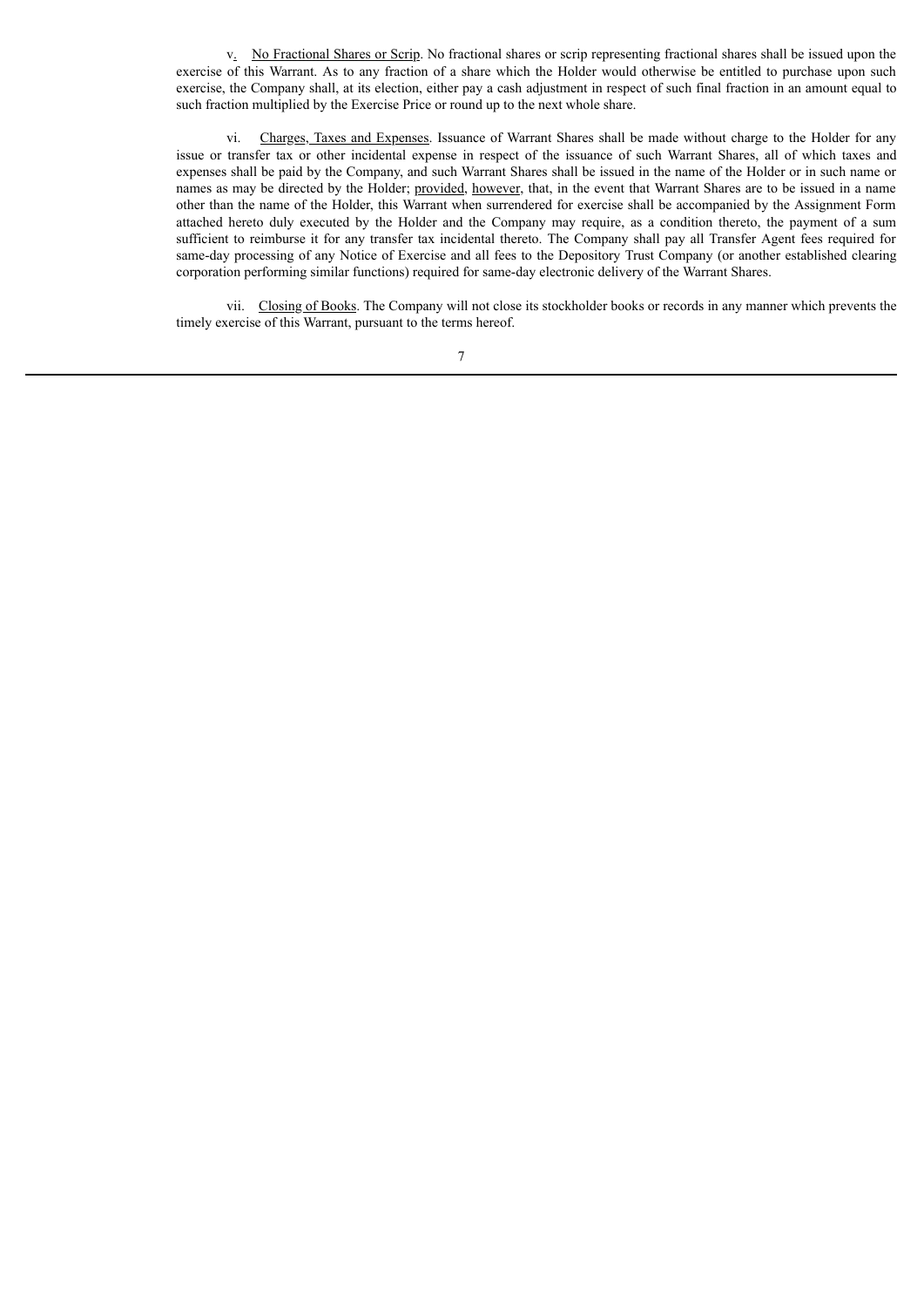e) Holder's Exercise Limitations. The Company shall not effect any exercise of this Warrant, and a Holder shall not have the right to exercise any portion of this Warrant, pursuant to Section 2 or otherwise, to the extent that after giving effect to such issuance after exercise as set forth on the applicable Notice of Exercise, the Holder (together with the Holder's Affiliates, and any other Persons acting as a group together with the Holder or any of the Holder's Affiliates (such Persons, "Attribution Parties")), would beneficially own in excess of the Beneficial Ownership Limitation (as defined below). For purposes of the foregoing sentence, the number of shares of Common Stock beneficially owned by the Holder and its Affiliates and Attribution Parties shall include the number of shares of Common Stock issuable upon exercise of this Warrant with respect to which such determination is being made, but shall exclude the number of shares of Common Stock which would be issuable upon (i) exercise of the remaining, nonexercised portion of this Warrant beneficially owned by the Holder or any of its Affiliates or Attribution Parties and (ii) exercise or conversion of the unexercised or nonconverted portion of any other securities of the Company (including, without limitation, any other Common Stock Equivalents) subject to a limitation on conversion or exercise analogous to the limitation contained herein beneficially owned by the Holder or any of its Affiliates or Attribution Parties. Except as set forth in the preceding sentence, for purposes of this Section 2(e), beneficial ownership shall be calculated in accordance with Section 13(d) of the Exchange Act and the rules and regulations promulgated thereunder, it being acknowledged by the Holder that the Company is not representing to the Holder that such calculation is in compliance with Section 13(d) of the Exchange Act and the Holder is solely responsible for any schedules required to be filed in accordance therewith. To the extent that the limitation contained in this Section 2(e) applies, the determination of whether this Warrant is exercisable (in relation to other securities owned by the Holder together with any Affiliates and Attribution Parties) and of which portion of this Warrant is exercisable shall be in the sole discretion of the Holder, and the submission of a Notice of Exercise shall be deemed to be the Holder's determination of whether this Warrant is exercisable (in relation to other securities owned by the Holder together with any Affiliates and Attribution Parties) and of which portion of this Warrant is exercisable, in each case subject to the Beneficial Ownership Limitation, and the Company shall have no obligation to verify or confirm the accuracy of such determination. In addition, a determination as to any group status as contemplated above shall be determined in accordance with Section 13(d) of the Exchange Act and the rules and regulations promulgated thereunder. For purposes of this Section 2(e), in determining the number of outstanding shares of Common Stock, a Holder may rely on the number of outstanding shares of Common Stock as reflected in (A) the Company's most recent periodic or annual report filed with the Commission, as the case may be, (B) a more recent public announcement by the Company or (C) a more recent written notice by the Company or the Transfer Agent setting forth the number of shares of Common Stock outstanding. Upon the written or oral request of a Holder, the Company shall within one Trading Day confirm orally and in writing to the Holder the number of shares of Common Stock then outstanding. In any case, the number of outstanding shares of Common Stock shall be determined after giving effect to the conversion or exercise of securities of the Company, including this Warrant, by the Holder or its Affiliates or Attribution Parties since the date as of which such number of outstanding shares of Common Stock was reported. The "Beneficial Ownership Limitation" shall be 4.99% (or, upon election by a Holder prior to the issuance of any Warrants, 9.99%) of the number of shares of the Common Stock outstanding immediately after giving effect to the issuance of shares of Common Stock issuable upon exercise of this Warrant. The Holder, upon notice to the Company, may increase or decrease the Beneficial Ownership Limitation provisions of this Section 2(e), provided that the Beneficial Ownership Limitation in no event exceeds 9.99% of the number of shares of the Common Stock outstanding immediately after giving effect to the issuance of shares of Common Stock upon exercise of this Warrant held by the Holder and the provisions of this Section 2(e) shall continue to apply. Any increase in the Beneficial Ownership Limitation will not be effective until the 61st day after such notice is delivered to the Company. The provisions of this paragraph shall be construed and implemented in a manner otherwise than in strict conformity with the terms of this Section 2(e) to correct this paragraph (or any portion hereof) which may be defective or inconsistent with the intended Beneficial Ownership Limitation herein contained or to make changes or supplements necessary or desirable to properly give effect to such limitation. The limitations contained in this paragraph shall apply to a successor holder of this Warrant.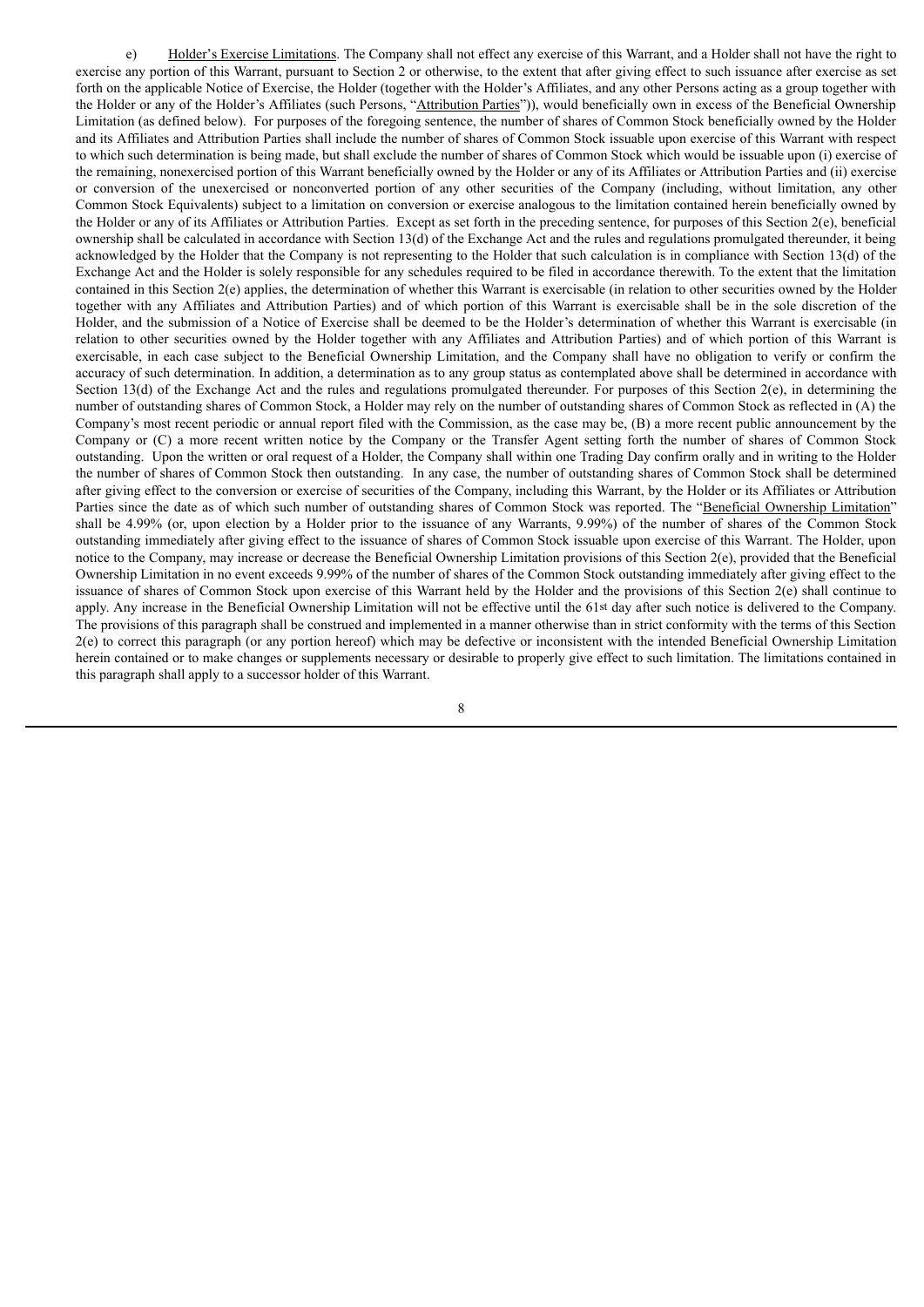# Section 3. Certain Adjustments.

a) Stock Dividends and Splits. If the Company, at any time while this Warrant is outstanding: (i) pays a stock dividend or otherwise makes a distribution or distributions on shares of its Common Stock or any other equity or equity equivalent securities payable in shares of Common Stock (which, for avoidance of doubt, shall not include any shares of Common Stock issued by the Company upon exercise of this Warrant), (ii) subdivides outstanding shares of Common Stock into a larger number of shares, (iii) combines (including by way of reverse stock split) outstanding shares of Common Stock into a smaller number of shares, or (iv) issues by reclassification of shares of the Common Stock any shares of capital stock of the Company, then in each case the Exercise Price shall be multiplied by a fraction of which the numerator shall be the number of shares of Common Stock (excluding treasury shares, if any) outstanding immediately before such event and of which the denominator shall be the number of shares of Common Stock outstanding immediately after such event, and the number of shares issuable upon exercise of this Warrant shall be proportionately adjusted such that the aggregate Exercise Price of this Warrant shall remain unchanged. Any adjustment made pursuant to this Section 3(a) shall become effective immediately after the record date for the determination of stockholders entitled to receive such dividend or distribution and shall become effective immediately after the effective date in the case of a subdivision, combination or re‑classification.

b) Subsequent Rights Offerings. In addition to any adjustments pursuant to Section 3(a) above, if at any time the Company grants, issues or sells any Common Stock Equivalents or rights to purchase stock, warrants, securities or other property pro rata to the record holders of any class of shares of Common Stock (the "Purchase Rights"), then the Holder will be entitled to acquire, upon the terms applicable to such Purchase Rights, the aggregate Purchase Rights which the Holder could have acquired if the Holder had held the number of shares of Common Stock acquirable upon complete exercise of this Warrant (without regard to any limitations on exercise hereof, including without limitation, the Beneficial Ownership Limitation) immediately before the date on which a record is taken for the grant, issuance or sale of such Purchase Rights, or, if no such record is taken, the date as of which the record holders of shares of Common Stock are to be determined for the grant, issue or sale of such Purchase Rights (provided, however, that, to the extent that the Holder's right to participate in any such Purchase Right would result in the Holder exceeding the Beneficial Ownership Limitation, then the Holder shall not be entitled to participate in such Purchase Right to such extent (or beneficial ownership of such shares of Common Stock as a result of such Purchase Right to such extent) and such Purchase Right to such extent shall be held in abeyance for the Holder until such time, if ever, as its right thereto would not result in the Holder exceeding the Beneficial Ownership Limitation).

c) Pro Rata Distributions. During such time as this Warrant is outstanding, if the Company shall declare or make any dividend or other distribution of its assets (or rights to acquire its assets) to holders of shares of Common Stock, by way of return of capital or otherwise (including, without limitation, any distribution of cash, stock or other securities, property or options by way of a dividend, spin off, reclassification, corporate rearrangement, scheme of arrangement or other similar transaction) (a "Distribution"), at any time after the issuance of this Warrant, then, in each such case, the Holder shall be entitled to participate in such Distribution to the same extent that the Holder would have participated therein if the Holder had held the number of shares of Common Stock acquirable upon complete exercise of this Warrant (without regard to any limitations on exercise hereof, including without limitation, the Beneficial Ownership Limitation) immediately before the date of which a record is taken for such Distribution, or, if no such record is taken, the date as of which the record holders of shares of Common Stock are to be determined for the participation in such Distribution (provided, however, that, to the extent that the Holder's right to participate in any such Distribution would result in the Holder exceeding the Beneficial Ownership Limitation, then the Holder shall not be entitled to participate in such Distribution to such extent (or in the beneficial ownership of any shares of Common Stock as a result of such Distribution to such extent) and the portion of such Distribution shall be held in abeyance for the benefit of the Holder until such time, if ever, as its right thereto would not result in the Holder exceeding the Beneficial Ownership Limitation).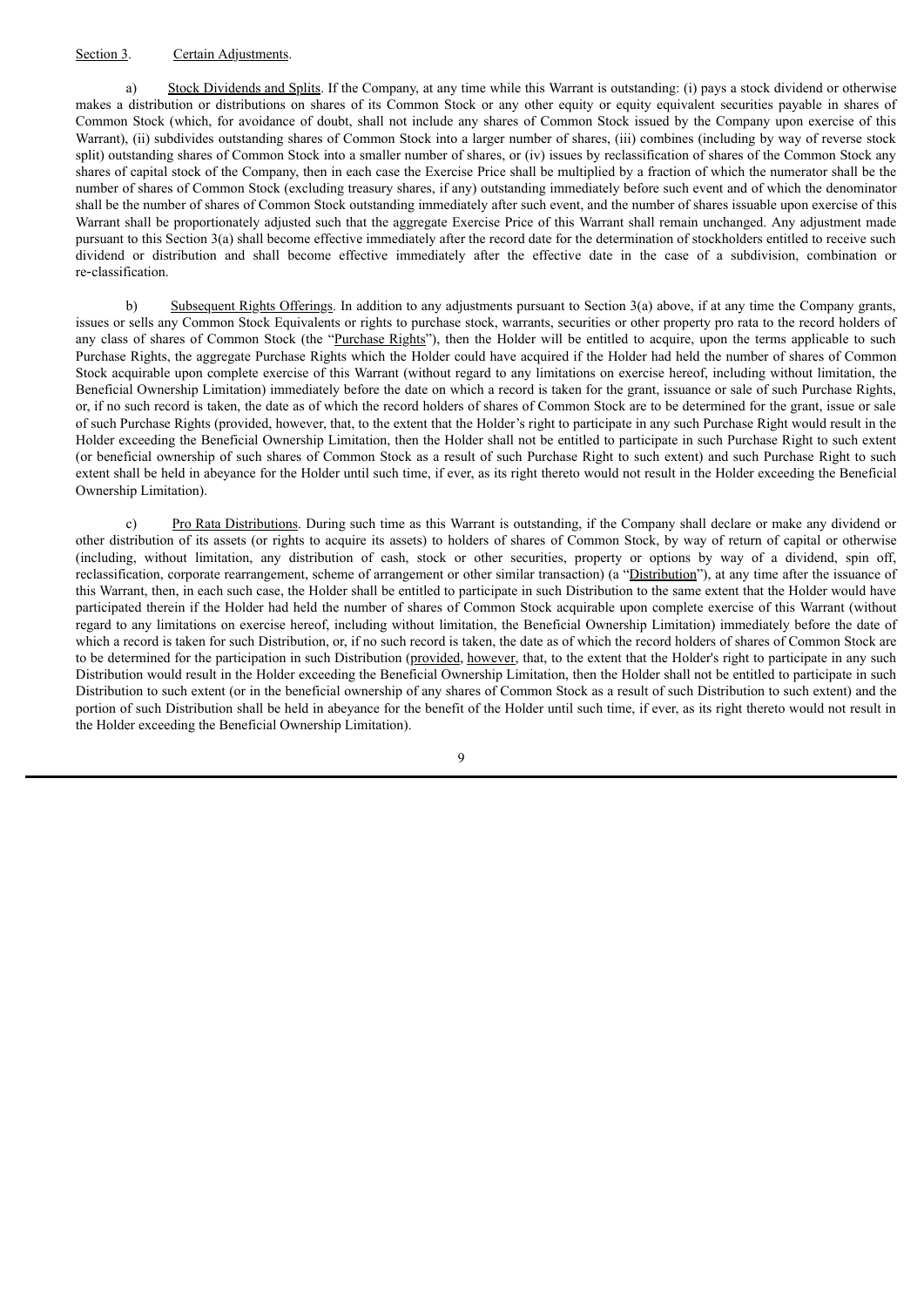d) Fundamental Transaction. If, at any time while this Warrant is outstanding, (i) the Company, directly or indirectly, in one or more related transactions effects any merger or consolidation of the Company with or into another Person, (ii) the Company (and all of its Subsidiaries, taken as a whole), directly or indirectly, effects any sale, lease, license, assignment, transfer, conveyance or other disposition of all or substantially all of its assets in one or a series of related transactions, (iii) any, direct or indirect, purchase offer, tender offer or exchange offer (whether by the Company or another Person) is completed pursuant to which holders of Common Stock are permitted to sell, tender or exchange their shares for other securities, cash or property and has been accepted by the holders of 50% or more of the outstanding Common Stock or 50% or more of the voting power of the common equity of the Company, (iv) the Company, directly or indirectly, in one or more related transactions effects any reclassification, reorganization or recapitalization of the Common Stock or any compulsory share exchange pursuant to which the Common Stock is effectively converted into or exchanged for other securities, cash or property, or (v) the Company, directly or indirectly, in one or more related transactions consummates a stock or share purchase agreement or other business combination (including, without limitation, a reorganization, recapitalization, spin-off, merger or scheme of arrangement) with another Person or group of Persons whereby such other Person or group acquires more than 50% of the outstanding shares of Common Stock or 50% or more of the voting power of the common equity of the Company (each a "Fundamental Transaction"), then, upon any subsequent exercise of this Warrant, the Holder shall have the right to receive, for each Warrant Share that would have been issuable upon such exercise immediately prior to the occurrence of such Fundamental Transaction, at the option of the Holder (without regard to any limitation in Section 2(e) on the exercise of this Warrant), the number of shares of Common Stock of the successor or acquiring corporation or of the Company, if it is the surviving corporation, and any additional consideration (the "Alternate Consideration") receivable as a result of such Fundamental Transaction by a holder of the number of shares of Common Stock for which this Warrant is exercisable immediately prior to such Fundamental Transaction (without regard to any limitation in Section 2(e) on the exercise of this Warrant). For purposes of any such exercise, the determination of the Exercise Price shall be appropriately adjusted to apply to such Alternate Consideration based on the amount of Alternate Consideration issuable in respect of one share of Common Stock in such Fundamental Transaction, and the Company shall apportion the Exercise Price among the Alternate Consideration in a reasonable manner reflecting the relative value of any different components of the Alternate Consideration. If holders of Common Stock are given any choice as to the securities, cash or property to be received in a Fundamental Transaction, then the Holder shall be given the same choice as to the Alternate Consideration it receives upon any exercise of this Warrant following such Fundamental Transaction. Notwithstanding anything to the contrary, in the event of a Fundamental Transaction, the Company or any Successor Entity (as defined below) shall, at the Holder's option, exercisable at any time concurrently with, or within 30 days after, the consummation of the Fundamental Transaction (or, if later, the date of the public announcement of the applicable Fundamental Transaction), purchase this Warrant from the Holder by paying to the Holder an amount of cash equal to the Black Scholes Value (as defined below) of the remaining unexercised portion of this Warrant on the date of the consummation of such Fundamental Transaction; provided, however, that, if the Fundamental Transaction is not within the Company's control, including not approved by the Company's Board of Directors, Holder shall only be entitled to receive from the Company or any Successor Entity, as of the date of consummation of such Fundamental Transaction, the same type or form of consideration (and in the same proportion), at the Black Scholes Value of the unexercised portion of this Warrant, that is being offered and paid to the holders of Common Stock of the Company in connection with the Fundamental Transaction, whether that consideration be in the form of cash, stock or any combination thereof, or whether the holders of Common Stock are given the choice to receive from among alternative forms of consideration in connection with the Fundamental Transaction; provided, further, that if holders of Common Stock of the Company are not offered or paid any consideration in such Fundamental Transaction, such holders of Common Stock will be deemed to have received common stock of the Successor Entity (which Entity may be the Company following such Fundamental Transaction) in such Fundamental Transaction. "Black Scholes Value" means the value of this Warrant based on the Black-Scholes Option Pricing Model obtained from the "OV" function on Bloomberg, L.P. ("Bloomberg") determined as of the day immediately following the first public announcement of the applicable Fundamental Transaction, or, if the Fundamental Transaction is not publicly announced, the date the Fundamental Transaction is consummated, for pricing purposes and reflecting (i) a risk-free interest rate corresponding to the U.S. Treasury rate for a period equal to the remaining term of this Warrant as of such date of request, (ii) an expected volatility equal to the lesser of 100% and the 100-day volatility obtained from the HVT function on Bloomberg as of the Trading Day immediately following the public announcement of the applicable Fundamental Transaction, or, if the Fundamental Transaction is not publicly announced, the date the Fundamental Transaction is consummated, (iii) the underlying price per share used in such calculation shall be the highest VWAP during the five (5) Trading Days prior to the closing of the Fundamental Transaction, (iv) a zero cost of borrow and (v) a 360 day annualization factor. The payment of the Black Scholes Value will be made by wire transfer of immediately available funds within five Business Days of the Holder's election (or, if later, on the date of consummation of the Fundamental Transaction). The Company shall cause any successor entity in a Fundamental Transaction in which the Company is not the survivor (the "Successor Entity") to assume in writing all of the obligations of the Company under this Warrant in accordance with the provisions of this Section 3(d) pursuant to written agreements in form and substance reasonably satisfactory to the Holder and approved by the Holder (without unreasonable delay) prior to such Fundamental Transaction and shall, at the option of the Holder, deliver to the Holder in exchange for this Warrant a security of the Successor Entity evidenced by a written instrument substantially similar in form and substance to this Warrant which is exercisable for a corresponding number of shares of capital stock of such Successor Entity (or its parent entity) equivalent to the shares of Common Stock acquirable and receivable upon exercise of this Warrant (without regard to any limitations on the exercise of this Warrant) prior to such Fundamental Transaction, and with an exercise price which applies the exercise price hereunder to such shares of capital stock (but taking into account the relative value of the shares of Common Stock pursuant to such Fundamental Transaction and the value of such shares of capital stock, such number of shares of capital stock and such exercise price being for the purpose of protecting the economic value of this Warrant immediately prior to the consummation of such Fundamental Transaction), and which is reasonably satisfactory in form and substance to the Holder. Upon the occurrence of any such Fundamental Transaction, the Successor Entity shall succeed to, and be substituted for (so that from and after the date of such Fundamental Transaction, the provisions of this Warrant referring to the "Company" shall refer instead to the Successor Entity), and may exercise every right and power of the Company and shall assume all of the obligations of the Company under this Warrant with the same effect as if such Successor Entity had been named as the Company herein.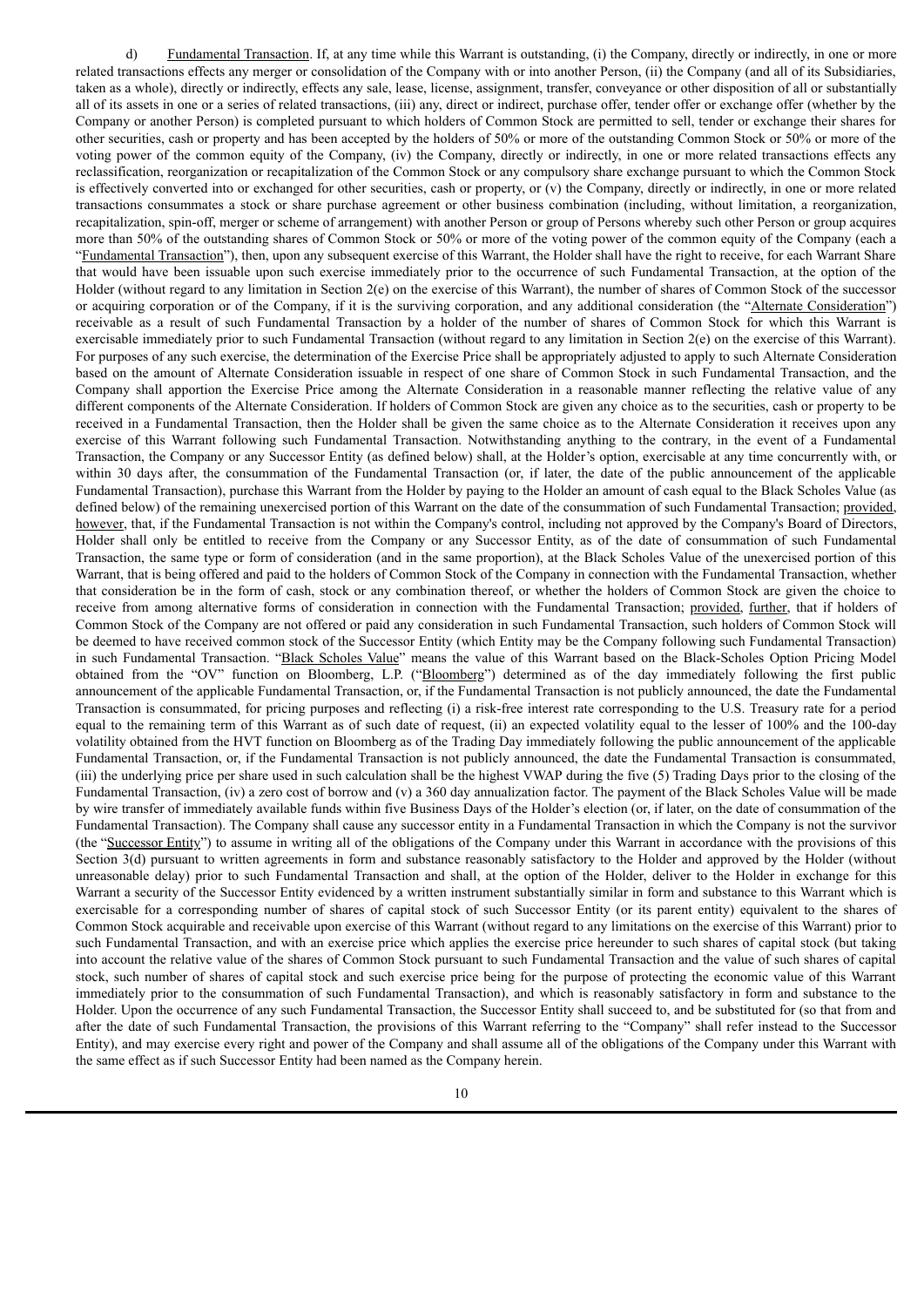e) Calculations. All calculations under this Section 3 shall be made to the nearest cent or the nearest 1/100th of a share, as the case may be. For purposes of this Section 3, the number of shares of Common Stock deemed to be issued and outstanding as of a given date shall be the sum of the number of shares of Common Stock (excluding treasury shares, if any) issued and outstanding.

#### f) Notice to Holder.

i. Adjustment to Exercise Price. Whenever the Exercise Price is adjusted pursuant to any provision of this Section 3, the Company shall promptly deliver to the Holder by facsimile or email a notice setting forth the Exercise Price after such adjustment and any resulting adjustment to the number of Warrant Shares and setting forth a brief statement of the facts requiring such adjustment.

ii. Notice to Allow Exercise by Holder. If (A) the Company shall declare a dividend (or any other distribution in whatever form) on the Common Stock, (B) the Company shall declare a special nonrecurring cash dividend on or a redemption of the Common Stock, (C) the Company shall authorize the granting to all holders of the Common Stock rights or warrants to subscribe for or purchase any shares of capital stock of any class or of any rights, (D) the approval of any stockholders of the Company shall be required in connection with any reclassification of the Common Stock, any consolidation or merger to which the Company (and all of its Subsidiaries, taken as a whole) is a party, any sale or transfer of all or substantially all of the assets of the Company, or any compulsory share exchange whereby the Common Stock is converted into other securities, cash or property, or (E) the Company shall authorize the voluntary or involuntary dissolution, liquidation or winding up of the affairs of the Company, then, in each case, the Company shall cause to be delivered by facsimile or email to the Holder at its last facsimile number or email address as it shall appear upon the Warrant Register of the Company, at least 20 calendar days prior to the applicable record or effective date hereinafter specified, a notice stating (x) the date on which a record is to be taken for the purpose of such dividend, distribution, redemption, rights or warrants, or if a record is not to be taken, the date as of which the holders of the Common Stock of record to be entitled to such dividend, distributions, redemption, rights or warrants are to be determined or (y) the date on which such reclassification, consolidation, merger, sale, transfer or share exchange is expected to become effective or close, and the date as of which it is expected that holders of the Common Stock of record shall be entitled to exchange their shares of the Common Stock for securities, cash or other property deliverable upon such reclassification, consolidation, merger, sale, transfer or share exchange; provided that the failure to deliver such notice or any defect therein or in the delivery thereof shall not affect the validity of the corporate action required to be specified in such notice. To the extent that any notice provided in this Warrant constitutes, or contains, material, non-public information regarding the Company or any of the Subsidiaries, the Company shall simultaneously file such notice with the Commission pursuant to a Current Report on Form 8-K. The Holder shall remain entitled to exercise this Warrant during the period commencing on the date of such notice to the effective date of the event triggering such notice except as may otherwise be expressly set forth herein.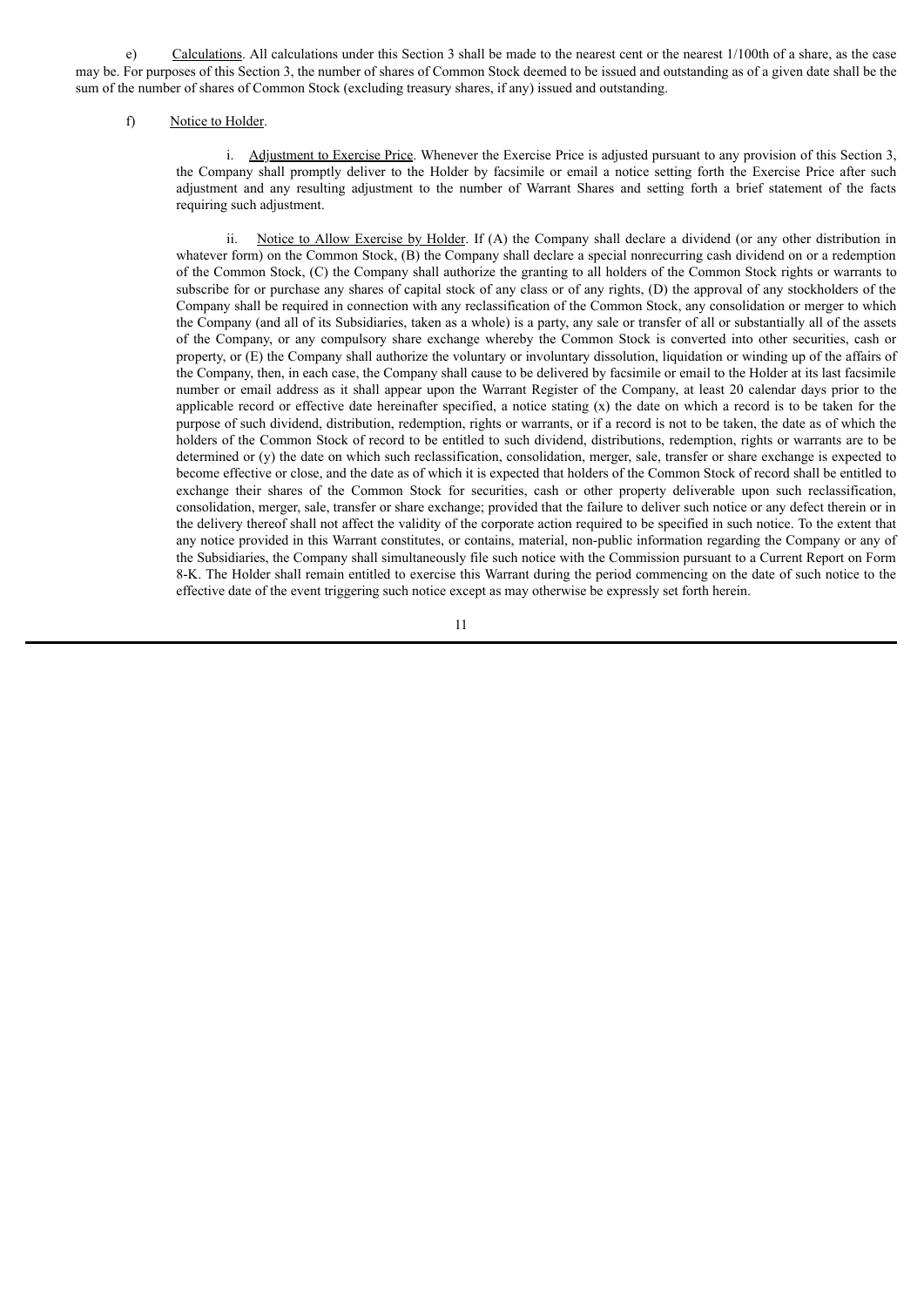# Section 4. Transfer of Warrant.

a) Transferability. This Warrant and all rights hereunder (including, without limitation, any registration rights) are transferable, in whole or in part, upon surrender of this Warrant at the principal office of the Company or its designated agent, together with a written assignment of this Warrant substantially in the form attached hereto duly executed by the Holder or its agent or attorney and funds sufficient to pay any transfer taxes payable upon the making of such transfer. Upon such surrender and, if required, such payment, the Company shall execute and deliver a new Warrant or Warrants in the name of the assignee or assignees, as applicable, and in the denomination or denominations specified in such instrument of assignment, and shall issue to the assignor a new Warrant evidencing the portion of this Warrant not so assigned, and this Warrant shall promptly be cancelled. Notwithstanding anything herein to the contrary, the Holder shall not be required to physically surrender this Warrant to the Company unless the Holder has assigned this Warrant in full, in which case, the Holder shall surrender this Warrant to the Company within three (3) Trading Days of the date on which the Holder delivers an assignment form to the Company assigning this Warrant in full. This Warrant, if properly assigned in accordance herewith, may be exercised by a new holder for the purchase of Warrant Shares without having a new Warrant issued.

b) New Warrants. This Warrant may be divided or combined with other Warrants upon presentation hereof at the aforesaid office of the Company, together with a written notice specifying the names and denominations in which new Warrants are to be issued, signed by the Holder or its agent or attorney. Subject to compliance with Section 4(a), as to any transfer which may be involved in such division or combination, the Company shall execute and deliver a new Warrant or Warrants in exchange for the Warrant or Warrants to be divided or combined in accordance with such notice. All Warrants issued on transfers or exchanges shall be dated the initial issuance date of this Warrant and shall be identical with this Warrant except as to the number of Warrant Shares issuable pursuant thereto.

c) Warrant Register. The Company shall register this Warrant, upon records to be maintained by the Company for that purpose (the "Warrant Register"), in the name of the record Holder hereof from time to time. The Company may deem and treat the registered Holder of this Warrant as the absolute owner hereof for the purpose of any exercise hereof or any distribution to the Holder, and for all other purposes, absent actual notice to the contrary.

# Section 5. Miscellaneous.

a) No Rights as Stockholder Until Exercise; No Settlement in Cash. This Warrant does not entitle the Holder to any voting rights, dividends or other rights as a stockholder of the Company prior to the exercise hereof as set forth in Section  $2(d)(i)$ , except as expressly set forth in Section 3. Without limiting any rights of a Holder to receive Warrant Shares on a "cashless exercise" pursuant to Section 2(c) or to receive cash payments pursuant to Section  $2(d)(i)$  and Section  $2(d)(iv)$  herein, in no event shall the Company be required to net cash settle an exercise of this Warrant.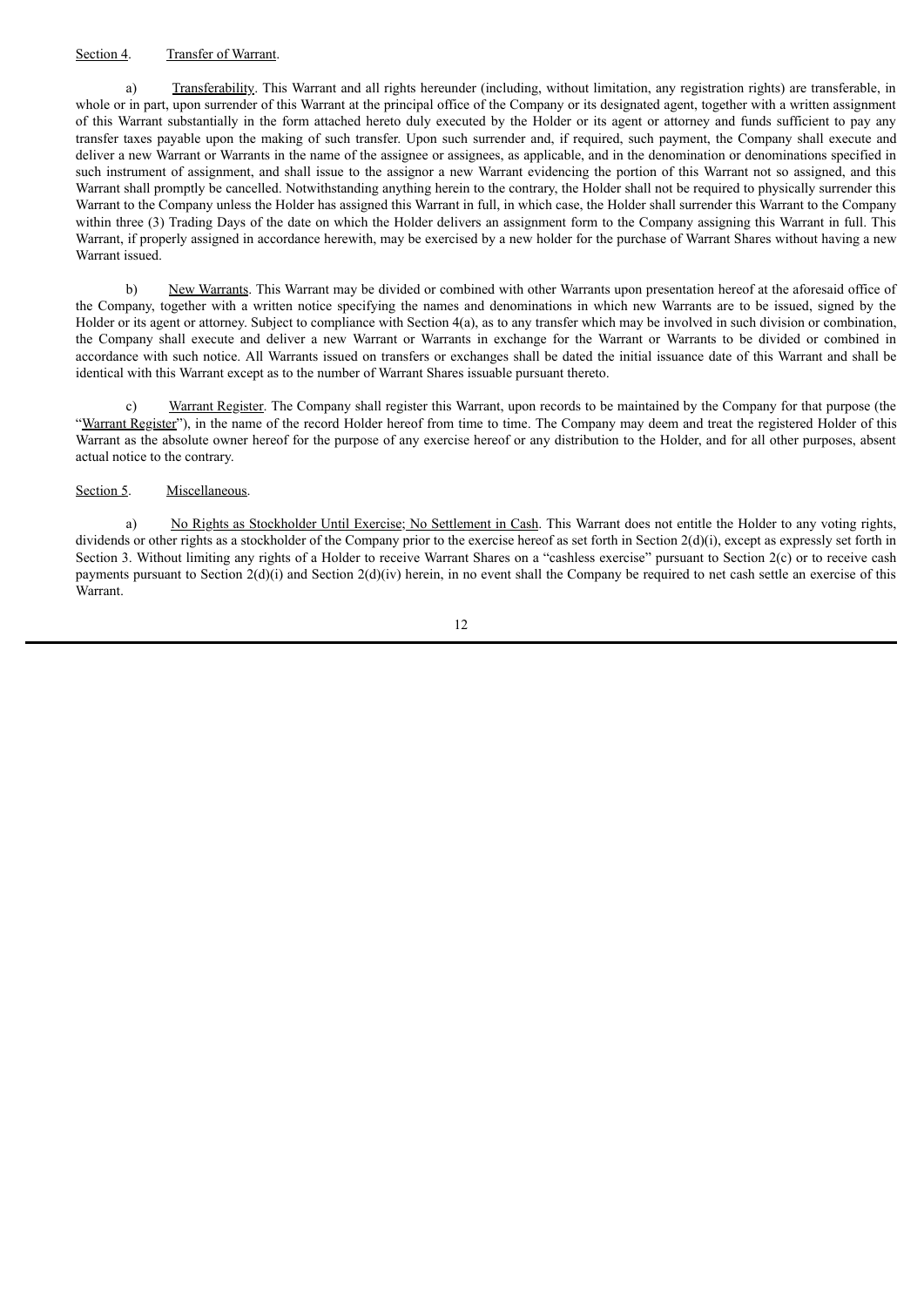b) Loss, Theft, Destruction or Mutilation of Warrant. The Company covenants that upon receipt by the Company of evidence reasonably satisfactory to it of the loss, theft, destruction or mutilation of this Warrant or any stock certificate relating to the Warrant Shares, and in case of loss, theft or destruction, of indemnity or security reasonably satisfactory to it (which, in the case of the Warrant, shall not include the posting of any bond), and upon surrender and cancellation of such Warrant or stock certificate, if mutilated, the Company will make and deliver a new Warrant or stock certificate of like tenor and dated as of such cancellation, in lieu of such Warrant or stock certificate.

c) Saturdays, Sundays, Holidays, etc. If the last or appointed day for the taking of any action or the expiration of any right required or granted herein shall not be a Business Day, then such action may be taken or such right may be exercised on the next succeeding Business Day.

#### d) Authorized Shares.

The Company covenants that, during the period the Warrant is outstanding, it will reserve from its authorized and unissued Common Stock a sufficient number of shares to provide for the issuance of the Warrant Shares upon the exercise of any purchase rights under this Warrant. The Company further covenants that its issuance of this Warrant shall constitute full authority to its officers who are charged with the duty of issuing the necessary Warrant Shares upon the exercise of the purchase rights under this Warrant. The Company will take all such reasonable action as may be necessary to assure that such Warrant Shares may be issued as provided herein without violation of any applicable law or regulation, or of any requirements of the Trading Market upon which the Common Stock may be listed. The Company covenants that all Warrant Shares which may be issued upon the exercise of the purchase rights represented by this Warrant will, upon exercise of the purchase rights represented by this Warrant and payment for such Warrant Shares in accordance herewith, be duly authorized, validly issued, fully paid and nonassessable and free from all taxes, liens and charges created by the Company in respect of the issue thereof (other than taxes in respect of any transfer occurring contemporaneously with such issue).

Except and to the extent as waived or consented to by the Holder, the Company shall not by any action, including, without limitation, amending its certificate of incorporation or through any reorganization, transfer of assets, consolidation, merger, dissolution, issue or sale of securities or any other voluntary action, avoid or seek to avoid the observance or performance of any of the terms of this Warrant, but will at all times in good faith assist in the carrying out of all such terms and in the taking of all such actions as may be necessary or appropriate to protect the rights of Holder as set forth in this Warrant against impairment. Without limiting the generality of the foregoing, the Company will (i) not increase the par value of any Warrant Shares above the amount payable therefor upon such exercise immediately prior to such increase in par value, (ii) take all such action as may be necessary or appropriate in order that the Company may validly and legally issue fully paid and nonassessable Warrant Shares upon the exercise of this Warrant and (iii) use commercially reasonable efforts to obtain all such authorizations, exemptions or consents from any public regulatory body having jurisdiction thereof, as may be, necessary to enable the Company to perform its obligations under this Warrant.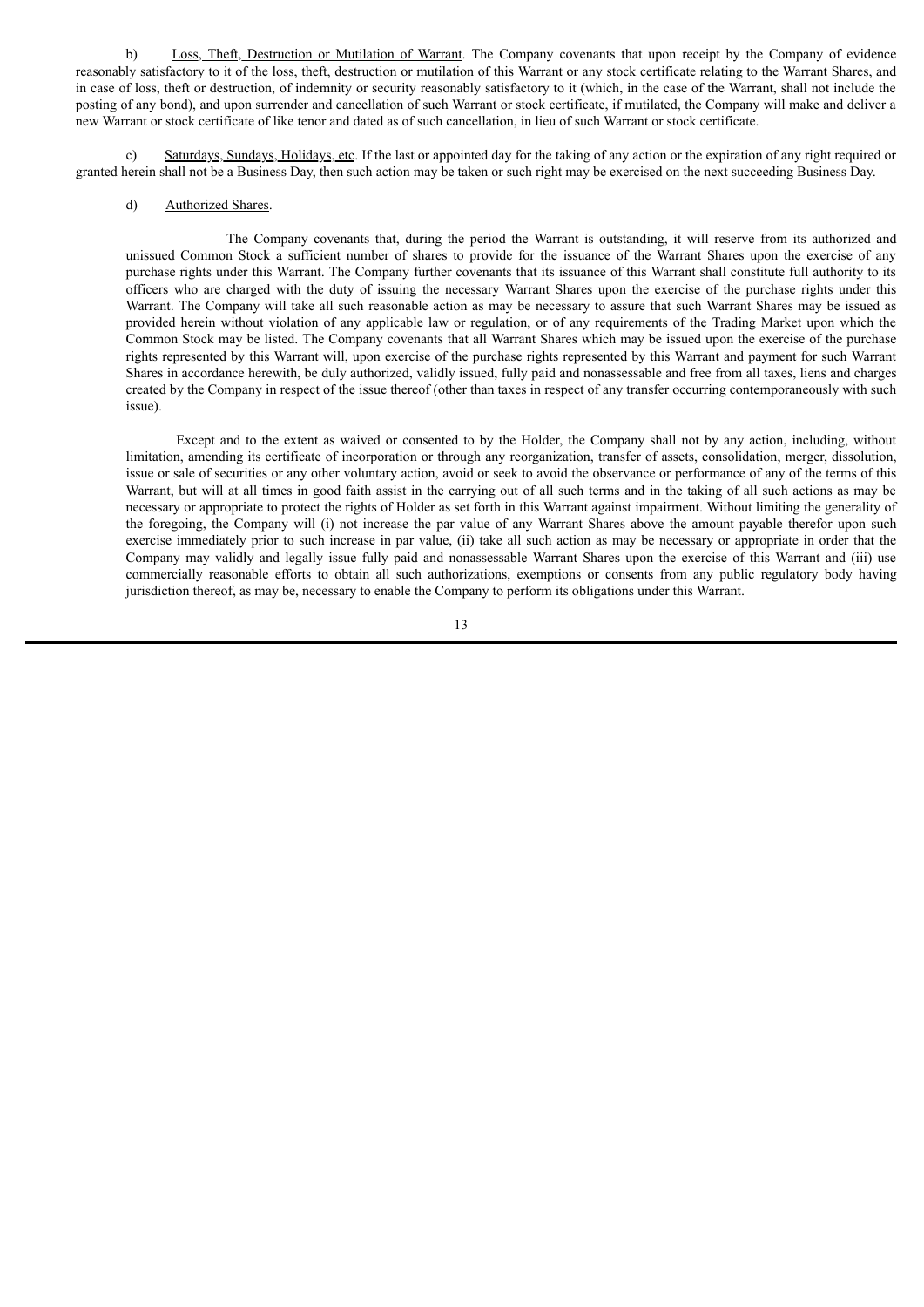Before taking any action which would result in an adjustment in the number of Warrant Shares for which this Warrant is exercisable or in the Exercise Price, the Company shall obtain all such authorizations or exemptions thereof, or consents thereto, as may be necessary from any public regulatory body or bodies having jurisdiction thereof.

e) Governing Law. All questions concerning the construction, validity, enforcement and interpretation of this Warrant shall be governed by and construed and enforced in accordance with the internal laws of the State of New York, without regard to the principles of conflicts of law thereof. Each party agrees that all legal proceedings concerning the interpretations, enforcement and defense of the transactions contemplated by this Warrant (whether brought against a party hereto or their respective affiliates, directors, officers, shareholders, partners, members, employees or agents) shall be commenced exclusively in the state and federal courts sitting in the City of New York. Each party hereby irrevocably submits to the exclusive jurisdiction of the state and federal courts sitting in the City of New York, Borough of Manhattan for the adjudication of any dispute hereunder or in connection herewith or with any transaction contemplated hereby or discussed herein, and hereby irrevocably waives, and agrees not to assert in any suit, action or proceeding, any claim that it is not personally subject to the jurisdiction of any such court, that such suit, action or proceeding is improper or is an inconvenient venue for such proceeding. Each party hereby irrevocably waives personal service of process and consents to process being served in any such suit, action or proceeding by mailing a copy thereof via registered or certified mail or overnight delivery (with evidence of delivery) to such party at the address in effect for notices to it under this Warrant and agrees that such service shall constitute good and sufficient service of process and notice thereof. Nothing contained herein shall be deemed to limit in any way any right to serve process in any other manner permitted by law. If either party shall commence an action, suit or proceeding to enforce any provisions of this Warrant, the prevailing party in such action, suit or proceeding shall be reimbursed by the other party for their reasonable attorneys' fees and other costs and expenses incurred with the investigation, preparation and prosecution of such action or proceeding.

f) Restrictions. The Holder acknowledges that the Warrant Shares acquired upon the exercise of this Warrant, if not registered, and the Holder does not utilize cashless exercise, will have restrictions upon resale imposed by state and federal securities laws.

g) Nonwaiver and Expenses. No course of dealing or any delay or failure to exercise any right hereunder on the part of Holder shall operate as a waiver of such right or otherwise prejudice the Holder's rights, powers or remedies. Without limiting any other provision of this Warrant, if the Company willfully and knowingly fails to comply with any provision of this Warrant, which results in any material damages to the Holder, the Company shall pay to the Holder such amounts as shall be sufficient to cover any costs and expenses including, but not limited to, reasonable attorneys' fees, including those of appellate proceedings, incurred by the Holder in collecting any amounts due pursuant hereto or in otherwise enforcing any of its rights, powers or remedies hereunder.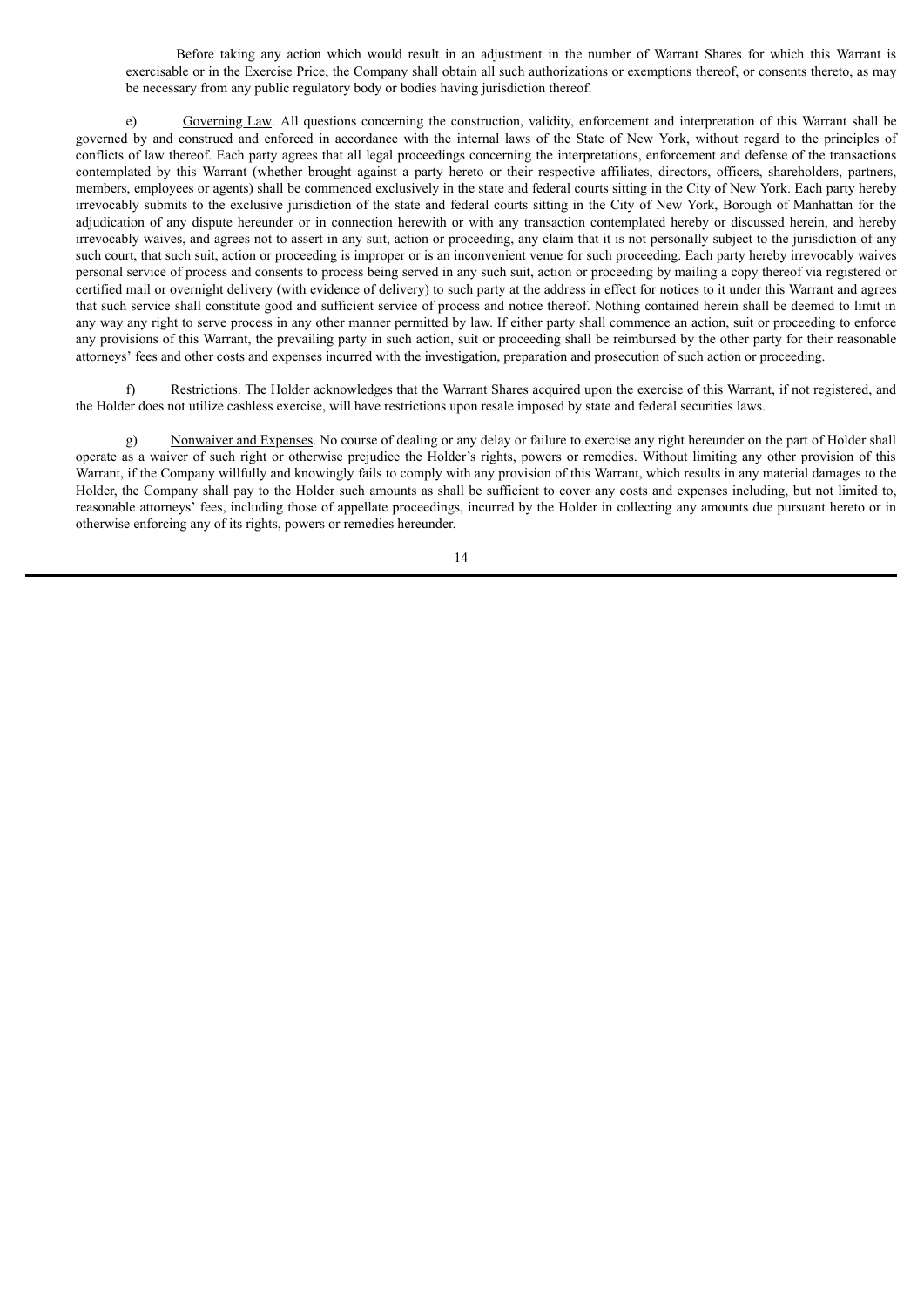h) Notices. Any and all notices or other communications or deliveries to be provided by the Holders hereunder including, without limitation, any Notice of Exercise, shall be in writing and delivered personally, by facsimile or e-mail, or sent by a nationally recognized overnight courier service, addressed to the Company, at 345 Inverness Drive South, Building C, Suite 310, Englewood, Colorado 80112, Attention: Chief Financial Officer, email address: Ismull@gevo.com, or such other email address or address as the Company may specify for such purposes by notice to the Holders. Any and all notices or other communications or deliveries to be provided by the Company hereunder shall be in writing and delivered personally, by facsimile or e-mail, or sent by a nationally recognized overnight courier service addressed to each Holder at the facsimile number, e-mail address or address of such Holder appearing on the books of the Company. Any notice or other communication or deliveries hereunder shall be deemed given and effective on the earliest of (i) the time of transmission, if such notice or communication is delivered via facsimile at the facsimile number or via e-mail at the e-mail address set forth in this Section prior to 5:30 p.m. (New York City time) on any date, (ii) the next Trading Day after the time of transmission, if such notice or communication is delivered via facsimile at the facsimile number or via e-mail at the e-mail address set forth in this Section on a day that is not a Trading Day or later than 5:30 p.m. (New York City time) on any Trading Day, (iii) the second Trading Day following the date of mailing, if sent by U.S. nationally recognized overnight courier service, or (iv) upon actual receipt by the party to whom such notice is required to be given. To the extent that any notice provided hereunder constitutes, or contains, material, non-public information regarding the Company or any Subsidiaries, the Company shall simultaneously file such notice with the Commission pursuant to a Current Report on Form 8-K.

i) Limitation of Liability. No provision hereof, in the absence of any affirmative action by the Holder to exercise this Warrant to purchase Warrant Shares, and no enumeration herein of the rights or privileges of the Holder, shall give rise to any liability of the Holder for the purchase price of any Common Stock or as a stockholder of the Company, whether such liability is asserted by the Company or by creditors of the Company.

j) Remedies. The Holder, in addition to being entitled to exercise all rights granted by law, including recovery of damages, will be entitled to specific performance of its rights under this Warrant. The Company agrees that monetary damages would not be adequate compensation for any loss incurred by reason of a breach by it of the provisions of this Warrant and hereby agrees to waive and not to assert the defense in any action for specific performance that a remedy at law would be adequate.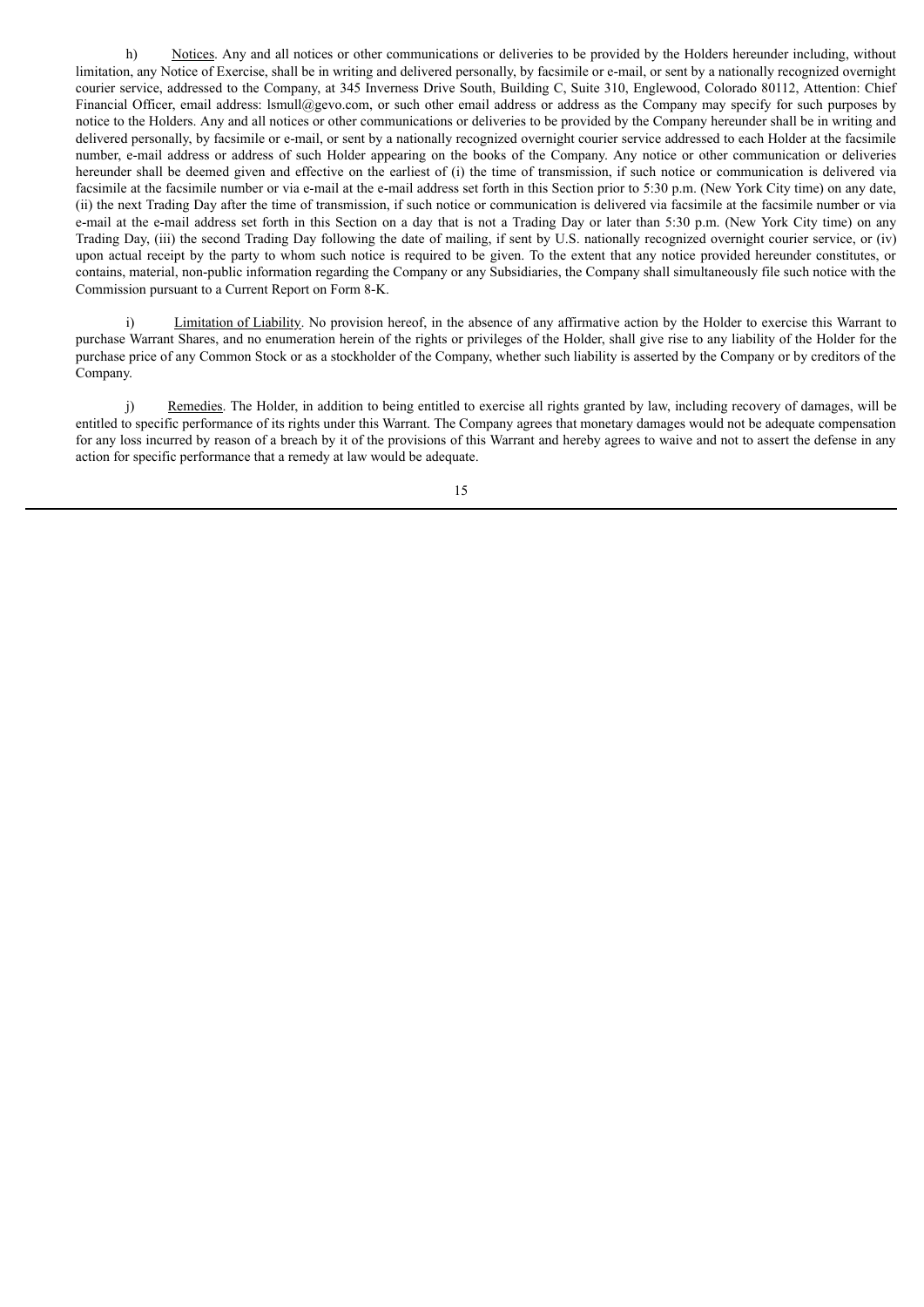k) Successors and Assigns. Subject to applicable securities laws, this Warrant and the rights and obligations evidenced hereby shall inure to the benefit of and be binding upon the successors and permitted assigns of the Company and the successors and permitted assigns of Holder. The provisions of this Warrant are intended to be for the benefit of any Holder from time to time of this Warrant and shall be enforceable by the Holder or holder of Warrant Shares.

l) Amendment. This Warrant may be modified or amended or the provisions hereof waived with the written consent of the Company and the Holder.

m) Severability. Wherever possible, each provision of this Warrant shall be interpreted in such manner as to be effective and valid under applicable law, but if any provision of this Warrant shall be prohibited by or invalid under applicable law, such provision shall be ineffective to the extent of such prohibition or invalidity, without invalidating the remainder of such provisions or the remaining provisions of this Warrant.

n) Headings. The headings used in this Warrant are for the convenience of reference only and shall not, for any purpose, be deemed a part of this Warrant.

## \*\*\*\*\*\*\*\*\*\*\*\*\*\*\*\*\*\*\*\*

*(Signature Page Follows)*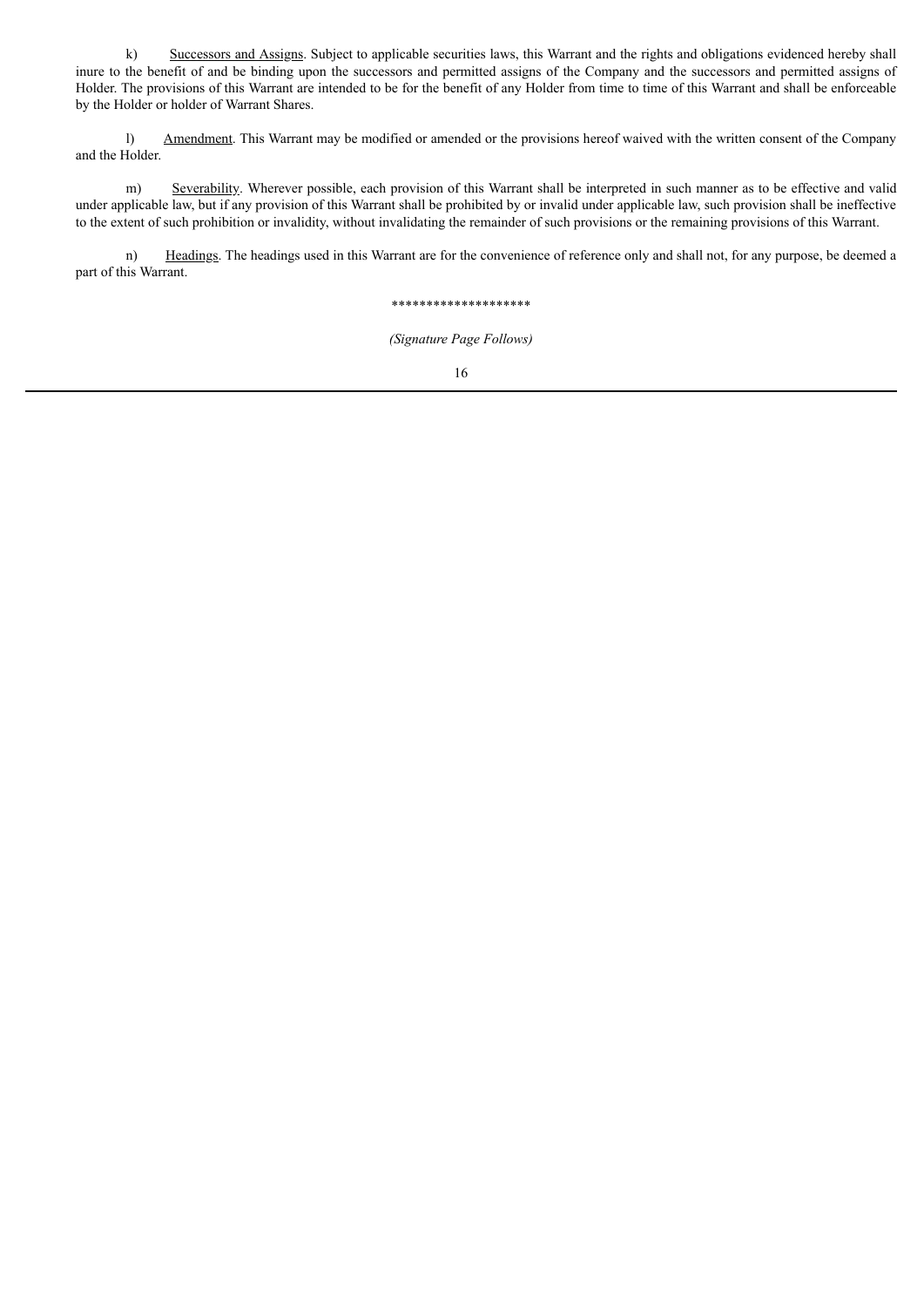IN WITNESS WHEREOF, the Company has caused this Warrant to be executed by its officer thereunto duly authorized as of the date first above indicated.

| GEVO, INC. |  |
|------------|--|
|            |  |

| By: |        |  |  |  |
|-----|--------|--|--|--|
|     | Name:  |  |  |  |
|     | Title: |  |  |  |
|     |        |  |  |  |
| 17  |        |  |  |  |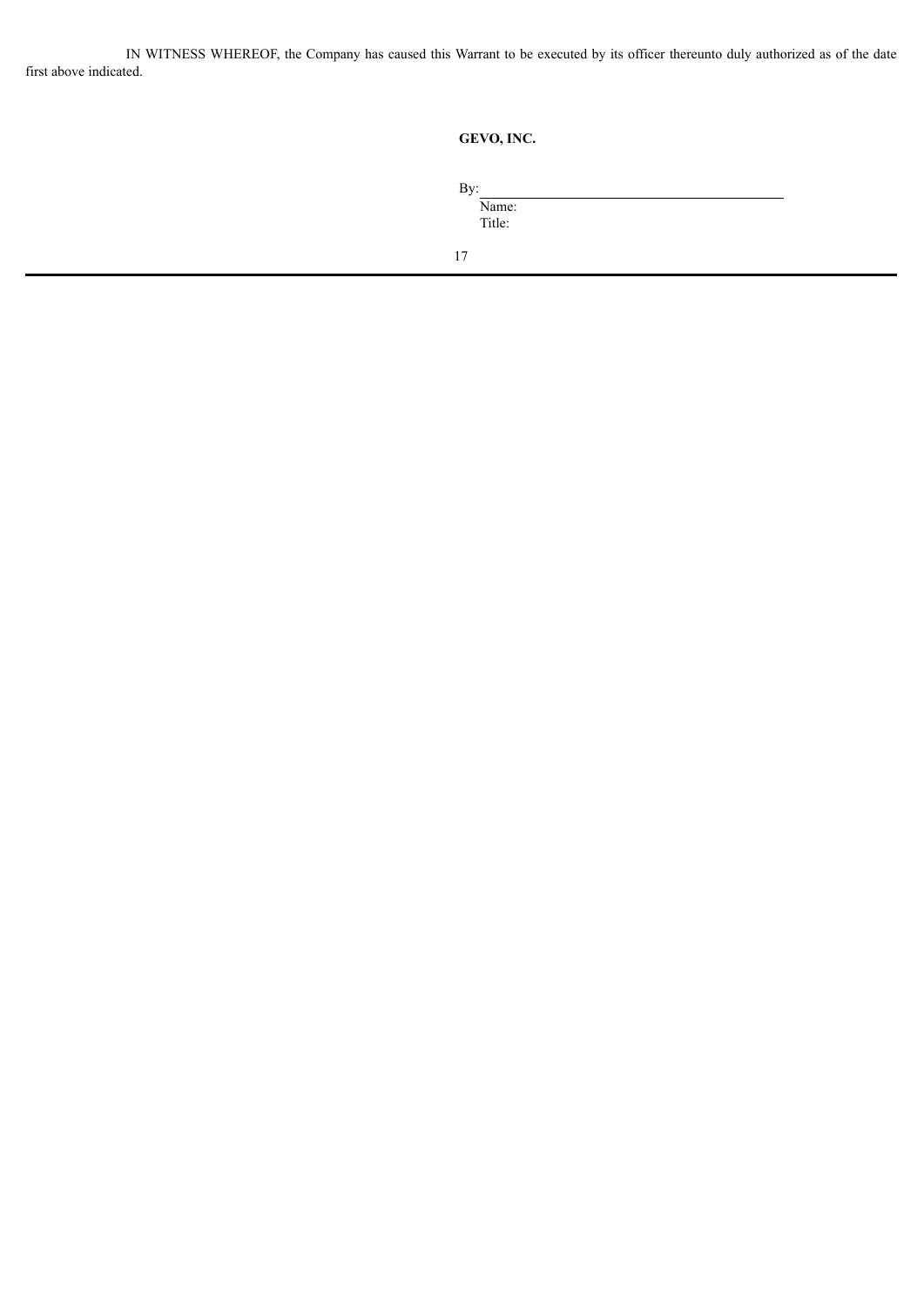# **NOTICE OF EXERCISE**

# TO: **GEVO, INC.**

(1) The undersigned hereby elects to purchase \_\_\_\_\_\_\_\_ Warrant Shares of the Company pursuant to the terms of the attached Warrant (only if exercised in full), and tenders herewith payment of the exercise price in full, together with all applicable transfer taxes, if any.

(2) Payment shall take the form of (check applicable box):

[] in lawful money of the United States; or

 $\lceil \cdot \rceil$  the cancellation of such number of Warrant Shares as is necessary, in accordance with the formula set forth in subsection  $2(c)$ , to exercise this Warrant with respect to the maximum number of Warrant Shares purchasable pursuant to the cashless exercise procedure set forth in subsection 2(c).

(3) Please issue said Warrant Shares in the name of the undersigned or in such other name as is specified below:

The Warrant Shares shall be delivered to the following DWAC Account Number:

[SIGNATURE OF HOLDER]

| Name of Holder:                      |  |
|--------------------------------------|--|
| Signature of Authorized Signatory of |  |
| Holder:                              |  |
| Name of Authorized                   |  |
| Signatory:                           |  |
| Title of Authorized                  |  |
| Signatory:                           |  |
| Date:                                |  |
|                                      |  |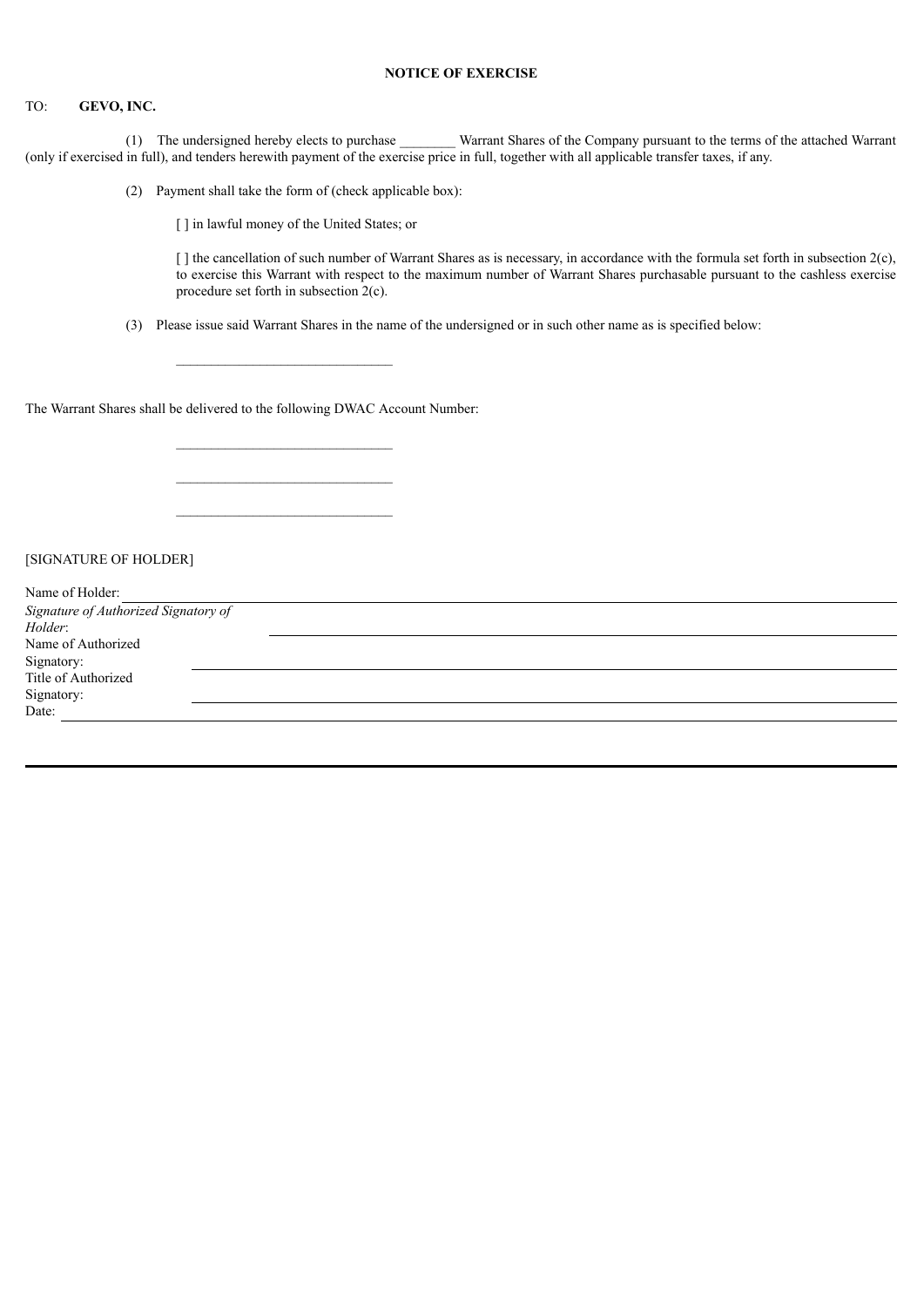# **ASSIGNMENT FORM**

(To assign the foregoing Warrant, execute this form and supply required information. Do not use this form to purchase shares.)

FOR VALUE RECEIVED, the foregoing Warrant and all rights evidenced thereby are hereby assigned to

| Name:             | (Please Print) |  |
|-------------------|----------------|--|
| Address:          |                |  |
|                   | (Please Print) |  |
| Phone Number:     |                |  |
| Email Address:    |                |  |
| Dated:            |                |  |
| Holder's          |                |  |
| Signature:        |                |  |
| Holder's Address: |                |  |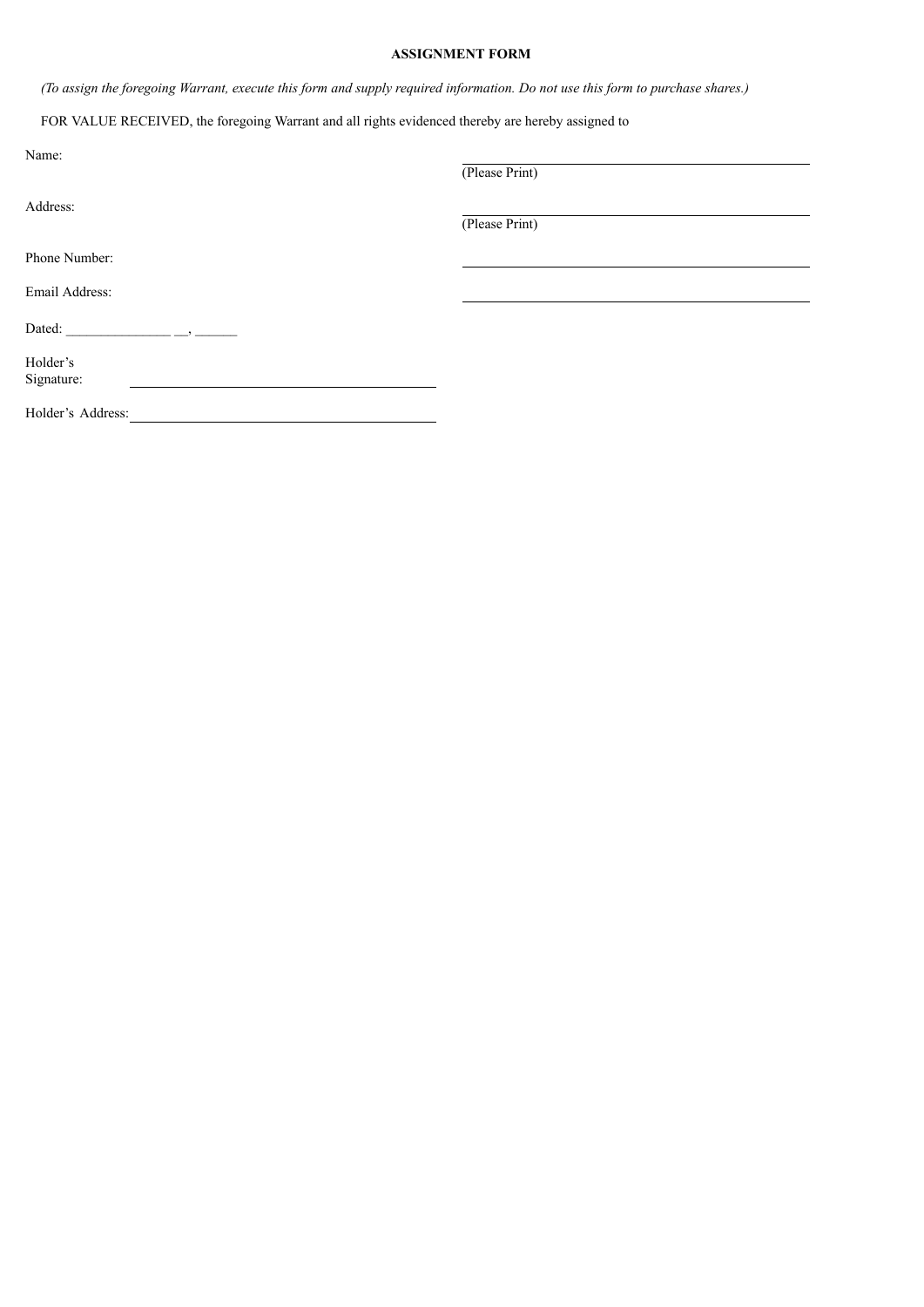# <span id="page-22-0"></span>**PERKINSCOIE**

1900 Sixteenth Street **Suite 1400** Denver, CO 80202-5255 **Exhibit 5.1**

 $\bullet$  +1.303.291.2300  $\bullet$  +1.303.291.2400 perkinscoie.com

June 8, 2022

Gevo, Inc. 345 Inverness Drive South Building C, Suite 310 Englewood, Colorado 80112 Ladies and Gentlemen:

We have acted as counsel to Gevo, Inc., a Delaware corporation (the "Company"), in connection with the preparation and filing with the Securities and Exchange Commission (the "Commission") under the Securities Act of 1933, as amended (the "Securities Act"), of a registration statement on Form S-3 (File No. 333-252229) (the "Registration Statement"), including the prospectus which forms a part of the Registration Statement (the "Base Prospectus"), and the prospectus supplement dated June 5, 2022, filed with the Commission pursuant to Rule 424(b) under the Securities Act (the "Prospectus Supplement" and, together with the Base Prospectus, the "Prospectus"), relating to the proposed issuance and sale by the Company of (i)(a) 33,333,336 shares ("Shares") of the Company's common stock, par value \$0.01 per share (the "Common Stock"), and (b) Series 2022-A Warrants to purchase an aggregate of 33,333,336 shares of Common Stock (the "Warrants"), and (ii) the shares of Common Stock issuable upon exercise of the Warrants (the "Warrant Shares"). The Shares, the Warrants and the Warrant Shares are collectively referred to herein as the "Securities." The Securities will be issued pursuant to a Securities Purchase Agreement, dated June 5, 2022, between the Company and the investors signatory thereto (the "Securities Purchase") Agreement").

We have examined the Registration Statement, the Prospectus, the Warrants, the Securities Purchase Agreement and such documents and records of the Company and other documents as we have deemed necessary for the purposes of this opinion. In such examination, we have assumed the following: (i) the authenticity of original documents and the genuineness of all signatures; (ii) the conformity to the originals of all documents submitted to us as copies; and (iii) the truth, accuracy and completeness of the information, representations and warranties contained in the records, documents, instruments and certificates we have reviewed.

Based upon the foregoing, it is our opinion that:

- 1. The Shares have been duly authorized by all necessary corporate action of the Company and, upon (i) the due execution by the Company and registration by its registrar of such Shares, (ii) the offering and sale of such Shares in accordance with the Securities Purchase Agreement and (iii) receipt by the Company of the consideration therefor in accordance with the terms of the Securities Purchase Agreement, the Shares will be validly issued, fully paid and non-assessable.
- 2. Upon (i) the offering and sale of the Warrants in accordance with the Securities Purchase Agreement, (ii) the Warrants having been duly executed and delivered by the Company, and (iii) receipt by the Company of the consideration for the Warrants in accordance with the terms of the Securities Purchase Agreement, the Warrants will constitute valid and binding obligations of the Company, enforceable against the Company in accordance with their terms.
- 3. The Warrant Shares have been duly authorized by all necessary corporate action of the Company and, upon (i) the due execution by the Company and registration by its registrar of the Warrant Shares, and (ii) delivery and payment therefor upon exercise of the Warrants in accordance with their respective terms, the Warrant Shares will be validly issued, fully paid and non-assessable.

We hereby consent to the filing of this opinion as Exhibit 5.1 to the Company's Current Report on Form 8-K filed with the Commission on or about the date hereof, to the incorporation by reference of this opinion into the Registration Statement and any amendments thereto, including any and all posteffective amendments, and to the reference to us under the headings "Legal Matters" in the Prospectus. In giving such consent, we do not thereby admit that we are in the category of persons whose consent is required under Section 7 of the Securities Act or related rules and regulations of the Commission issued thereunder.

Very truly yours,

/s/ PERKINS COIE LLP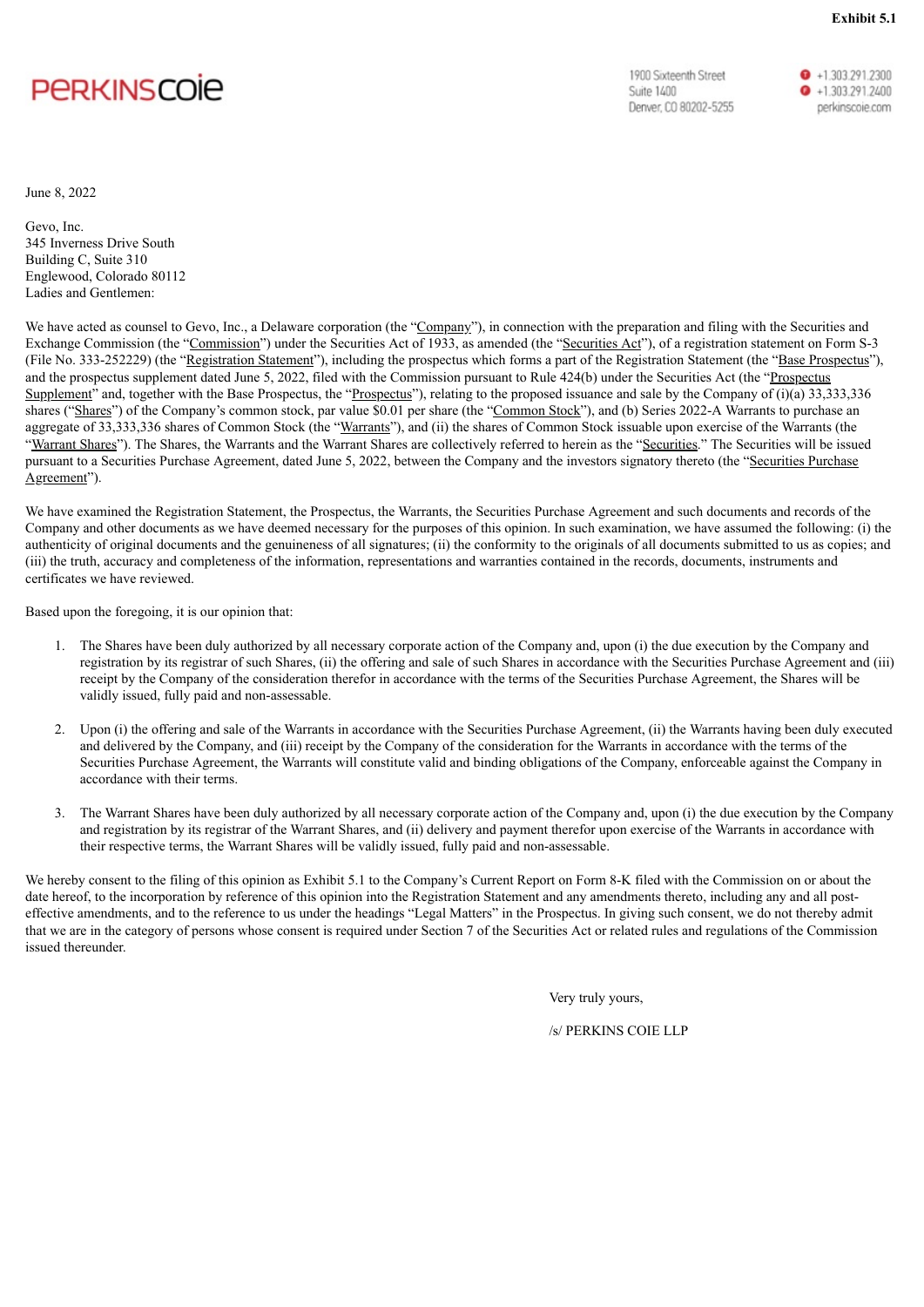# **SECURITIES PURCHASE AGREEMENT**

<span id="page-23-0"></span>This Securities Purchase Agreement (this "Agreement") is dated as of June 5, 2022, between Gevo, Inc. a Delaware corporation (the "Company"), and each purchaser identified on the signature pages hereto (each, including its successors and assigns, a "Purchaser" and collectively the "Purchasers").

WHEREAS, subject to the terms and conditions set forth in this Agreement and pursuant to an effective registration statement under the Securities Act (as defined below), the Company desires to issue and sell to each Purchaser, and each Purchaser, severally and not jointly, desires to purchase from the Company, securities of the Company as more fully described in this Agreement.

NOW, THEREFORE, IN CONSIDERATION of the mutual covenants contained in this Agreement, and for other good and valuable consideration the receipt and adequacy of which are hereby acknowledged, the Company and each Purchaser agree as follows:

# **ARTICLE I.** DEFINITIONS

1.1 Definitions. In addition to the terms defined elsewhere in this Agreement, for all purposes of this Agreement, the following terms have the meanings set forth in this Section 1.1:

"Acquiring Person" shall have the meaning ascribed to such term in Section 4.5.

"Action" shall have the meaning ascribed to such term in Section  $3.1(i)$ .

"Affiliate" means any Person that, directly or indirectly through one or more intermediaries, controls or is controlled by or is under common control with a Person as such terms are used in and construed under Rule 405 under the Securities Act.

"Board of Directors" means the board of directors of the Company.

"Business Day" means any day other than Saturday, Sunday or other day on which commercial banks in The City of New York are authorized or required by law to remain closed; provided, however, for clarification, commercial banks shall not be deemed to be authorized or required by law to remain closed due to "stay at home", "shelter-in-place", "non-essential employee" or any other similar orders or restrictions or the closure of any physical branch locations at the direction of any governmental authority so long as the electronic funds transfer systems (including for wire transfers) of commercial banks in The City of New York generally are open for use by customers on such day.

"Closing" means the closing of the purchase and sale of the Securities pursuant to Section 2.1.

*"*Closing Date" means the Trading Day on which all of the Transaction Documents have been executed and delivered by the applicable parties thereto, and all conditions precedent to (i) the Purchasers' obligations to pay the Subscription Amount and (ii) the Company's obligations to deliver the Securities, in each case, have been satisfied or waived, but in no event later than the second (2nd) Trading Day following the date hereof.

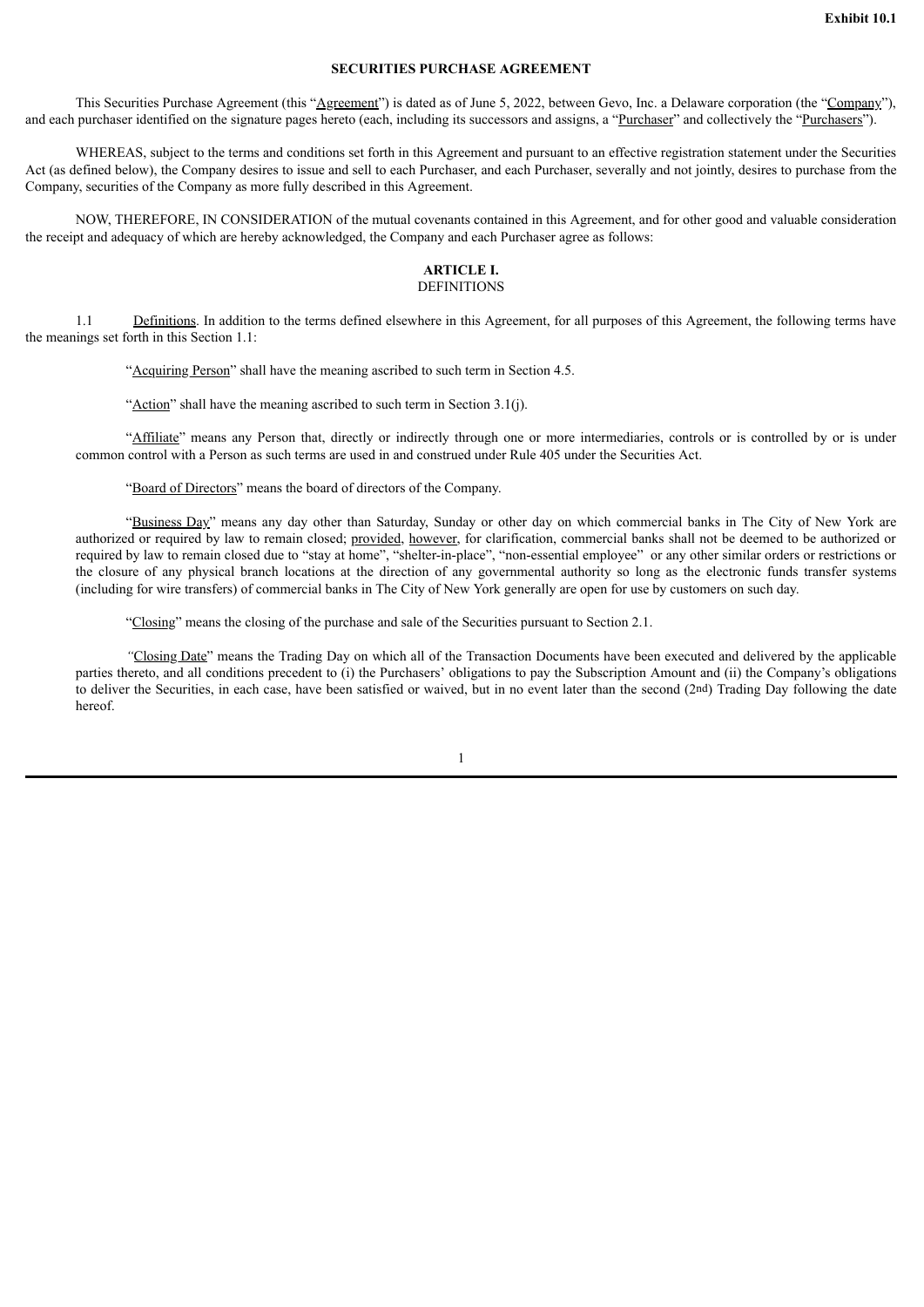"Commission" means the United States Securities and Exchange Commission.

"Common Stock" means the common stock of the Company, par value \$0.01 per share, and any other class of securities into which such securities may hereafter be reclassified or changed.

"Common Stock Equivalents" means any securities of the Company or the Subsidiaries which would entitle the holder thereof to acquire at any time Common Stock, including, without limitation, any debt, preferred stock, right, option, warrant or other instrument that is at any time convertible into or exercisable or exchangeable for, or otherwise entitles the holder thereof to receive, Common Stock.

"Company Counsel" means Perkins Coie LLP with offices located at 1900 Sixteenth Street, Suite 1400, Denver, Colorado 80202-5255.

"Disclosure Schedules" means the Disclosure Schedules of the Company delivered concurrently herewith.

"Disclosure Time" means, (i) if this Agreement is signed on a day that is not a Trading Day or after 9:00 a.m. (New York City time) and before midnight (New York City time) on any Trading Day, 9:01 a.m. (New York City time) on the Trading Day immediately following the date hereof, unless otherwise instructed as to an earlier time by the Placement Agent, and (ii) if this Agreement is signed between midnight (New York City time) and 9:00 a.m. (New York City time) on any Trading Day, no later than 9:01 a.m. (New York City time) on the date hereof, unless otherwise instructed as to an earlier time by the Placement Agent.

"EGS" means Ellenoff Grossman & Schole LLP, with offices located at 1345 Avenue of the Americas, New York, New York 10105- 0302.

"Evaluation Date" shall have the meaning ascribed to such term in Section 3.1(s).

"Exchange Act" means the Securities Exchange Act of 1934, as amended, and the rules and regulations promulgated thereunder.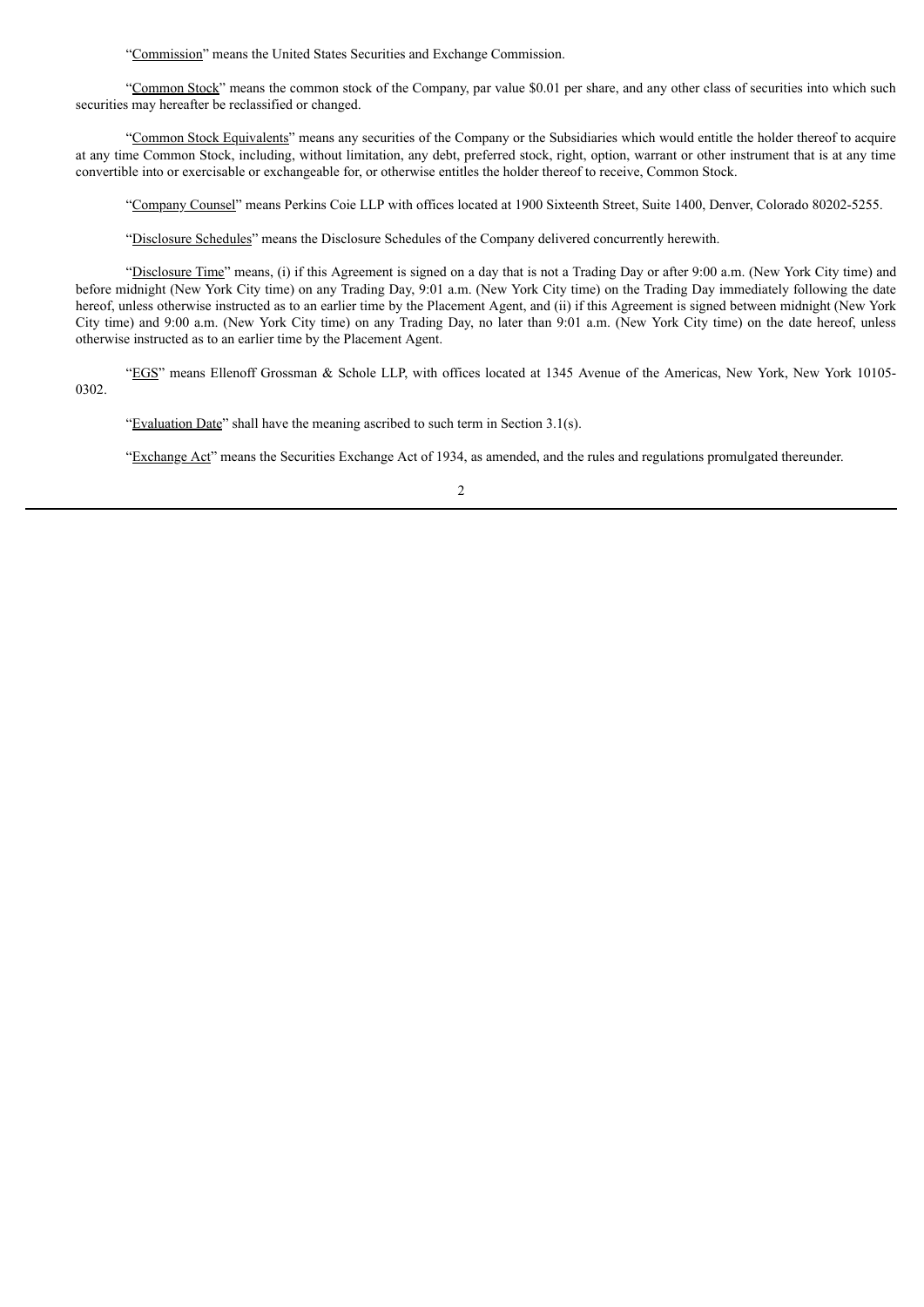"Exempt Issuance" means the issuance of (a) shares of Common Stock, options, restricted stock or restricted stock units to employees, officers or directors of the Company pursuant to any equity plan duly adopted for such purpose, by a majority of the non-employee members of the Board of Directors or a majority of the members of a committee of non-employee directors established for such purpose for services rendered to the Company, (b) securities upon the exercise or exchange of or conversion of any Securities issued hereunder and/or other securities exercisable or exchangeable for or convertible into shares of Common Stock issued and outstanding on the date of this Agreement or upon the exercise or vesting of options, restricted stock, restricted stock units or other securities pursuant to any equity plan of the Company, provided that such securities have not been amended since the date of this Agreement to increase the number of such securities or to decrease the exercise price, exchange price or conversion price of such securities (other than in connection with stock splits or combinations) or to extend the term of such securities, and (c) securities issued pursuant to acquisitions or strategic transactions approved by a majority of the disinterested directors of the Company, provided that such securities are issued as "restricted securities" (as defined in Rule 144) and carry no registration rights that require or permit the filing of any registration statement in connection therewith from the date hereof until ninety (90) days following the Closing Date, and provided that any such issuance shall only be to a Person (or to the equityholders of a Person) which is, itself or through its subsidiaries, an operating company or an owner of an asset in a business synergistic with the business of the Company and shall provide to the Company additional benefits in addition to the investment of funds, but shall not include a transaction in which the Company is issuing securities primarily for the purpose of raising capital or to an entity whose primary business is investing in securities.

"FCPA" means the Foreign Corrupt Practices Act of 1977, as amended.

"GAAP" shall have the meaning ascribed to such term in Section 3.1(h).

"Indebtedness" shall have the meaning ascribed to such term in Section 3.1(aa).

"Intellectual Property Rights" shall have the meaning ascribed to such term in Section 3.1(p).

"Liens" means a lien, charge, pledge, security interest, encumbrance, right of first refusal, preemptive right or other restriction (other than restrictions on transfer under applicable securities laws).

"Material Adverse Effect" shall have the meaning assigned to such term in Section 3.1(b).

"Material Permits" shall have the meaning ascribed to such term in Section 3.1(n).

"Person" means an individual or corporation, partnership, trust, incorporated or unincorporated association, joint venture, limited liability company, joint stock company, government (or an agency or subdivision thereof) or other entity of any kind.

"Per Share Purchase Price" equals \$4.50, subject to adjustment for reverse and forward stock splits, stock dividends, stock combinations and other similar transactions of the Common Stock that occur after the date of this Agreement.

"Placement Agent" means H.C. Wainwright & Co., LLC.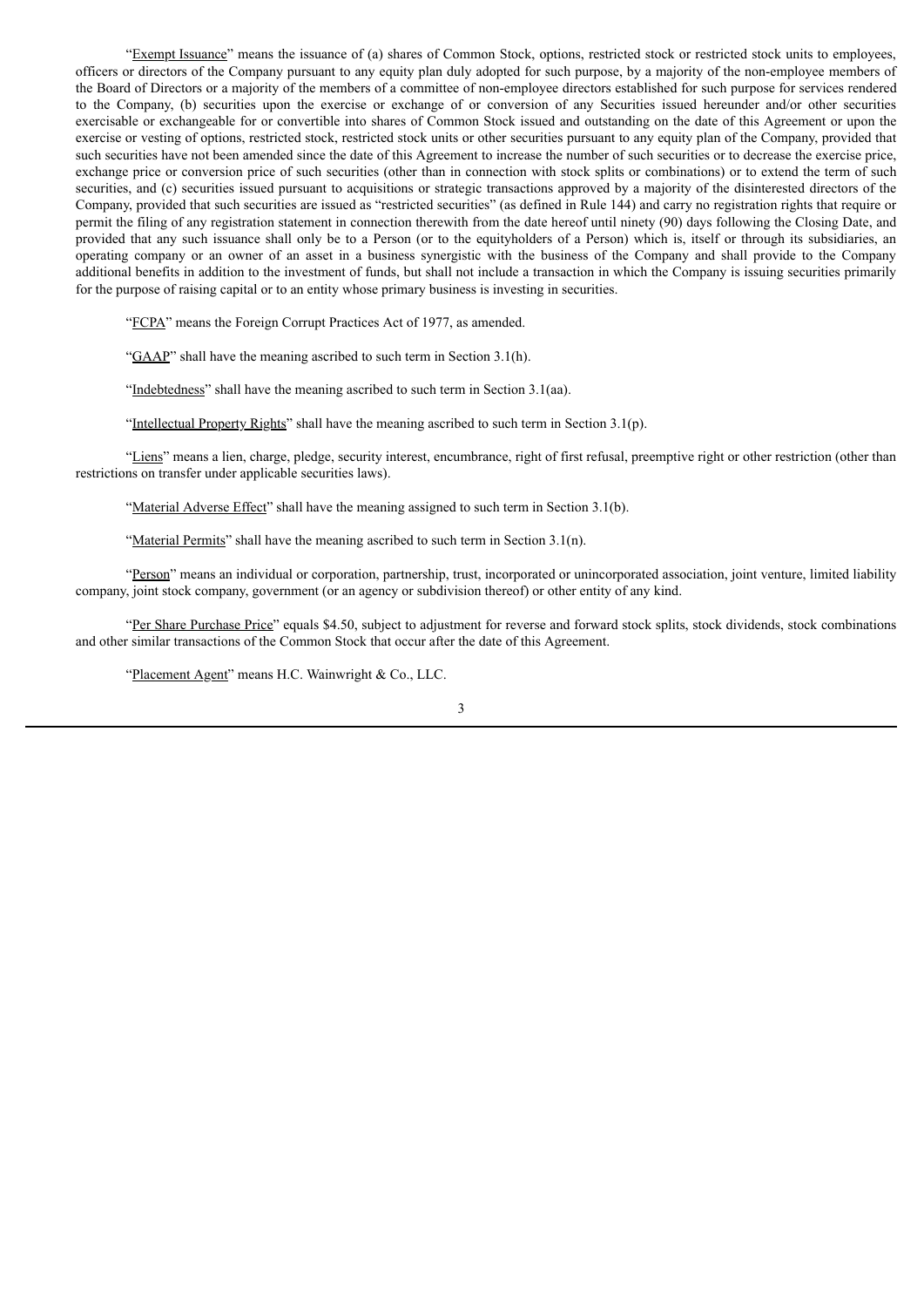"Proceeding" means an action, claim, suit, investigation or proceeding (including, without limitation, an informal investigation or partial proceeding, such as a deposition), whether commenced or threatened.

"Prospectus" means the final prospectus filed for the Registration Statement.

"Prospectus Supplement" means the supplement to the Prospectus complying with Rule 424(b) of the Securities Act that is filed with the Commission and delivered by the Company to each Purchaser at the Closing.

"Purchaser Party" shall have the meaning ascribed to such term in Section 4.8.

"Registration Statement" means the effective registration statement with Commission (File No. 333-252229), which registers the sale of the Shares, the Warrants and the Warrant Shares to the Purchasers.

"Required Approvals" shall have the meaning ascribed to such term in Section 3.1(e).

"Rule 144" means Rule 144 promulgated by the Commission pursuant to the Securities Act, as such Rule may be amended or interpreted from time to time, or any similar rule or regulation hereafter adopted by the Commission having substantially the same purpose and effect as such Rule.

"Rule 424" means Rule 424 promulgated by the Commission pursuant to the Securities Act, as such Rule may be amended or interpreted from time to time, or any similar rule or regulation hereafter adopted by the Commission having substantially the same purpose and effect as such Rule.

"SEC Reports" shall have the meaning ascribed to such term in Section 3.1(h).

"Securities" means the Shares, the Warrants and the Warrant Shares.

"Securities Act" means the Securities Act of 1933, as amended, and the rules and regulations promulgated thereunder.

"Shares" means the shares of Common Stock issued or issuable to each Purchaser pursuant to this Agreement.

"Short Sales" means all "short sales" as defined in Rule 200 of Regulation SHO under the Exchange Act (but shall not be deemed to include locating and/or borrowing shares of Common Stock).

"Subscription Amount" means, as to each Purchaser, the aggregate amount to be paid for Shares and Warrants purchased hereunder as specified below such Purchaser's name on the signature page of this Agreement and next to the heading "Subscription Amount," in United States dollars and in immediately available funds.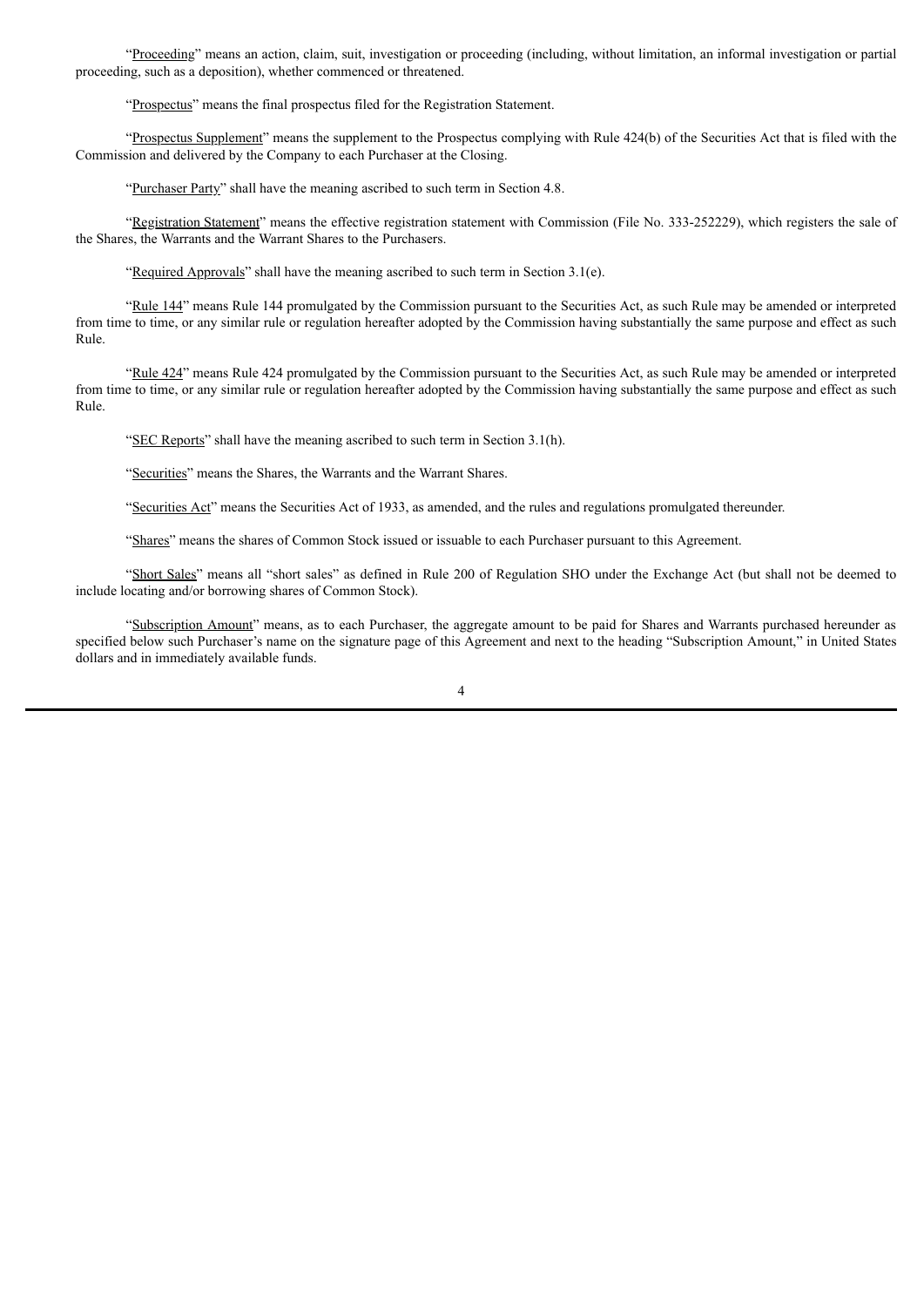"Subsidiary" means any subsidiary of the Company as set forth on Schedule 3.1(a), and shall, where applicable, also include any direct or indirect subsidiary of the Company formed or acquired after the date hereof.

"Trading Day" means a day on which the principal Trading Market is open for trading.

"Trading Market" means any of the following markets or exchanges on which the Common Stock is listed or quoted for trading on the date in question: the NYSE American, the Nasdaq Capital Market, the Nasdaq Global Market, the Nasdaq Global Select Market, or the New York Stock Exchange (or any successors to any of the foregoing).

"Transaction Documents" means this Agreement, the Warrants, all exhibits and schedules thereto and hereto and any other documents or agreements executed in connection with the transactions contemplated hereunder.

"Transfer Agent" means American Stock Transfer & Trust Company, LLC, the current transfer agent of the Company, with a mailing address of 6201 15th Avenue, Brooklyn, New York 11219 and a telephone number of (718) 921-8300, and any successor transfer agent of the Company.

"Warrants" means, collectively, the Series 2022-A Common Stock purchase warrants delivered to the Purchasers at the Closing in accordance with Section 2.2(a) hereof, which Warrants shall be exercisable immediately and have a term of exercise equal to five (5) years, in the form of Exhibit A attached hereto.

"Warrant Shares" means the shares of Common Stock issuable upon exercise of the Warrants.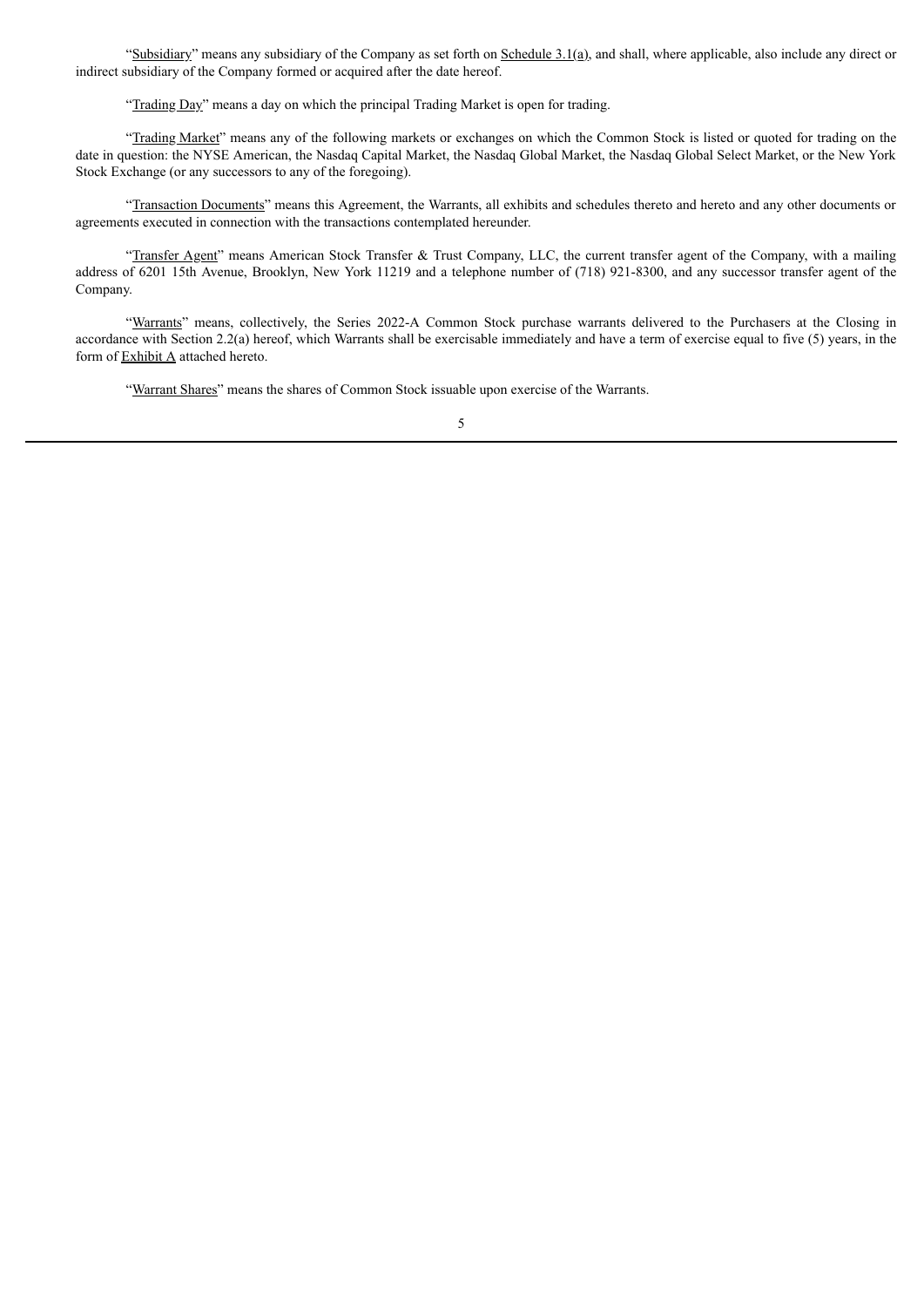#### **ARTICLE II.** PURCHASE AND SALE

2.1 Closing. On the Closing Date, upon the terms and subject to the conditions set forth herein, substantially concurrent with the execution and delivery of this Agreement by the parties hereto, the Company agrees to sell, and the Purchasers, severally and not jointly, agree to purchase, up to an aggregate of \$150,000,012 of Shares and Warrants as determined pursuant to Section 2.2(a). Unless otherwise directed by the Placement Agent, each Purchaser's Subscription Amount as set forth on the signature page hereto executed by such Purchaser shall be made available for "Delivery Versus Payment" settlement with the Company or its designee. The Company shall deliver to each Purchaser its respective Shares and Warrants as determined pursuant to Section 2.2(a), and the Company and each Purchaser shall deliver the other items set forth in Section 2.2 deliverable at the Closing. Upon satisfaction of the covenants and conditions set forth in Sections 2.2 and 2.3, the Closing shall occur at the offices of EGS or such other location as the parties shall mutually agree. Unless otherwise directed by the Placement Agent, settlement of the Shares shall occur via "Delivery Versus Payment" ("DVP") (i.e., on the Closing Date, the Company shall issue the Shares registered in the Purchasers' names and addresses and released by the Transfer Agent directly to the account(s) at the Placement Agent identified by each Purchaser; upon receipt of such Shares, the Placement Agent shall promptly electronically deliver such Shares to the applicable Purchaser, and payment therefor shall be made by the Placement Agent (or its clearing firm) by wire transfer to the Company). Notwithstanding anything herein to the contrary, if at any time on or after the time of execution of this Agreement by the Company and an applicable Purchaser, through, and including the time immediately prior to the Closing (the "Pre-Settlement Period"), if such Purchaser sells to any Person all, or any portion, of any Common Stock to be issued hereunder to such Purchaser at the Closing (collectively, the "Pre-Settlement Shares"), such Purchaser shall, automatically hereunder (without any additional required actions by such Purchaser or the Company), be deemed to be unconditionally bound to purchase such Pre-Settlement Shares at the Closing; provided, that the Company hereby acknowledges and agrees that the forgoing shall not constitute a representation or covenant by such Purchaser as to whether or not such Purchaser will elect to sell any Pre-Settlement Shares during the Pre-Settlement Period. The decision to sell any shares of Common Stock will be made in the sole discretion of such Purchaser from time to time, including during the Pre-Settlement Period. Notwithstanding anything herein to the contrary, with respect to any Notice(s) of Exercise (as defined in the Warrants) delivered on or prior to 9:30 a.m. (New York City time) on the Closing Date, which may be delivered at any time after the time of execution of this Agreement, the Company agrees to deliver the Warrant Shares subject to such notice(s) by 4:00 p.m. (New York City time) on the Closing Date and the Closing Date shall be the Warrant Share Delivery Date (as defined in the Warrants) for purposes hereunder.

#### 2.2 Deliveries.

- (a) On or prior to the Closing Date, the Company shall deliver or cause to be delivered to each Purchaser the following:
	- (i) this Agreement duly executed by the Company;

(ii) a legal opinion of Company Counsel, substantially in form and substance reasonably acceptable to the Placement Agent, addressed to the Purchasers and the Placement Agent;

(iii) subject to Section 2.1, the Company shall have provided each Purchaser with the Company's wire instructions, on Company letterhead and executed by the Chief Executive Officer or Chief Financial Officer;

(iv) subject to Section 2.1, a copy of the irrevocable instructions to the Transfer Agent instructing the Transfer Agent to deliver on an expedited basis via The Depository Trust Company Deposit or Withdrawal at Custodian system ("DWAC") Shares equal to such Purchaser's Subscription Amount divided by the Per Share Purchase Price, registered in the name of such Purchaser;

(v) a Warrant registered in the name of such Purchaser to purchase up to a number of shares of Common Stock equal to 100% of such Purchaser's Shares, with an exercise price equal to \$4.37, subject to adjustment therein; and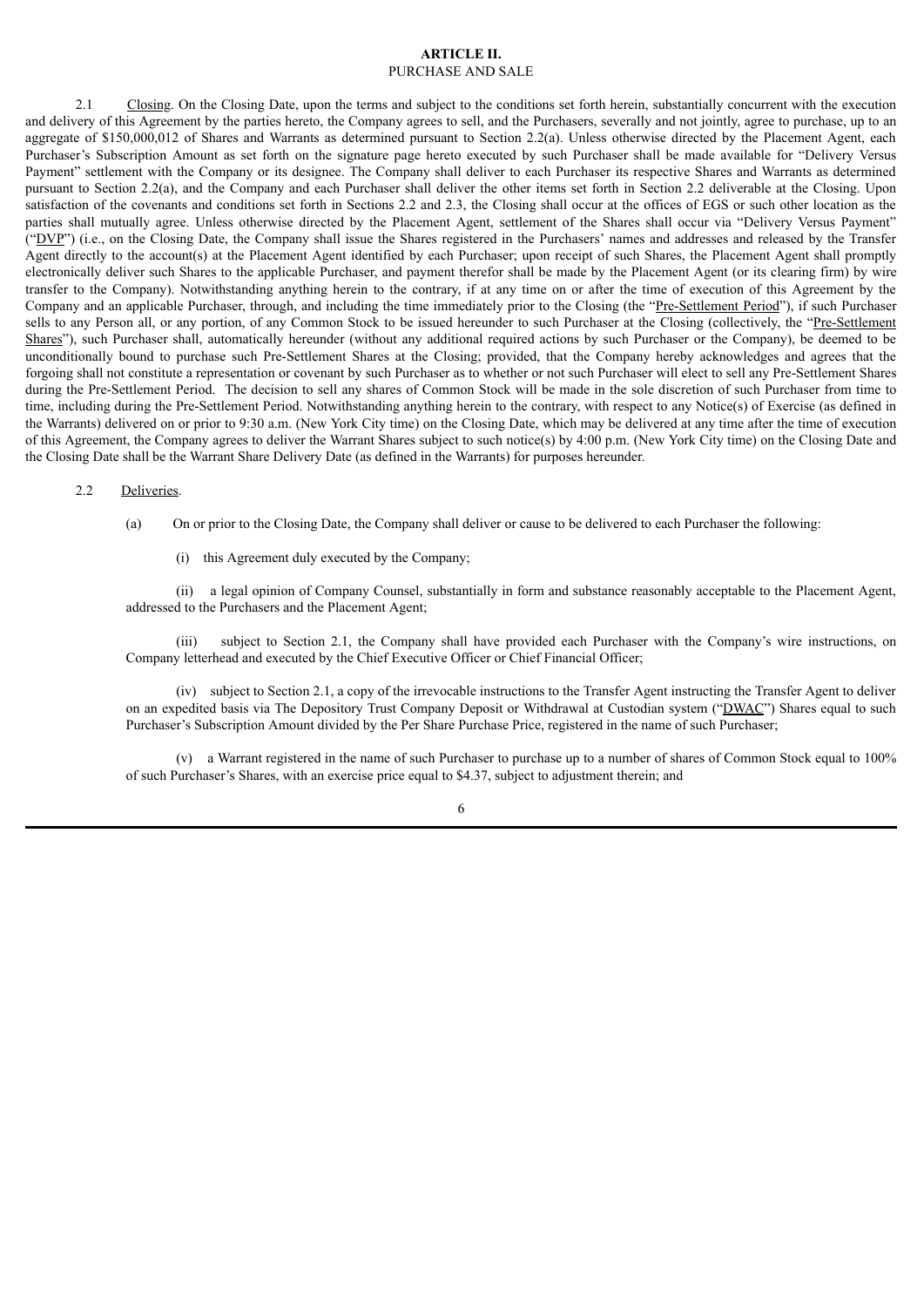(vi) the Prospectus and the Prospectus Supplement (which may be delivered in accordance with Rule 172 under the Securities Act).

(b) On or prior to the Closing Date, each Purchaser shall deliver or cause to be delivered to the Company the following:

(i) this Agreement duly executed by such Purchaser; and

(ii) such Purchaser's Subscription Amount, which shall be made available for "Delivery Versus Payment" settlement with the Company or its designee.

# 2.3 Closing Conditions.

met:

(a) The obligations of the Company hereunder in connection with the Closing are subject to the following conditions being met:

(i) the accuracy in all material respects (or, to the extent representations or warranties are qualified by materiality or Material Adverse Effect, in all respects) when made and on the Closing Date of the representations and warranties of the Purchasers contained herein (unless as of a specific date therein in which case they shall be accurate as of such date);

(ii) all obligations, covenants and agreements of each Purchaser required to be performed at or prior to the Closing Date shall have been performed; and

(iii) the delivery by each Purchaser of the items set forth in Section 2.2(b) of this Agreement.

(b) The respective obligations of the Purchasers hereunder in connection with the Closing are subject to the following conditions being

(i) the accuracy in all material respects (or, to the extent representations or warranties are qualified by materiality or Material Adverse Effect, in all respects) when made and on the Closing Date of the representations and warranties of the Company contained herein (unless as of a specific date therein in which case they shall be accurate as of such date);

(ii) all obligations, covenants and agreements of the Company required to be performed at or prior to the Closing Date shall have been performed;

(iii) the delivery by the Company of the items set forth in Section 2.2(a) of this Agreement;

(iv) there shall have been no Material Adverse Effect with respect to the Company since the date hereof; and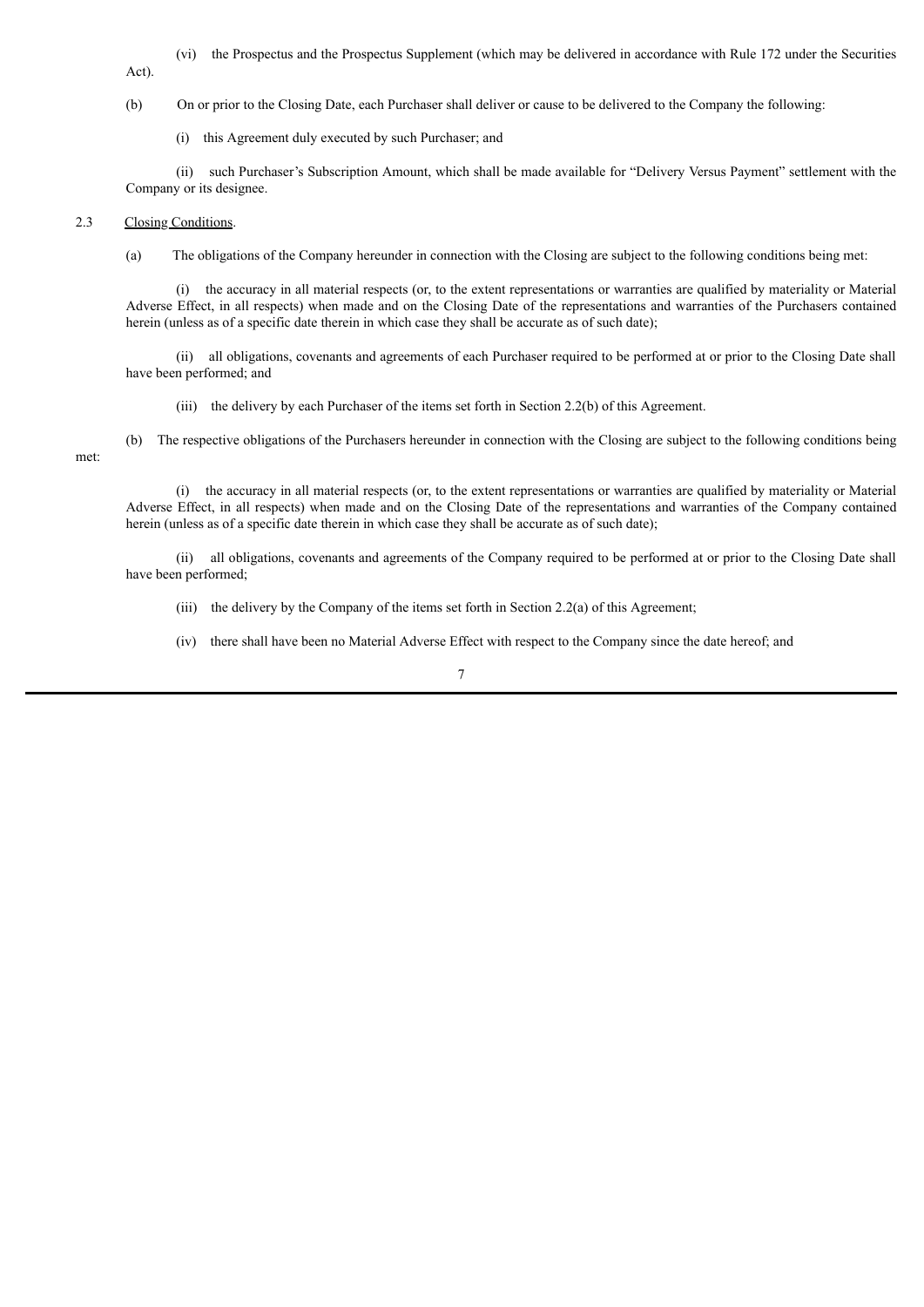(v) from the date hereof to the Closing Date, trading in the Common Stock shall not have been suspended by the Commission or the Company's principal Trading Market, and, at any time prior to the Closing Date, trading in securities generally as reported by Bloomberg L.P. shall not have been suspended or limited, or minimum prices shall not have been established on securities whose trades are reported by such service, or on any Trading Market, nor shall a banking moratorium have been declared either by the United States or New York State authorities nor shall there have occurred any material outbreak or escalation of hostilities or other national or international calamity of such magnitude in its effect on, or any material adverse change in, any financial market which, in each case, in the reasonable judgment of such Purchaser, makes it impracticable or inadvisable to purchase the Securities at the Closing.

# **ARTICLE III.**

# REPRESENTATIONS AND WARRANTIES

3.1 Representations and Warranties of the Company. Except as set forth in the Disclosure Schedules, which Disclosure Schedules shall be deemed a part hereof and shall qualify any representation or otherwise made herein to the extent of the disclosure contained in the corresponding section of the Disclosure Schedules, the Company hereby makes the following representations and warranties to each Purchaser:

(a) Subsidiaries. All of the direct and indirect subsidiaries of the Company are set forth on Schedule 3.1(a). Except as set forth on Schedule 3.1(a), the Company owns, directly or indirectly, all of the capital stock or other equity interests of each Subsidiary free and clear of any Liens, and all of the issued and outstanding shares of capital stock of each Subsidiary are validly issued and are fully paid, non-assessable and free of preemptive and similar rights to subscribe for or purchase securities. If the Company has no subsidiaries, all other references to the Subsidiaries or any of them in the Transaction Documents shall be disregarded.

(b) Organization and Qualification. The Company and each of the Subsidiaries is an entity duly incorporated or otherwise organized, validly existing and in good standing under the laws of the jurisdiction of its incorporation or organization, with the requisite power and authority to own and use its properties and assets and to carry on its business as currently conducted. Neither the Company nor any Subsidiary is in violation nor default of any of the provisions of its respective certificate or articles of incorporation, bylaws or other organizational or charter documents. Each of the Company and the Subsidiaries is duly qualified to conduct business and is in good standing as a foreign corporation or other entity in each jurisdiction in which the nature of the business conducted or property owned by it makes such qualification necessary, except where the failure to be so qualified or in good standing, as the case may be, could not have or reasonably be expected to result in: (i) a material adverse effect on the legality, validity or enforceability of any Transaction Document, (ii) a material adverse effect on the results of operations, assets, business, prospects or condition (financial or otherwise) of the Company and the Subsidiaries, taken as a whole, or (iii) a material adverse effect on the Company's ability to perform in any material respect on a timely basis its obligations under any Transaction Document (any of (i), (ii) or (iii), a "Material Adverse Effect") and no Proceeding has been instituted in any such jurisdiction revoking, limiting or curtailing or seeking to revoke, limit or curtail such power and authority or qualification.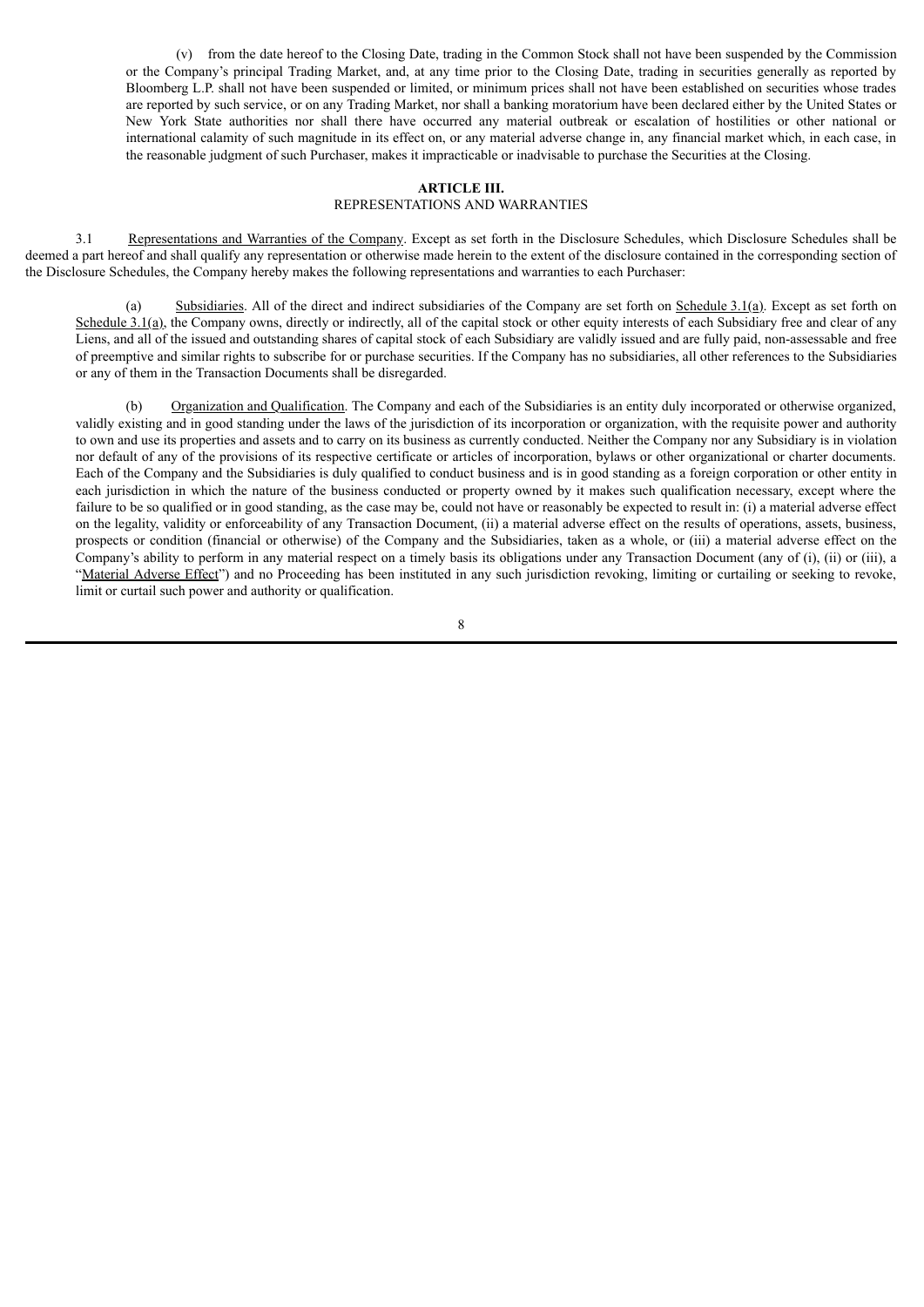(c) Authorization; Enforcement. The Company has the requisite corporate power and authority to enter into and to consummate the transactions contemplated by this Agreement and each of the other Transaction Documents and otherwise to carry out its obligations hereunder and thereunder. The execution and delivery of this Agreement and each of the other Transaction Documents by the Company and the consummation by it of the transactions contemplated hereby and thereby have been duly authorized by all necessary action on the part of the Company and no further action is required by the Company, the Board of Directors or the Company's stockholders in connection herewith or therewith other than in connection with the Required Approvals. This Agreement and each other Transaction Document to which it is a party has been (or upon delivery will have been) duly executed by the Company and, when delivered in accordance with the terms hereof and thereof, will constitute the valid and binding obligation of the Company enforceable against the Company in accordance with its terms, except (i) as limited by general equitable principles and applicable bankruptcy, insolvency, reorganization, moratorium and other laws of general application affecting enforcement of creditors' rights generally, (ii) as limited by laws relating to the availability of specific performance, injunctive relief or other equitable remedies and (iii) insofar as indemnification and contribution provisions may be limited by applicable law.

(d) No Conflicts. The execution, delivery and performance by the Company of this Agreement and the other Transaction Documents to which it is a party, the issuance and sale of the Securities and the consummation by it of the transactions contemplated hereby and thereby do not and will not (i) conflict with or violate any provision of the Company's or any Subsidiary's certificate or articles of incorporation, bylaws or other organizational or charter documents, or (ii) conflict with, or constitute a default (or an event that with notice or lapse of time or both would become a default) under, result in the creation of any Lien upon any of the properties or assets of the Company or any Subsidiary, or give to others any rights of termination, amendment, anti-dilution or similar adjustments, acceleration or cancellation (with or without notice, lapse of time or both) of, any agreement, credit facility, debt or other instrument (evidencing a Company or Subsidiary debt or otherwise) or other understanding to which the Company or any Subsidiary is a party or by which any property or asset of the Company or any Subsidiary is bound or affected, or (iii) subject to the Required Approvals, conflict with or result in a violation of any law, rule, regulation, order, judgment, injunction, decree or other restriction of any court or governmental authority to which the Company or a Subsidiary is subject (including federal and state securities laws and regulations), or by which any property or asset of the Company or a Subsidiary is bound or affected; except in the case of each of clauses (ii) and (iii), such as could not have or reasonably be expected to result in a Material Adverse Effect.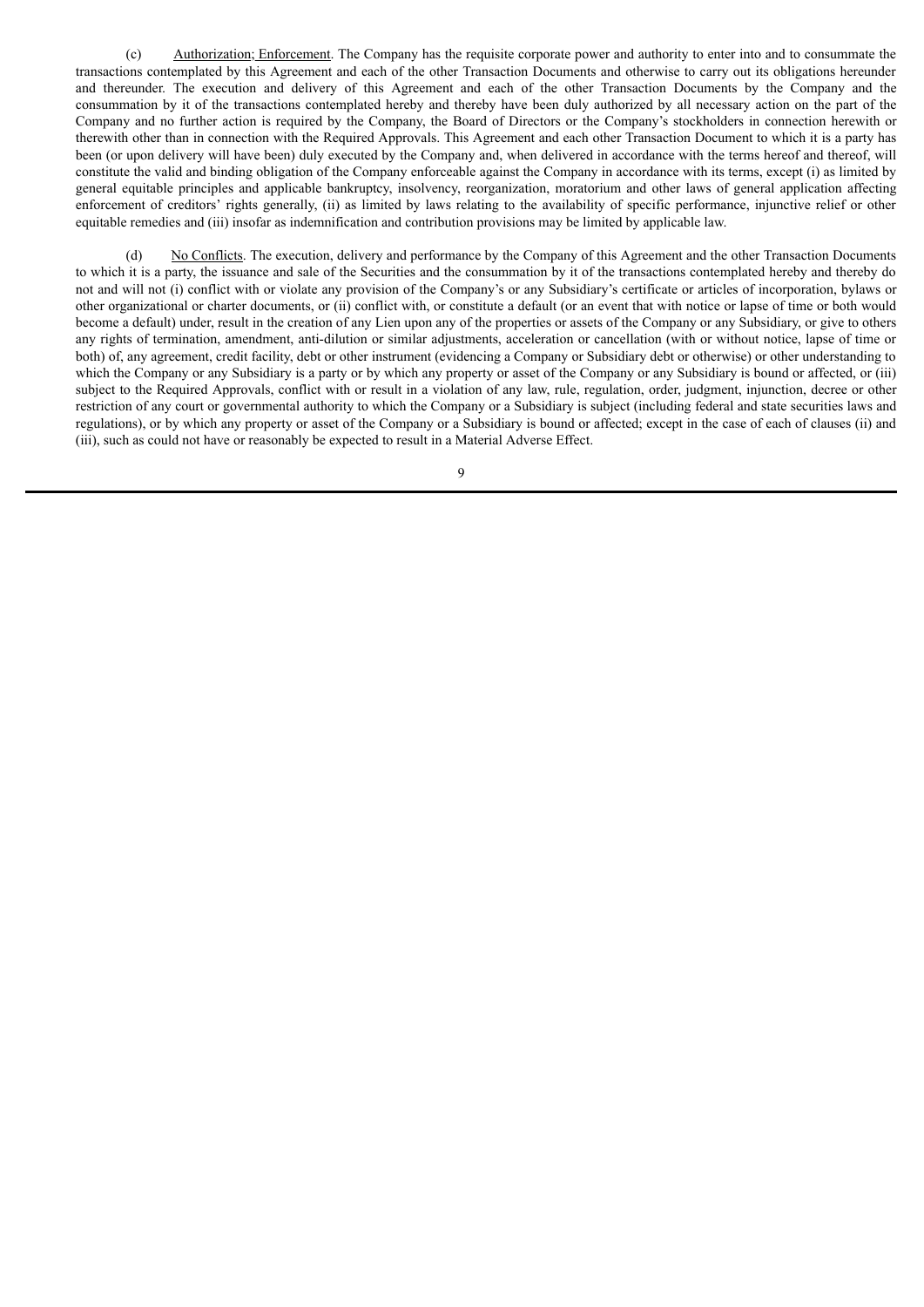(e) Filings, Consents and Approvals. The Company is not required to obtain any consent, waiver, authorization or order of, give any notice to, or make any filing or registration with, any court or other federal, state, local or other governmental authority or other Person in connection with the execution, delivery and performance by the Company of the Transaction Documents, other than: (i) the filings required pursuant to Section 4.4 of this Agreement, (ii) the filing with the Commission of the Prospectus Supplement, (iii) application(s) to each applicable Trading Market for the listing of the Shares and Warrant Shares for trading thereon in the time and manner required thereby, (iv) such filings as may be required by the rules and regulations of the Financial Industry Regulatory Authority and (v) such filings as are required to be made under applicable state securities laws (collectively, the "Required Approvals").

(f) Issuance of the Securities; Registration. The Securities are duly authorized and the Shares and Warrants, when issued and paid for in accordance with the applicable Transaction Documents, will be duly and validly issued, fully paid and nonassessable, free and clear of all Liens imposed by the Company. The Warrant Shares, when issued in accordance with the terms of the Warrants will be validly issued, fully paid and nonassessable, free and clear of all Liens imposed by the Company. The Company has reserved from its duly authorized capital stock the maximum number of shares of Common Stock issuable pursuant to this Agreement and the Warrants. The Company has prepared and filed the Registration Statement in conformity with the requirements of the Securities Act, which became effective on January 19, 2021 (the "Effective Date"), including the Prospectus, and such amendments and supplements thereto as may have been required to the date of this Agreement. The Registration Statement is effective under the Securities Act and no stop order preventing or suspending the effectiveness of the Registration Statement or suspending or preventing the use of the Prospectus has been issued by the Commission and no Proceedings for that purpose have been instituted or, to the knowledge of the Company, are threatened by the Commission. The Company, if required by the rules and regulations of the Commission, shall file the Prospectus with the Commission pursuant to Rule 424(b). At the time the Registration Statement and any amendments thereto became effective, at the date of this Agreement and at the Closing Date, the Registration Statement and any amendments thereto conformed and will conform in all material respects to the requirements of the Securities Act and did not and will not contain any untrue statement of a material fact or omit to state any material fact required to be stated therein or necessary to make the statements therein not misleading; and the Prospectus and any amendments or supplements thereto, at the time the Prospectus or any amendment or supplement thereto was issued and at the Closing Date, conformed and will conform in all material respects to the requirements of the Securities Act and did not and will not contain an untrue statement of a material fact or omit to state a material fact necessary in order to make the statements therein, in the light of the circumstances under which they were made, not misleading. The Company was at the time of the filing of the Registration Statement eligible to use Form S-3. As of the filing date of the Registration Statement, and as of the date of filing of the Company's most recent Annual Report on Form 10-K, the Company was a "well-known seasoned issuer" as defined in Rule 405 of the Securities Act.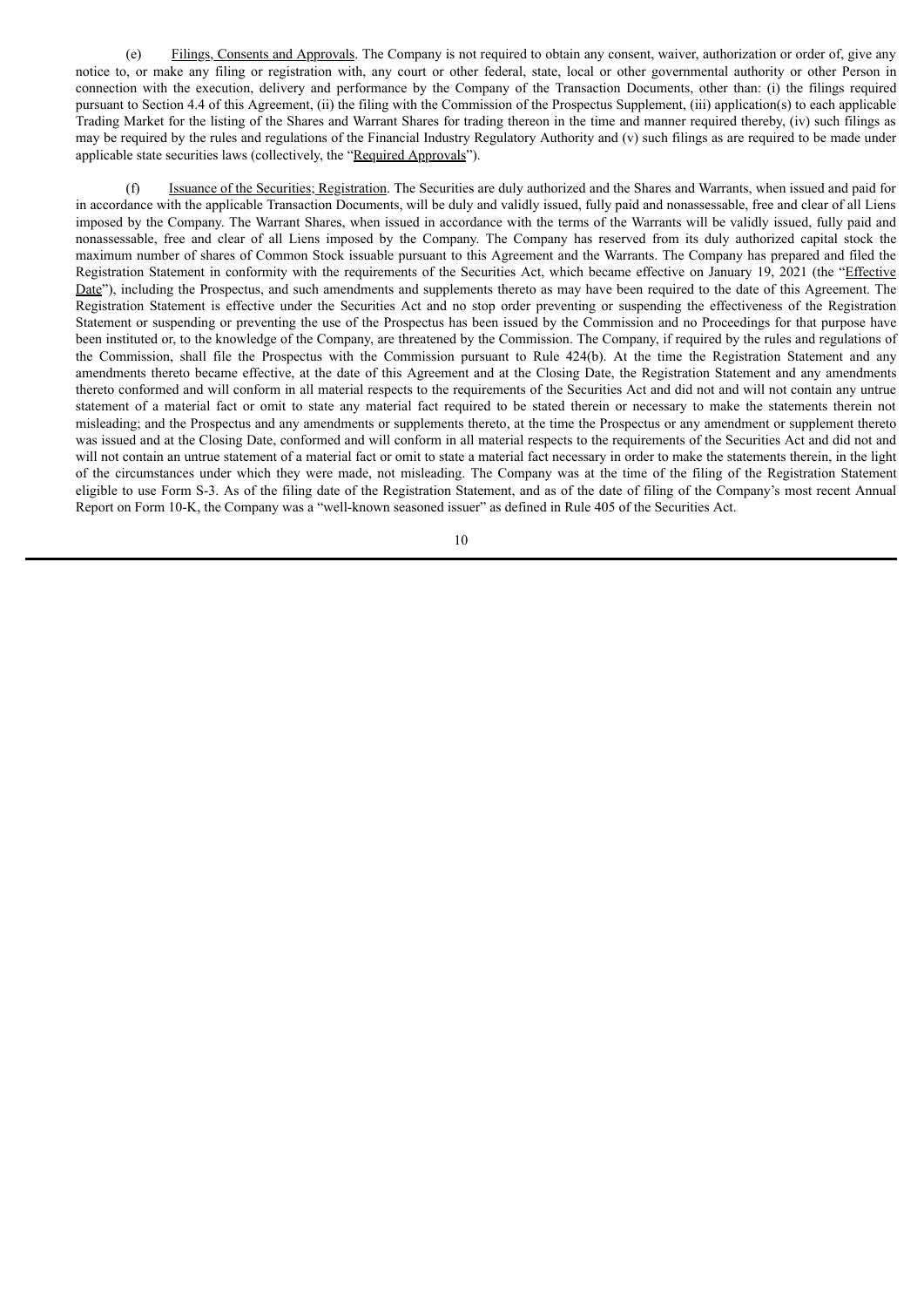(g) Capitalization. The capitalization of the Company as of the date hereof is as set forth on Schedule  $3.1(g)$ . The Company has not issued any capital stock since its most recently filed periodic report under the Exchange Act, other than pursuant to the Company's existing at-themarket facility and other than pursuant to the grant, exercise, vesting or settlement of equity awards under the Company's equity plans, the issuance of shares of Common Stock to employees pursuant to the Company's employee stock purchase plans and pursuant to the conversion and/or exercise of Common Stock Equivalents outstanding as of the date of the most recently filed periodic report under the Exchange Act. No Person has any right of first refusal, preemptive right, right of participation, or any similar right to participate in the transactions contemplated by the Transaction Documents. Except as a result of the purchase and sale of the Securities or as set forth on  $S$ chedule  $3.1(g)$ , there are no outstanding options, warrants, scrip rights to subscribe to, calls or commitments of any character whatsoever relating to, or securities, rights or obligations convertible into or exercisable or exchangeable for, or giving any Person any right to subscribe for or acquire, any shares of Common Stock or the capital stock of any Subsidiary, or contracts, commitments, understandings or arrangements by which the Company or any Subsidiary is or may become bound to issue additional shares of Common Stock or Common Stock Equivalents or capital stock of any Subsidiary. The issuance and sale of the Securities will not obligate the Company or any Subsidiary to issue shares of Common Stock or other securities to any Person (other than the Purchasers). There are no outstanding securities or instruments of the Company or any Subsidiary with any provision that adjusts the exercise, conversion, exchange or reset price of such security or instrument upon an issuance of securities by the Company or any Subsidiary. There are no outstanding securities or instruments of the Company or any Subsidiary that contain any redemption or similar provisions, and there are no contracts, commitments, understandings or arrangements by which the Company or any Subsidiary is or may become bound to redeem a security of the Company or such Subsidiary. Except as set forth on Schedule 3.1(g), the Company does not have any stock appreciation rights or "phantom stock" plans or agreements or any similar plan or agreement. All of the outstanding shares of capital stock of the Company are duly authorized, validly issued, fully paid and nonassessable, have been issued in compliance with all federal and state securities laws, and none of such outstanding shares was issued in violation of any preemptive rights or similar rights to subscribe for or purchase securities. No further approval or authorization of any stockholder, the Board of Directors or others is required for the issuance and sale of the Securities. There are no stockholders agreements, voting agreements or other similar agreements with respect to the Company's capital stock to which the Company is a party or, to the knowledge of the Company, between or among any of the Company's stockholders.

(h) SEC Reports; Financial Statements. The Company has filed all reports, schedules, forms, statements and other documents required to be filed by the Company under the Securities Act and the Exchange Act, including pursuant to Section 13(a) or 15(d) thereof, for the two years preceding the date hereof (or such shorter period as the Company was required by law or regulation to file such material) (the foregoing materials, including the exhibits thereto and documents incorporated by reference therein, together with the Prospectus and the Prospectus Supplement, being collectively referred to herein as the "SEC Reports") on a timely basis or has received a valid extension of such time of filing and has filed any such SEC Reports prior to the expiration of any such extension. As of their respective dates, the SEC Reports complied in all material respects with the requirements of the Securities Act and the Exchange Act, as applicable, and none of the SEC Reports, when filed, contained any untrue statement of a material fact or omitted to state a material fact required to be stated therein or necessary in order to make the statements therein, in the light of the circumstances under which they were made, not misleading. The Company has never been an issuer subject to Rule 144(i) under the Securities Act. The financial statements of the Company included in the SEC Reports comply in all material respects with applicable accounting requirements and the rules and regulations of the Commission with respect thereto as in effect at the time of filing. Such financial statements have been prepared in accordance with United States generally accepted accounting principles applied on a consistent basis during the periods involved ("GAAP"), except as may be otherwise specified in such financial statements or the notes thereto and except that unaudited financial statements may not contain all footnotes required by GAAP, and fairly present in all material respects the financial position of the Company and its consolidated Subsidiaries as of and for the dates thereof and the results of operations and cash flows for the periods then ended, subject, in the case of unaudited statements, to normal, immaterial, year-end audit adjustments.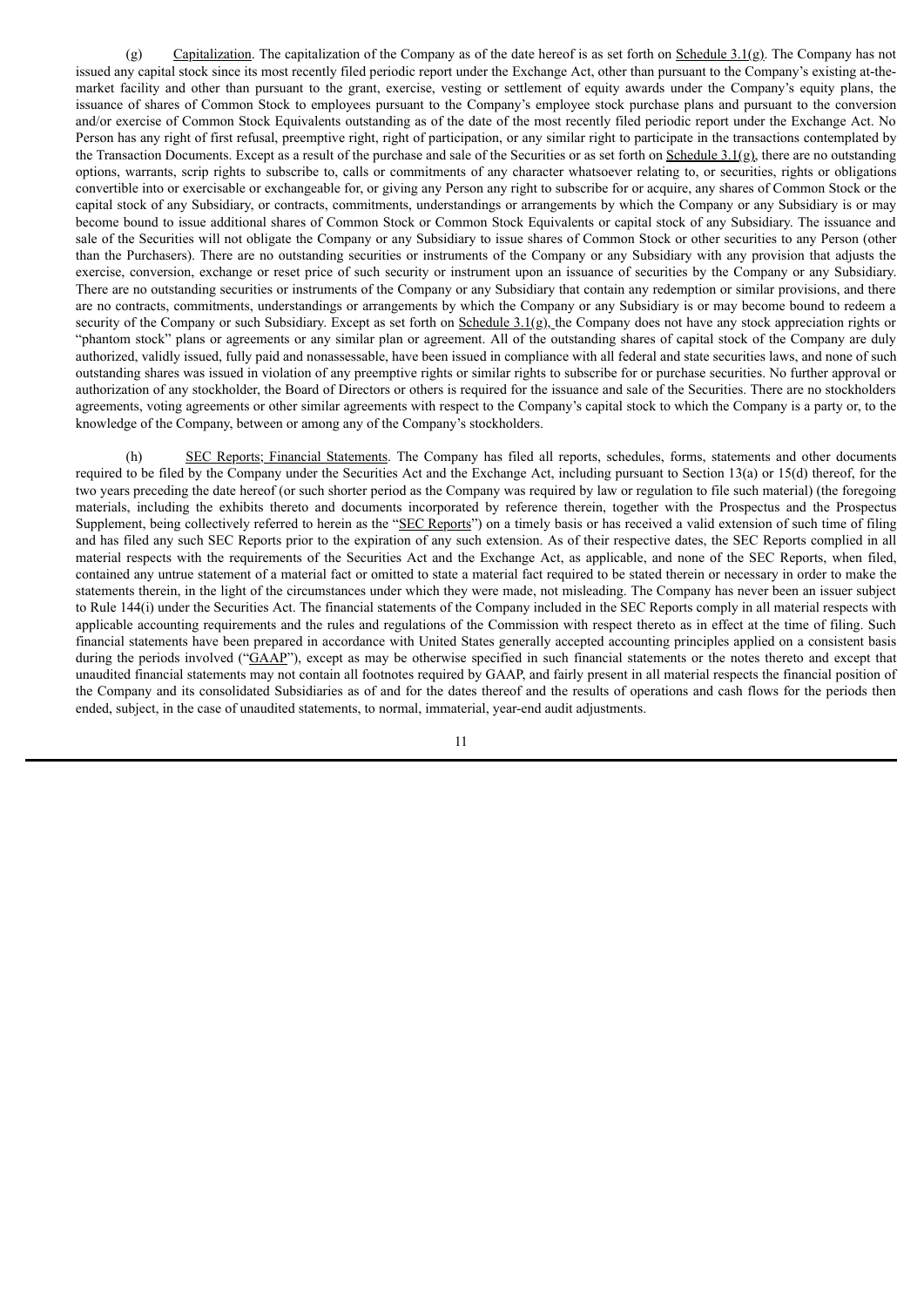(i) Material Changes; Undisclosed Events, Liabilities or Developments. Since the date of the latest audited financial statements included within the SEC Reports, except as set forth on Schedule  $3.1(i)$ , (i) there has been no event, occurrence or development that has had or that could reasonably be expected to result in a Material Adverse Effect, (ii) the Company has not incurred any liabilities (contingent or otherwise) other than (A) trade payables and accrued expenses incurred in the ordinary course of business consistent with past practice and (B) liabilities not required to be reflected in the Company's financial statements pursuant to GAAP or disclosed in filings made with the Commission, (iii) the Company has not altered its method of accounting, (iv) the Company has not declared or made any dividend or distribution of cash or other property to its stockholders or purchased, redeemed or made any agreements to purchase or redeem any shares of its capital stock and (v) the Company has not issued any equity securities to any officer, director or Affiliate, except pursuant to existing Company equity plans. Except for the issuance of the Securities contemplated by this Agreement or as set forth on Schedule  $3.1(i)$ , no event, liability, fact, circumstance, occurrence or development has occurred or exists or is reasonably expected to occur or exist with respect to the Company or its Subsidiaries or their respective businesses, prospects, properties, operations, assets or financial condition that would be required to be disclosed by the Company under applicable securities laws at the time this representation is made or deemed made that has not been publicly disclosed at least 1 Trading Day prior to the date that this representation is made.

(j) Litigation. Except as set forth on Schedule 3.1(j), there is no action, suit, inquiry, notice of violation, Proceeding or investigation pending or, to the knowledge of the Company, threatened against or affecting the Company, any Subsidiary or any of their respective properties before or by any court, arbitrator, governmental or administrative agency or regulatory authority (federal, state, county, local or foreign) (collectively, an "Action") which (i) adversely affects or challenges the legality, validity or enforceability of any of the Transaction Documents or the Securities or (ii) could, if there were an unfavorable decision, have or reasonably be expected to result in a Material Adverse Effect. Neither the Company nor any Subsidiary, nor any director or officer thereof, is or has been the subject of any Action involving a claim of violation of or liability under federal or state securities laws or a claim of breach of fiduciary duty. There has not been, and to the knowledge of the Company, there is not pending or contemplated, any investigation by the Commission involving the Company or any current or former director or officer of the Company. The Commission has not issued any stop order or other order suspending the effectiveness of any registration statement filed by the Company or any Subsidiary under the Exchange Act or the Securities Act.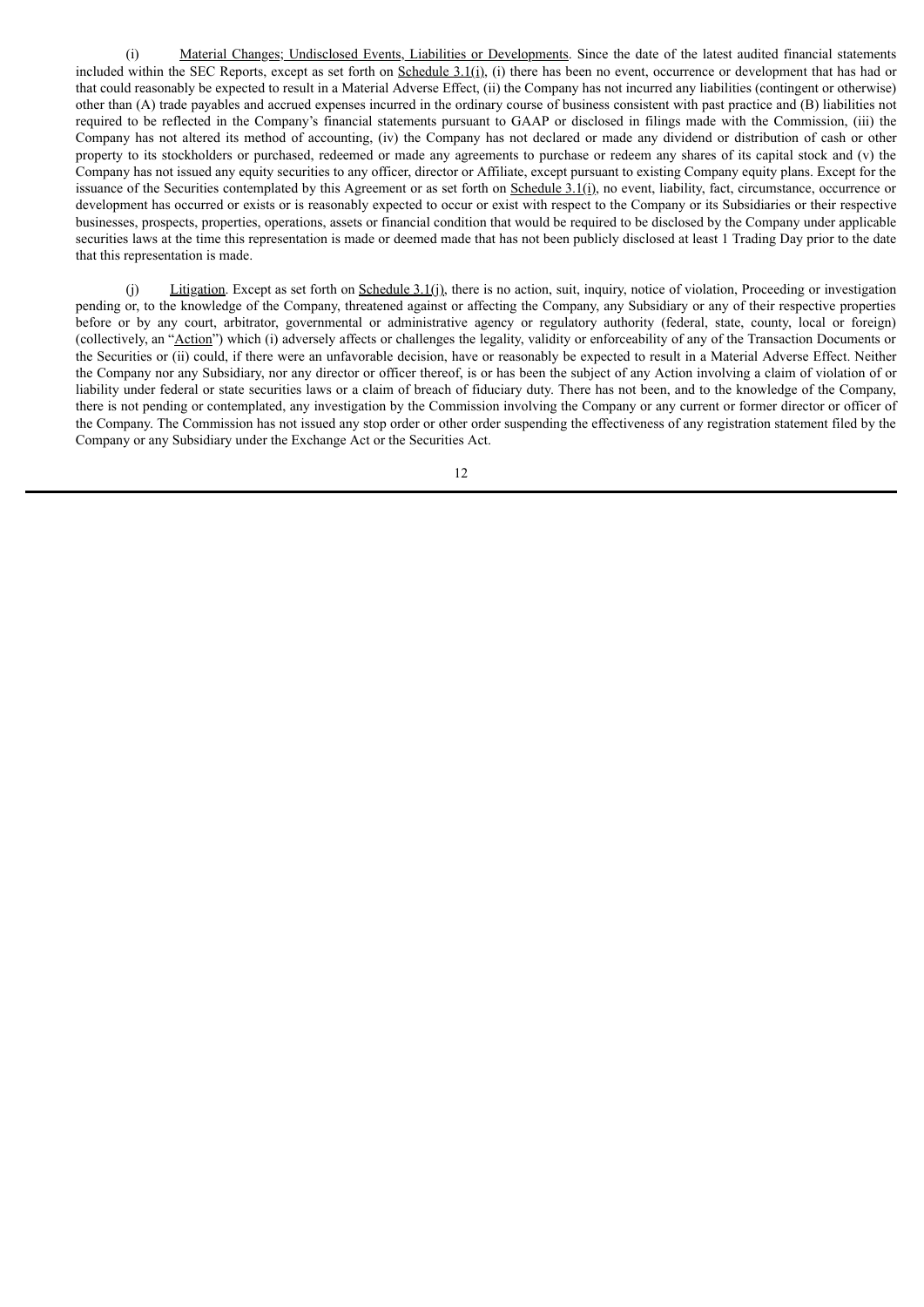(k) Labor Relations. No labor dispute exists or, to the knowledge of the Company, is imminent with respect to any of the employees of the Company, which could reasonably be expected to result in a Material Adverse Effect. None of the Company's or its Subsidiaries' employees is a member of a union that relates to such employee's relationship with the Company or such Subsidiary, and neither the Company nor any of its Subsidiaries is a party to a collective bargaining agreement, and the Company and its Subsidiaries believe that their relationships with their employees are good. To the knowledge of the Company, no executive officer of the Company or any Subsidiary, is, or is now expected to be, in violation of any material term of any employment contract, confidentiality, disclosure or proprietary information agreement or non-competition agreement, or any other contract or agreement or any restrictive covenant in favor of any third party, and the continued employment of each such executive officer does not subject the Company or any of its Subsidiaries to any liability with respect to any of the foregoing matters. The Company and its Subsidiaries are in compliance with all U.S. federal, state, local and foreign laws and regulations relating to employment and employment practices, terms and conditions of employment and wages and hours, except where the failure to be in compliance could not, individually or in the aggregate, reasonably be expected to have a Material Adverse Effect.

(l) Compliance. Neither the Company nor any Subsidiary: (i) is in default under or in violation of (and no event has occurred that has not been waived that, with notice or lapse of time or both, would result in a default by the Company or any Subsidiary under), nor has the Company or any Subsidiary received notice of a claim that it is in default under or that it is in violation of, any indenture, loan or credit agreement or any other agreement or instrument to which it is a party or by which it or any of its properties is bound (whether or not such default or violation has been waived), (ii) is in violation of any judgment, decree or order of any court, arbitrator or other governmental authority or (iii) is or has been in violation of any statute, rule, ordinance or regulation of any governmental authority, including without limitation all foreign, federal, state and local laws relating to taxes, environmental protection, occupational health and safety, product quality and safety and employment and labor matters, except in each case as could not have or reasonably be expected to result in a Material Adverse Effect.

(m) Environmental Laws.The Company and its Subsidiaries (i) are in compliance with all federal, state, local and foreign laws relating to pollution or protection of human health or the environment (including ambient air, surface water, groundwater, land surface or subsurface strata), including laws relating to emissions, discharges, releases or threatened releases of chemicals, pollutants, contaminants, or toxic or hazardous substances or wastes (collectively, "Hazardous Materials") into the environment, or otherwise relating to the manufacture, processing, distribution, use, treatment, storage, disposal, transport or handling of Hazardous Materials, as well as all authorizations, codes, decrees, demands, or demand letters, injunctions, judgments, licenses, notices or notice letters, orders, permits, plans or regulations, issued, entered, promulgated or approved thereunder ("Environmental Laws"); (ii) have received all permits licenses or other approvals required of them under applicable Environmental Laws to conduct their respective businesses; and (iii) are in compliance with all terms and conditions of any such permit, license or approval, except in each clause (i), (ii) and (iii), where the failure to so comply could be reasonably expected to have, individually or in the aggregate, a Material Adverse Effect.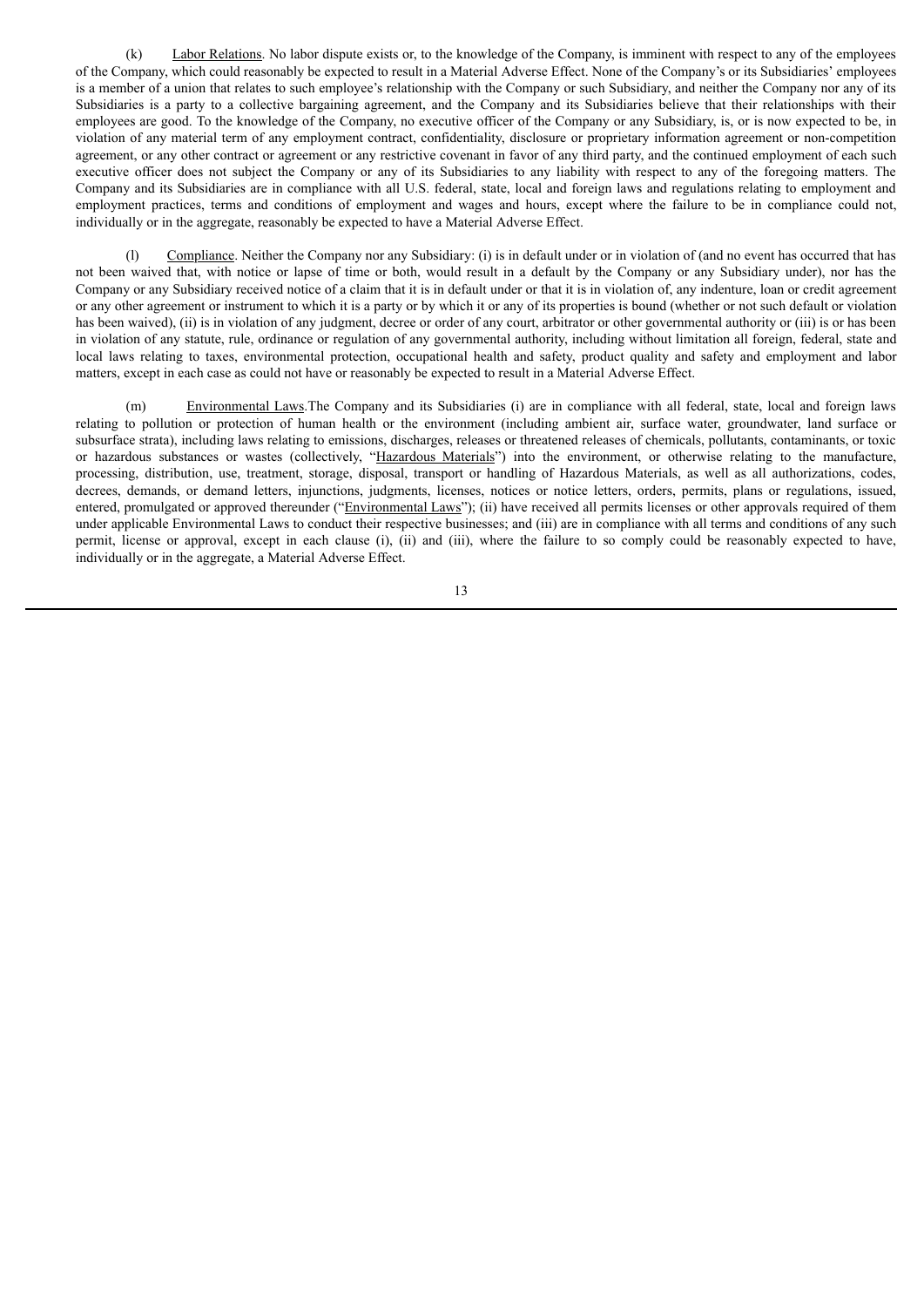(n) Regulatory Permits. The Company and the Subsidiaries possess all certificates, authorizations and permits issued by the appropriate federal, state, local or foreign regulatory authorities necessary to conduct their respective businesses as described in the SEC Reports, except where the failure to possess such permits could not reasonably be expected to result in a Material Adverse Effect ("Material Permits"), and neither the Company nor any Subsidiary has received any notice of Proceedings relating to the revocation or modification of any Material Permit.

Title to Assets. Except as set forth on Schedule  $3.1(\rho)$ , the Company and the Subsidiaries have good and marketable title in fee simple to all real property owned by them and good and marketable title in all personal property owned by them that is material to the business of the Company and the Subsidiaries, in each case free and clear of all Liens, except for (i) Liens as do not materially affect the value of such property and do not materially interfere with the use made and proposed to be made of such property by the Company and the Subsidiaries and (ii) Liens for the payment of federal, state or other taxes, for which appropriate reserves have been made therefor in accordance with GAAP and, the payment of which is neither delinquent nor subject to penalties. Any real property and facilities held under lease by the Company and the Subsidiaries are held by them under valid, subsisting and enforceable leases with which the Company and the Subsidiaries are in compliance.

(p) Intellectual Property. The Company and the Subsidiaries have, or have rights to use, all patents, patent applications, trademarks, trademark applications, service marks, trade names, trade secrets, inventions, copyrights, licenses and other intellectual property rights and similar rights necessary or required for use in connection with their respective businesses as described in the SEC Reports and which the failure to so have could have a Material Adverse Effect (collectively, the "Intellectual Property Rights"). None of, and neither the Company nor any Subsidiary has received a notice (written or otherwise) that any of, the Intellectual Property Rights has expired, terminated or been abandoned, or is expected to expire or terminate or be abandoned, within two (2) years from the date of this Agreement. Neither the Company nor any Subsidiary has received, since the date of the latest audited financial statements included within the SEC Reports, a written notice of a claim or otherwise has any knowledge that the Intellectual Property Rights violate or infringe upon the rights of any Person, except as could not have or reasonably be expected to not have a Material Adverse Effect. To the knowledge of the Company, all such Intellectual Property Rights are enforceable and there is no existing infringement by another Person of any of the Intellectual Property Rights. The Company and its Subsidiaries have taken reasonable security measures to protect the secrecy, confidentiality and value of all of their intellectual properties, except where failure to do so could not, individually or in the aggregate, reasonably be expected to have a Material Adverse Effect.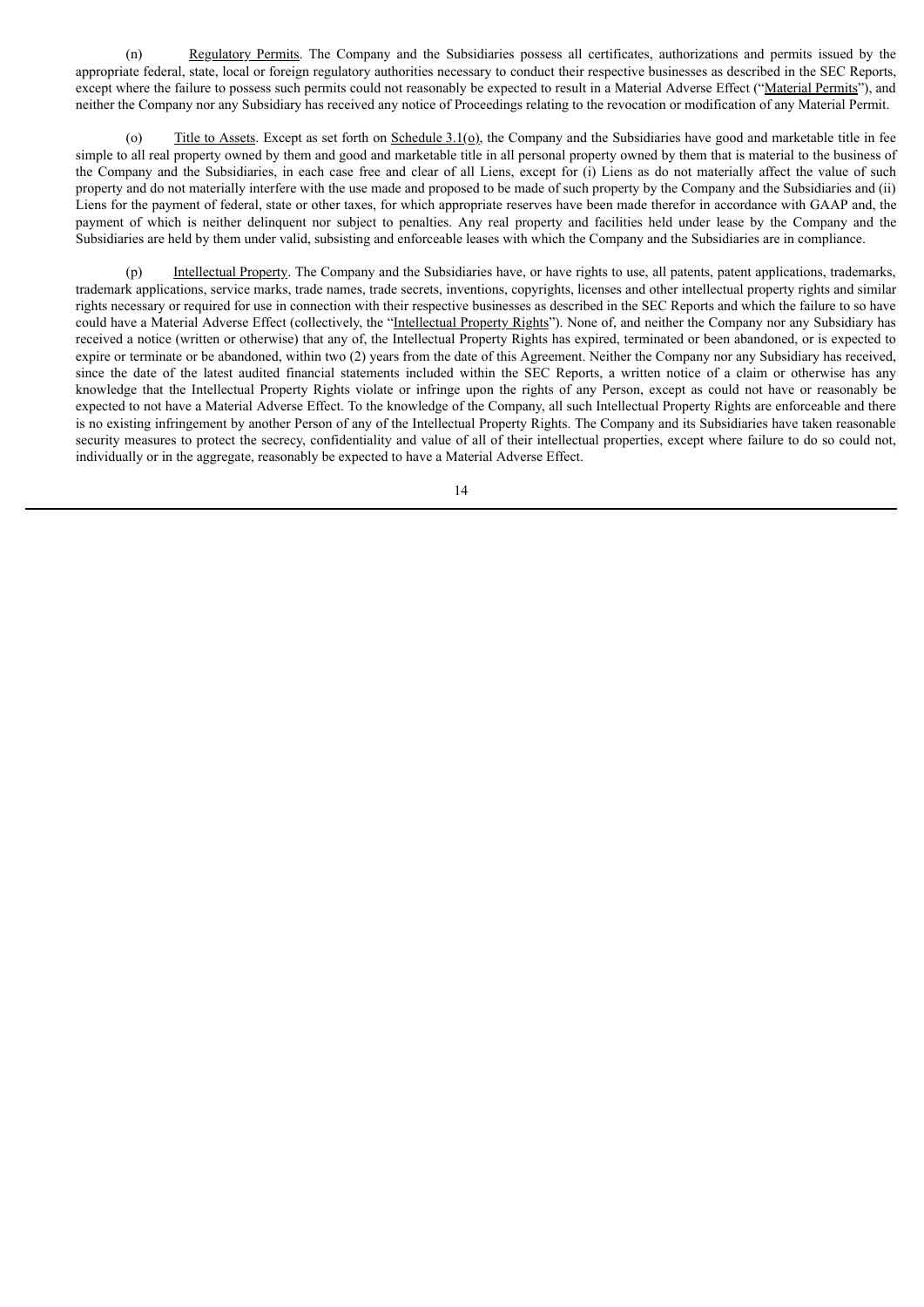(q) Insurance. The Company and the Subsidiaries are insured by insurers of recognized financial responsibility against such losses and risks and in such amounts as are prudent and customary in the businesses in which the Company and the Subsidiaries are engaged, including, but not limited to, directors and officers insurance coverage at least equal to the aggregate Subscription Amount. Neither the Company nor any Subsidiary has any reason to believe that it will not be able to renew its existing insurance coverage as and when such coverage expires or to obtain similar coverage from similar insurers as may be necessary to continue its business without a significant increase in cost.

 $(r)$  Transactions With Affiliates and Employees. Except as set forth on Schedule 3.1(r), none of the officers or directors of the Company or any Subsidiary and, to the knowledge of the Company, none of the employees of the Company or any Subsidiary is presently a party to any transaction with the Company or any Subsidiary (other than for services as employees, officers and directors), including any contract, agreement or other arrangement providing for the furnishing of services to or by, providing for rental of real or personal property to or from, providing for the borrowing of money from or lending of money to or otherwise requiring payments to or from any officer, director or such employee or, to the knowledge of the Company, any entity in which any officer, director, or any such employee has a substantial interest or is an officer, director, trustee, stockholder, member or partner, in each case in excess of \$120,000 other than for (i) payment of salary or consulting fees for services rendered, (ii) reimbursement for expenses incurred on behalf of the Company and (iii) other employee benefits, including agreements under any equity plan of the Company.

(s) Sarbanes-Oxley; Internal Accounting Controls. The Company and the Subsidiaries are in compliance with any and all applicable requirements of the Sarbanes-Oxley Act of 2002 that are effective as of the date hereof, and any and all applicable rules and regulations promulgated by the Commission thereunder that are effective as of the date hereof and as of the Closing Date. The Company and the Subsidiaries maintain a system of internal accounting controls sufficient to provide reasonable assurance that: (i) transactions are executed in accordance with management's general or specific authorizations, (ii) transactions are recorded as necessary to permit preparation of financial statements in conformity with GAAP and to maintain asset accountability, (iii) access to assets is permitted only in accordance with management's general or specific authorization, and (iv) the recorded accountability for assets is compared with the existing assets at reasonable intervals and appropriate action is taken with respect to any differences. The Company and the Subsidiaries have established and maintains and evaluates disclosure controls and procedures (as defined in Exchange Act Rules 13a-15(e) and 15d-15(e)) for the Company and the Subsidiaries and designed such disclosure controls and procedures to ensure that information required to be disclosed by the Company in the reports it files or submits under the Exchange Act is recorded, processed, summarized and reported, within the time periods specified in the Commission's rules and forms. The Company's certifying officers have evaluated the effectiveness of the disclosure controls and procedures of the Company and the Subsidiaries as of the end of the period covered by the most recently filed periodic report under the Exchange Act (such date, the "Evaluation Date"). The Company presented in its most recently filed periodic report under the Exchange Act the conclusions of the certifying officers about the effectiveness of the disclosure controls and procedures based on their evaluations as of the Evaluation Date. Since the Evaluation Date, there have been no changes in the internal control over financial reporting (as such term is defined in the Exchange Act) of the Company and its Subsidiaries that have materially affected, or is reasonably likely to materially affect, the internal control over financial reporting of the Company and its Subsidiaries.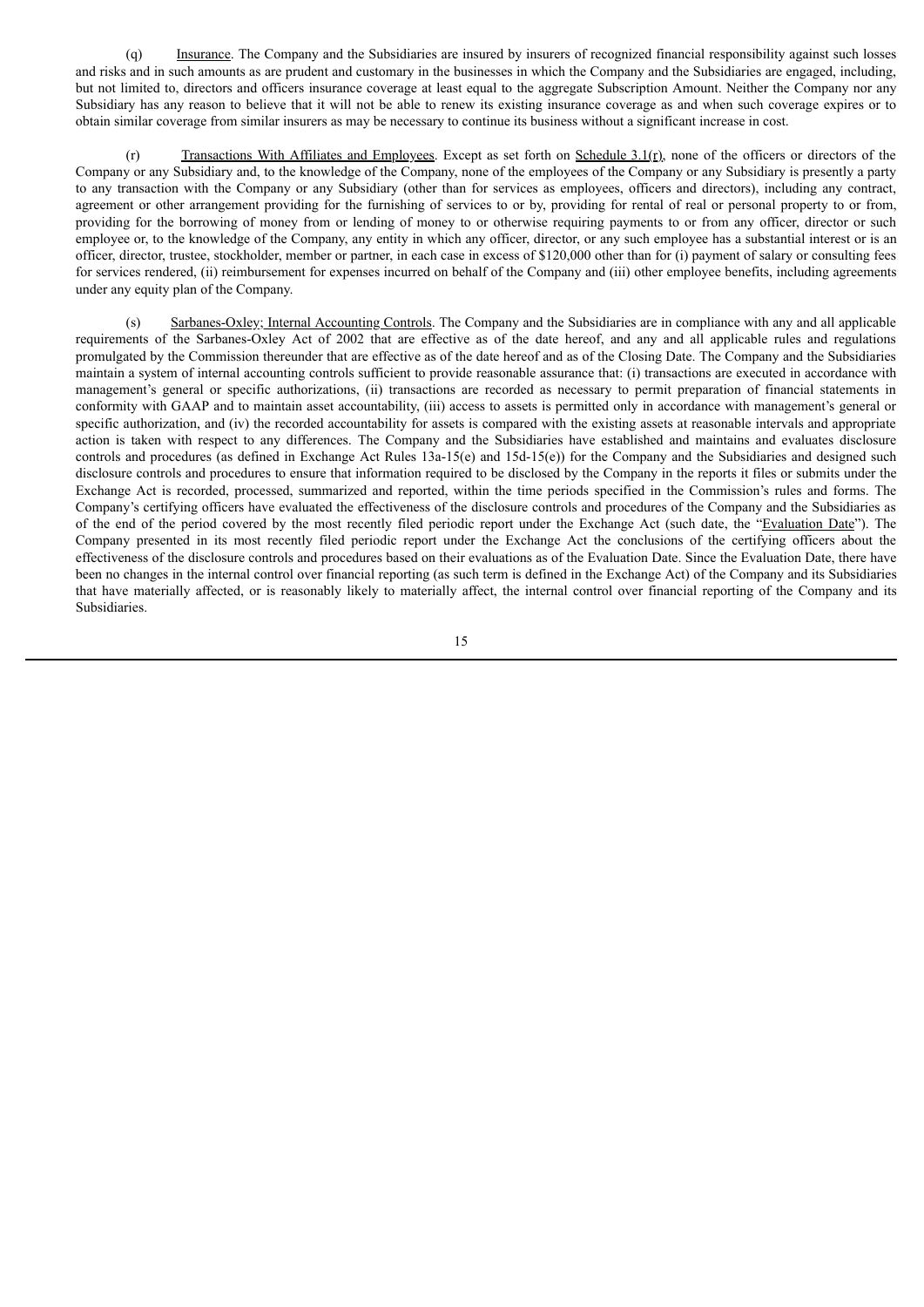(t) Certain Fees. Except as set forth in the Prospectus Supplement, no brokerage or finder's fees or commissions are or will be payable by the Company or any Subsidiary to any broker, financial advisor or consultant, finder, placement agent, investment banker, bank or other Person with respect to the transactions contemplated by the Transaction Documents. The Purchasers shall have no obligation with respect to any fees or with respect to any claims made by or on behalf of other Persons for fees of a type contemplated in this Section that may be due in connection with the transactions contemplated by the Transaction Documents.

(u) Investment Company. The Company is not, and is not an Affiliate of, and immediately after receipt of payment for the Securities, will not be or be an Affiliate of, an "investment company" within the meaning of the Investment Company Act of 1940, as amended. The Company shall conduct its business in a manner so that it will not become an "investment company" subject to registration under the Investment Company Act of 1940, as amended.

(v) Registration Rights. Except as set forth on Schedule  $3.1(y)$ , no Person has any right to cause the Company or any Subsidiary to effect the registration under the Securities Act of any securities of the Company or any Subsidiary.

(w) Listing and Maintenance Requirements. The Common Stock is registered pursuant to Section 12(b) or 12(g) of the Exchange Act, and the Company has taken no action designed to, or which to its knowledge is likely to have the effect of, terminating the registration of the Common Stock under the Exchange Act nor has the Company received any notification that the Commission is contemplating terminating such registration. The Company has not, in the 12 months preceding the date hereof, received notice from any Trading Market on which the Common Stock is or has been listed or quoted to the effect that the Company is not in compliance with the listing or maintenance requirements of such Trading Market. The Company is, and has no reason to believe that it will not in the foreseeable future continue to be, in compliance with all such listing and maintenance requirements. The Common Stock is currently eligible for electronic transfer through the Depository Trust Company or another established clearing corporation and the Company is current in payment of the fees to the Depository Trust Company (or such other established clearing corporation) in connection with such electronic transfer.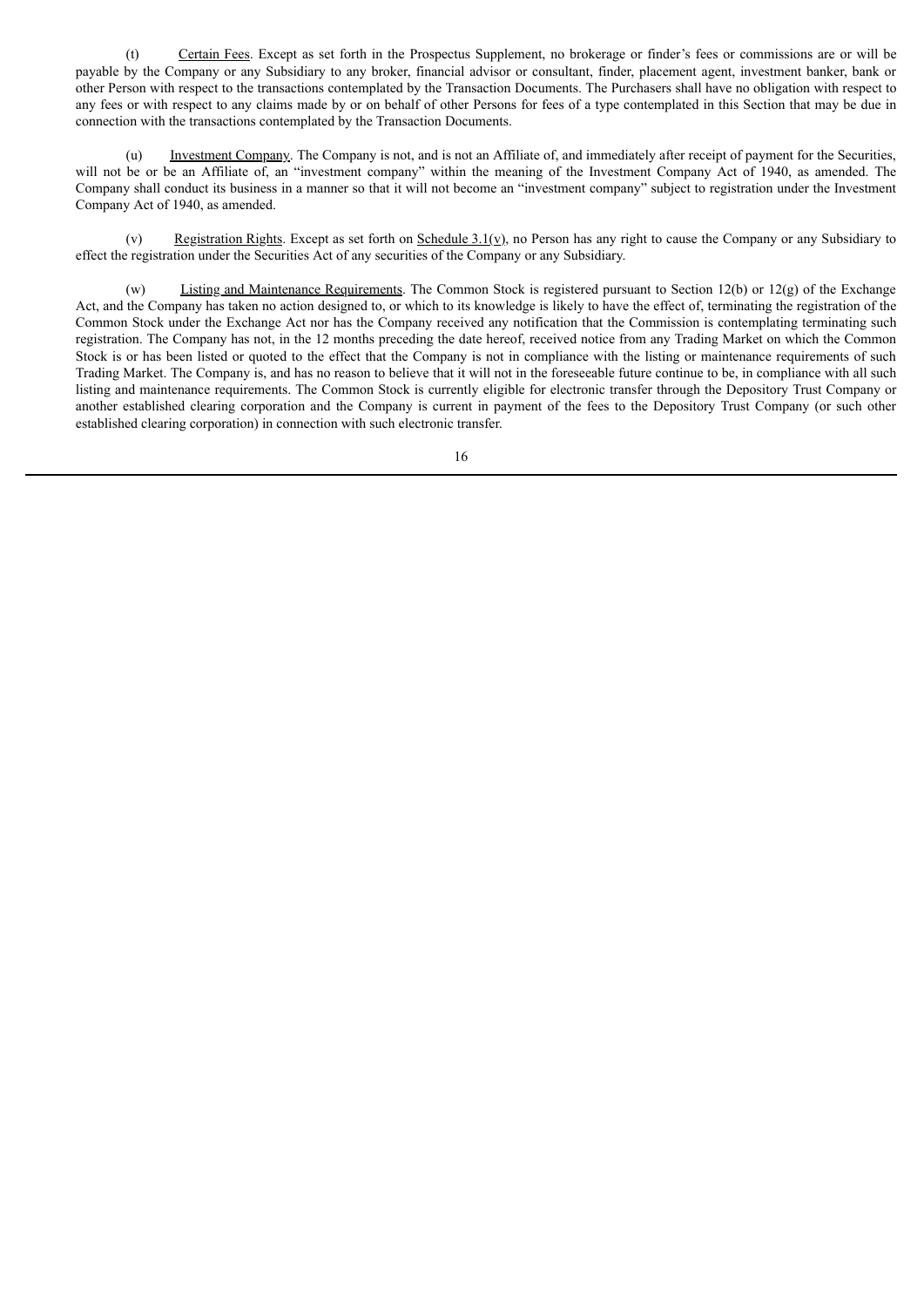(x) Application of Takeover Protections. The Company and the Board of Directors have taken all necessary action, if any, in order to render inapplicable any control share acquisition, business combination, poison pill (including any distribution under a rights agreement) or other similar anti-takeover provision under the Company's certificate of incorporation (or similar charter documents) or the laws of its state of incorporation that is or could become applicable to the Purchasers as a result of the Purchasers and the Company fulfilling their obligations or exercising their rights under the Transaction Documents, including without limitation as a result of the Company's issuance of the Securities and the Purchasers' ownership of the Securities.

(y) Disclosure. Except with respect to the material terms and conditions of the transactions contemplated by the Transaction Documents, the Company confirms that neither it nor any other Person acting on its behalf has provided any of the Purchasers or their agents or counsel with any information that it believes constitutes or might constitute material, non-public information which is not otherwise disclosed in the Prospectus Supplement. The Company understands and confirms that the Purchasers will rely on the foregoing representation in effecting transactions in securities of the Company. All of the disclosure furnished by or on behalf of the Company to the Purchasers regarding the Company and its Subsidiaries, their respective businesses and the transactions contemplated hereby, including the Disclosure Schedules to this Agreement, is true and correct and, taken as a whole, does not contain any untrue statement of a material fact or omit to state any material fact necessary in order to make the statements made therein, in the light of the circumstances under which they were made, not misleading. The press releases disseminated by the Company during the twelve months preceding the date of this Agreement taken as a whole do not contain any untrue statement of a material fact or omit to state a material fact required to be stated therein or necessary in order to make the statements therein, in the light of the circumstances under which they were made and when made, not misleading. The Company acknowledges and agrees that no Purchaser makes or has made any representations or warranties with respect to the transactions contemplated hereby other than those specifically set forth in Section 3.2 hereof.

(z) No Integrated Offering. Assuming the accuracy of the Purchasers' representations and warranties set forth in Section 3.2, neither the Company, nor any of its Affiliates, nor any Person acting on its or their behalf has, directly or indirectly, made any offers or sales of any security or solicited any offers to buy any security, under circumstances that would cause this offering of the Securities to be aggregated with prior offerings by the Company for purposes of any applicable shareholder approval provisions of any Trading Market on which any of the securities of the Company are listed or designated.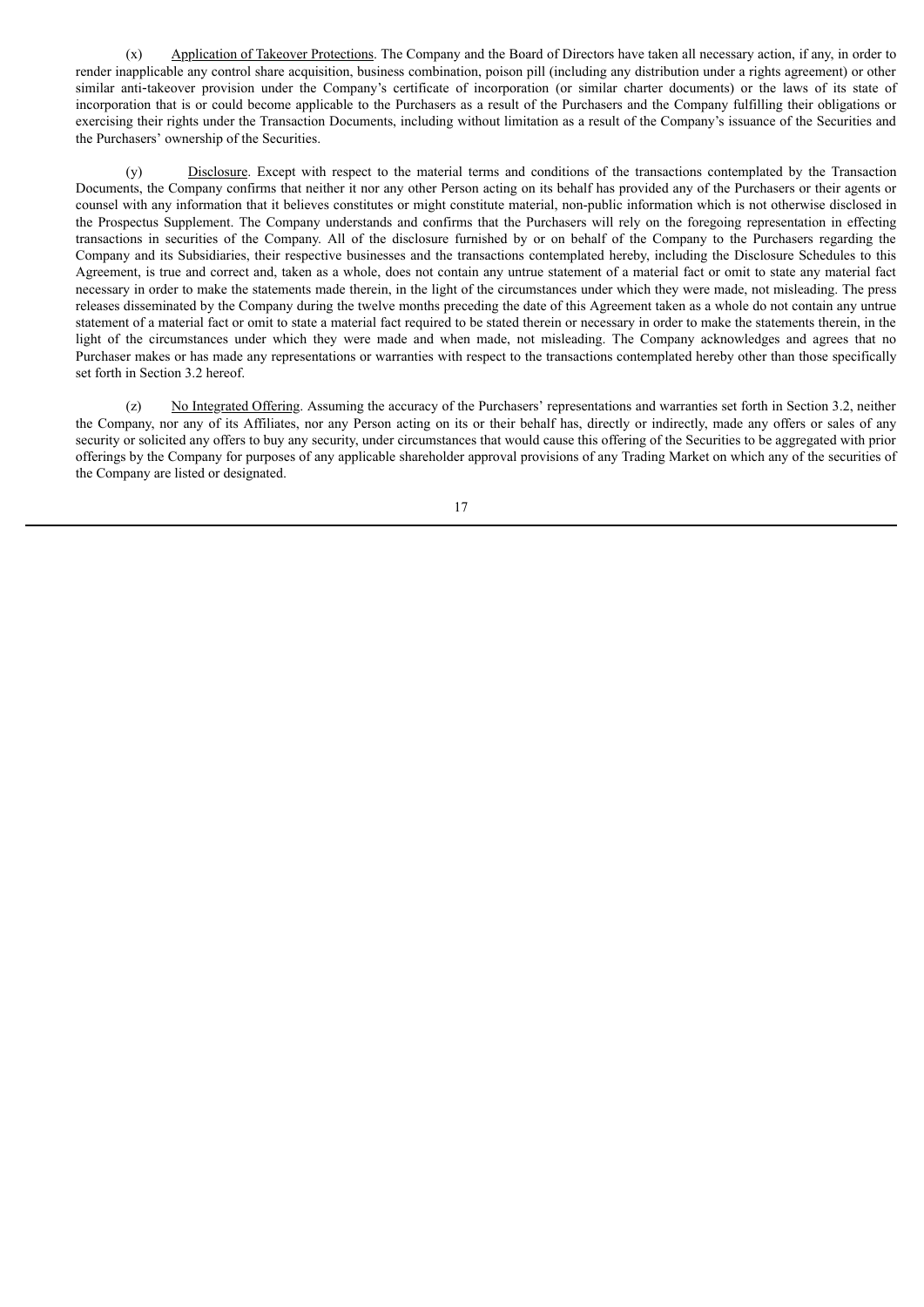(aa) Solvency. Based on the consolidated financial condition of the Company as of the Closing Date, after giving effect to the receipt by the Company of the proceeds from the sale of the Securities hereunder, (i) the fair saleable value of the Company's assets exceeds the amount that will be required to be paid on or in respect of the Company's existing debts and other liabilities (including known contingent liabilities) as they mature, (ii) the Company's assets do not constitute unreasonably small capital to carry on its business as now conducted and as proposed to be conducted including its capital needs taking into account the particular capital requirements of the business conducted by the Company, consolidated and projected capital requirements and capital availability thereof, and (iii) the current cash flow of the Company, together with the proceeds the Company would receive, were it to liquidate all of its assets, after taking into account all anticipated uses of the cash, would be sufficient to pay all amounts on or in respect of its liabilities when such amounts are required to be paid. The Company does not intend to incur debts beyond its ability to pay such debts as they mature (taking into account the timing and amounts of cash to be payable on or in respect of its debt). The Company has no knowledge of any facts or circumstances which lead it to believe that it will file for reorganization or liquidation under the bankruptcy or reorganization laws of any jurisdiction within one year from the Closing Date. Schedule 3.1(aa) sets forth as of the date hereof all outstanding secured and unsecured Indebtedness of the Company or any Subsidiary, or for which the Company or any Subsidiary has commitments. For the purposes of this Agreement, "Indebtedness" means (x) any liabilities for borrowed money or amounts owed in excess of \$50,000 (other than trade accounts payable incurred in the ordinary course of business), (y) all guaranties, endorsements and other contingent obligations in respect of indebtedness of others, whether or not the same are or should be reflected in the Company's consolidated balance sheet (or the notes thereto), except guaranties by endorsement of negotiable instruments for deposit or collection or similar transactions in the ordinary course of business; and (z) the present value of any lease payments in excess of \$50,000 due under leases required to be capitalized in accordance with GAAP. Neither the Company nor any Subsidiary is in default with respect to any Indebtedness.

(bb) Tax Status. Except for matters that would not, individually or in the aggregate, have or reasonably be expected to result in a Material Adverse Effect, the Company and its Subsidiaries each (i) has made or filed all United States federal, state and local income and all foreign income and franchise tax returns, reports and declarations required by any jurisdiction to which it is subject, (ii) has paid all taxes and other governmental assessments and charges that are material in amount, shown or determined to be due on such returns, reports and declarations and (iii) has set aside on its books provision reasonably adequate for the payment of all material taxes for periods subsequent to the periods to which such returns, reports or declarations apply. There are no unpaid taxes in any material amount claimed to be due by the taxing authority of any jurisdiction, and the officers of the Company or of any Subsidiary know of no basis for any such claim.

(cc) Foreign Corrupt Practices. Neither the Company nor any Subsidiary, nor to the knowledge of the Company or any Subsidiary, any agent or other person acting on behalf of the Company or any Subsidiary, has (i) directly or indirectly, used any funds for unlawful contributions, gifts, entertainment or other unlawful expenses related to foreign or domestic political activity, (ii) made any unlawful payment to foreign or domestic government officials or employees or to any foreign or domestic political parties or campaigns from corporate funds, (iii) failed to disclose fully any contribution made by the Company or any Subsidiary (or made by any person acting on its behalf of which the Company is aware) which is in violation of law, or (iv) violated in any material respect any provision of FCPA.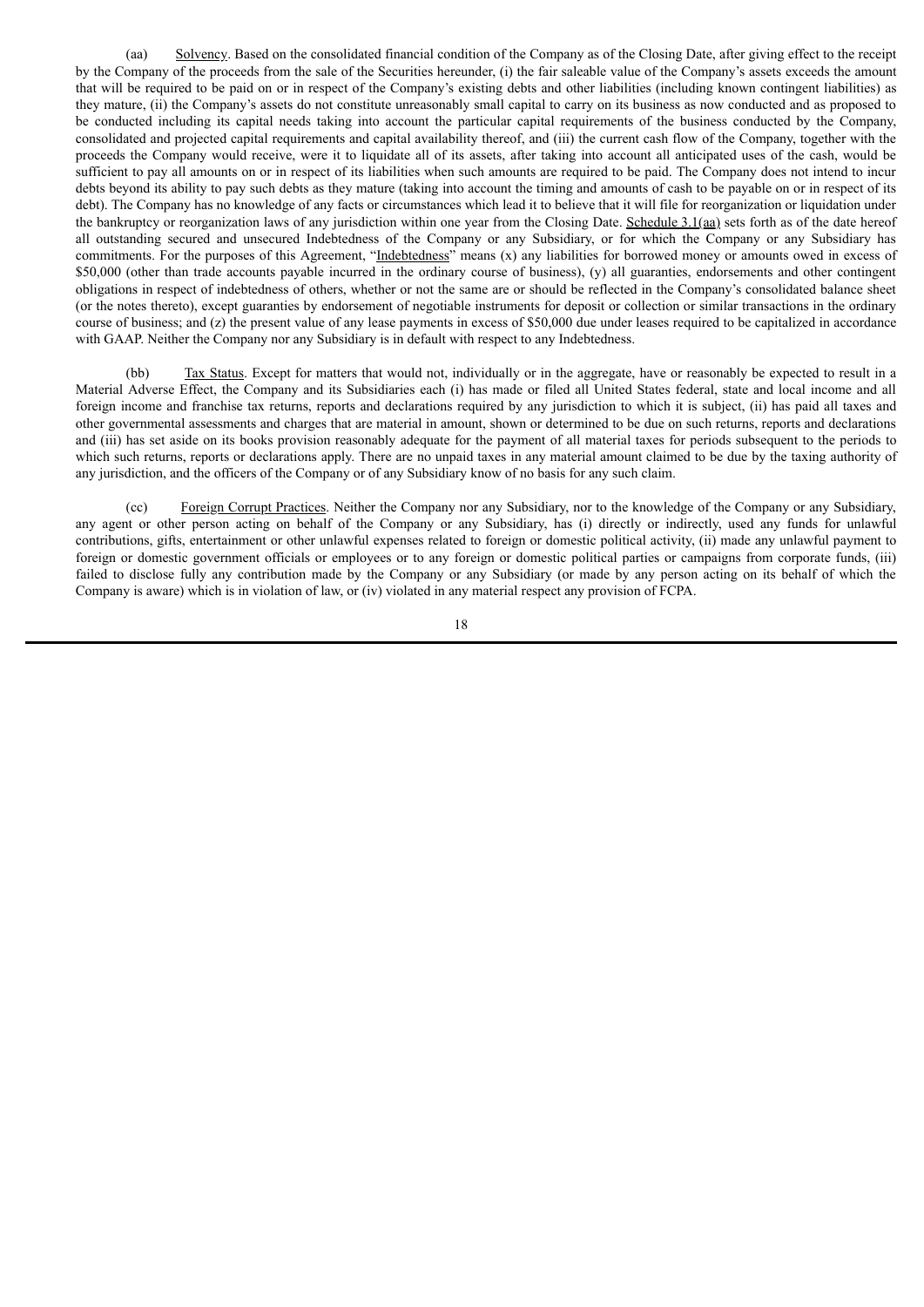(dd) Accountants. The Company's independent registered public accounting firm is Grant Thornton LLP. To the knowledge and belief of the Company, such accounting firm (i) is a registered public accounting firm as required by the Exchange Act and (ii) shall express its opinion with respect to the financial statements to be included in the Company's Annual Report for the fiscal year ending December 31, 2022.

(ee) Acknowledgment Regarding Purchasers' Purchase of Securities. The Company acknowledges and agrees that each of the Purchasers is acting solely in the capacity of an arm's length purchaser with respect to the Transaction Documents and the transactions contemplated thereby. The Company further acknowledges that no Purchaser is acting as a financial advisor or fiduciary of the Company (or in any similar capacity) with respect to the Transaction Documents and the transactions contemplated thereby and any advice given by any Purchaser or any of their respective representatives or agents in connection with the Transaction Documents and the transactions contemplated thereby is merely incidental to the Purchasers' purchase of the Securities. The Company further represents to each Purchaser that the Company's decision to enter into this Agreement and the other Transaction Documents has been based solely on the independent evaluation of the transactions contemplated hereby by the Company and its representatives.

(ff) Acknowledgment Regarding Purchaser's Trading Activity. Anything in this Agreement or elsewhere herein to the contrary notwithstanding (except for Sections 3.2(f) and 4.14 hereof), it is understood and acknowledged by the Company that: (i) none of the Purchasers has been asked by the Company to agree, nor has any Purchaser agreed, to desist from purchasing or selling, long and/or short, securities of the Company, or "derivative" securities based on securities issued by the Company or to hold the Securities for any specified term; (ii) past or future open market or other transactions by any Purchaser, specifically including, without limitation, Short Sales or "derivative" transactions, before or after the closing of this or future private placement transactions, may negatively impact the market price of the Company's publicly-traded securities; (iii) any Purchaser, and counter-parties in "derivative" transactions to which any such Purchaser is a party, directly or indirectly, presently may have a "short" position in the Common Stock, and (iv) each Purchaser shall not be deemed to have any affiliation with or control over any arm's length counter-party in any "derivative" transaction. The Company further understands and acknowledges that (y) one or more Purchasers may engage in hedging activities at various times during the period that the Securities are outstanding, including, without limitation, during the periods that the value of the Warrant Shares deliverable with respect to Securities are being determined, and (z) such hedging activities (if any) could reduce the value of the existing stockholders' equity interests in the Company at and after the time that the hedging activities are being conducted. The Company acknowledges that such aforementioned hedging activities do not constitute a breach of any of the Transaction **Documents**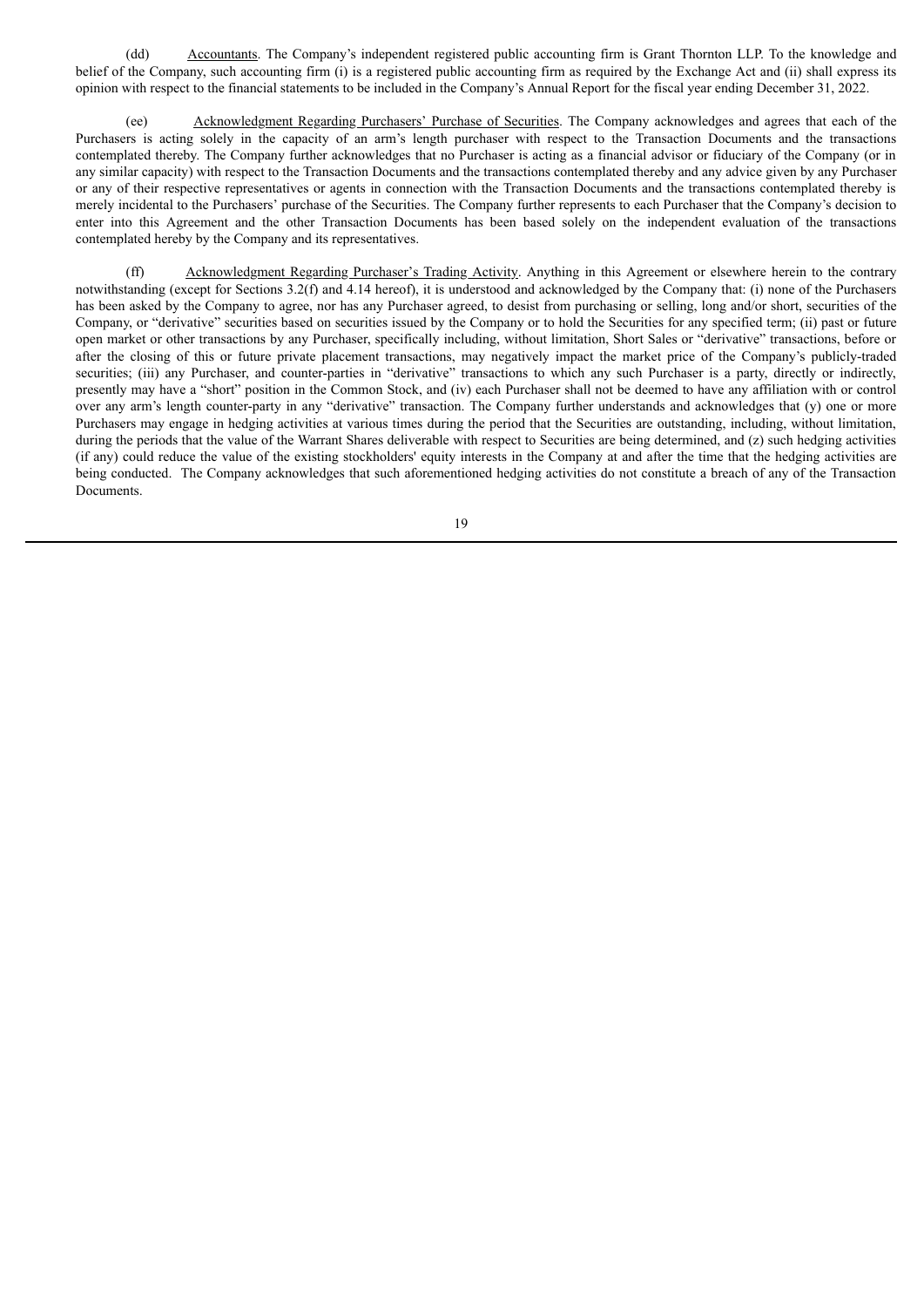(gg) Regulation M Compliance. The Company has not, and to its knowledge no one acting on its behalf has, (i) taken, directly or indirectly, any action designed to cause or to result in the stabilization or manipulation of the price of any security of the Company to facilitate the sale or resale of any of the Securities, (ii) sold, bid for, purchased, or, paid any compensation for soliciting purchases of, any of the Securities, or (iii) paid or agreed to pay to any Person any compensation for soliciting another to purchase any other securities of the Company, other than, in the case of clauses (ii) and (iii), compensation paid to the Company's placement agent in connection with the placement of the Securities.

# (hh) [RESERVED].

(ii) Cybersecurity. (i)(x) There has been no known security breach or other compromise of or relating to any of the Company's or any Subsidiary's information technology and computer systems, networks, hardware, software, data (including the data of its respective customers, employees, suppliers, vendors and any third party data maintained by or on behalf of it), equipment or technology (collectively, "IT Systems and Data") and (y) the Company and the Subsidiaries have not been notified of, and has no knowledge of any event or condition that would reasonably be expected to result in, any security breach or other compromise to its IT Systems and Data; (ii) the Company and the Subsidiaries are presently in compliance with all applicable laws or statutes and all judgments, orders, rules and regulations of any court or arbitrator or governmental or regulatory authority, internal policies and contractual obligations relating to the privacy and security of IT Systems and Data and to the protection of such IT Systems and Data from unauthorized use, access, misappropriation or modification,; (iii) the Company and the Subsidiaries have implemented and maintained commercially reasonable safeguards to maintain and protect its material confidential information and the integrity, continuous operation, redundancy and security of all IT Systems and Data; and (iv) the Company and the Subsidiaries have implemented backup and disaster recovery technology consistent with industry standards and practices, except, with respect to clauses (i) through (iv), as would not, individually or in the aggregate, have a Material Adverse Effect.

(ii) Equity Plans. Each stock option granted by the Company under the Company's equity plan was granted (i) in accordance with the terms of the Company's equity plan and (ii) with an exercise price at least equal to the fair market value of the Common Stock on the date such stock option would be considered granted under GAAP and applicable law. No stock option granted under the Company's equity plan has been backdated. The Company has not knowingly granted, and there is no and has been no Company policy or practice to knowingly grant, stock options prior to, or otherwise knowingly coordinate the grant of stock options with, the release or other public announcement of material information regarding the Company or its Subsidiaries or their financial results or prospects.

(kk) Office of Foreign Assets Control. Neither the Company nor any Subsidiary nor, to the Company's knowledge, any director, officer, agent, employee or affiliate of the Company or any Subsidiary is currently subject to any U.S. sanctions administered by the Office of Foreign Assets Control of the U.S. Treasury Department ("OFAC").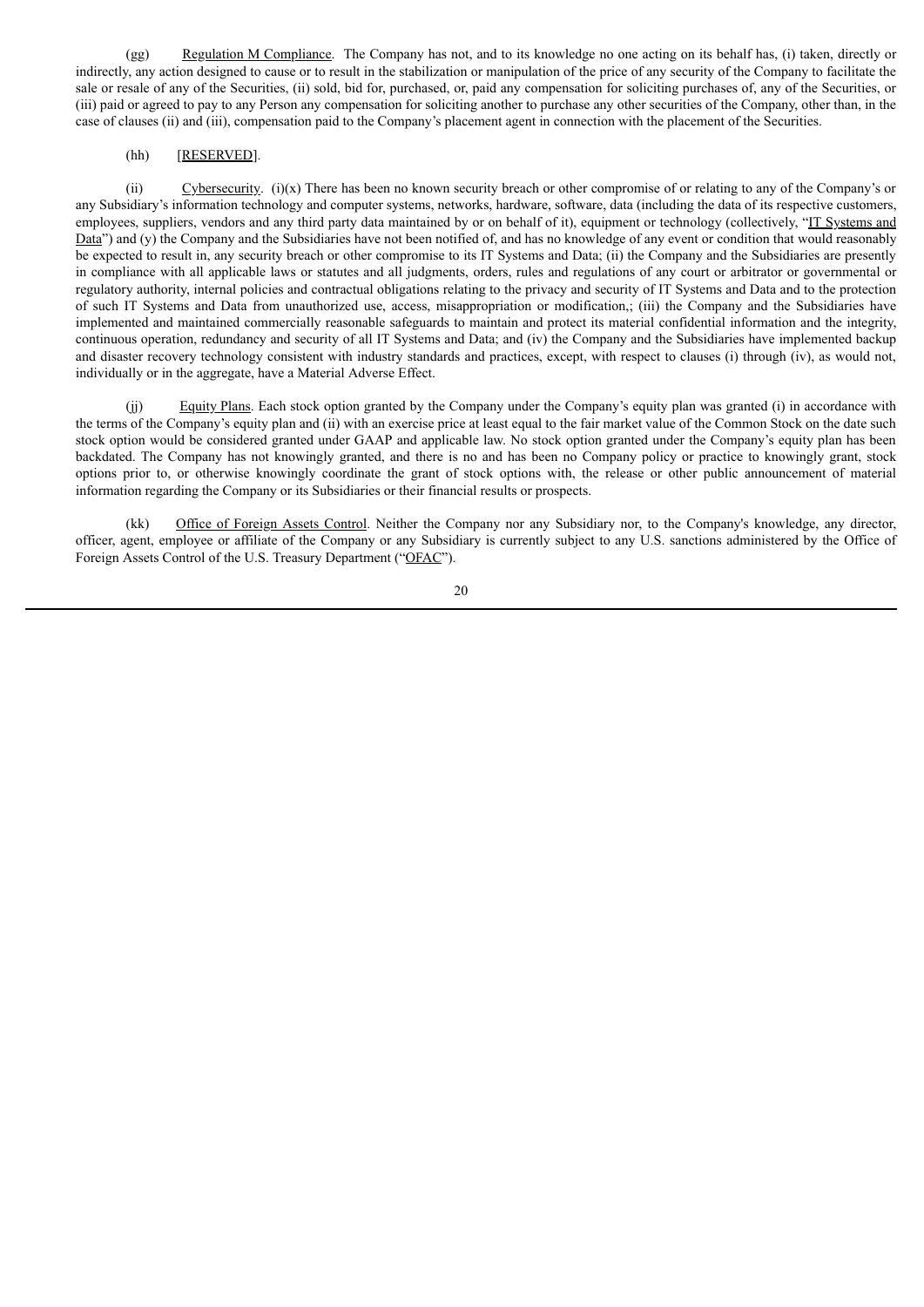(ll) U.S. Real Property Holding Corporation. The Company is not and has never been a U.S. real property holding corporation within the meaning of Section 897 of the Internal Revenue Code of 1986, as amended, and the Company shall so certify upon Purchaser's request.

(mm) Bank Holding Company Act. Neither the Company nor any of its Subsidiaries or Affiliates is subject to the Bank Holding Company Act of 1956, as amended (the "BHCA") and to regulation by the Board of Governors of the Federal Reserve System (the "Federal Reserve"). Neither the Company nor any of its Subsidiaries or Affiliates owns or controls, directly or indirectly, five percent (5%) or more of the outstanding shares of any class of voting securities or twenty-five percent or more of the total equity of a bank or any entity that is subject to the BHCA and to regulation by the Federal Reserve. Neither the Company nor any of its Subsidiaries or Affiliates exercises a controlling influence over the management or policies of a bank or any entity that is subject to the BHCA and to regulation by the Federal Reserve.

(nn) Money Laundering. The operations of the Company and its Subsidiaries are and have been conducted at all times in compliance with applicable financial record-keeping and reporting requirements of the Currency and Foreign Transactions Reporting Act of 1970, as amended, applicable money laundering statutes and applicable rules and regulations thereunder (collectively, the "Money Laundering Laws"), and no Action or Proceeding by or before any court or governmental agency, authority or body or any arbitrator involving the Company or any Subsidiary with respect to the Money Laundering Laws is pending or, to the knowledge of the Company or any Subsidiary, threatened.

3.2 Representations and Warranties of the Purchasers. Each Purchaser, for itself and for no other Purchaser, hereby represents and warrants as of the date hereof and as of the Closing Date to the Company as follows (unless as of a specific date therein, in which case they shall be accurate as of such date):

(a) Organization; Authority. Such Purchaser is either an individual or an entity duly incorporated or formed, validly existing and in good standing under the laws of the jurisdiction of its incorporation or formation with full right, corporate, partnership, limited liability company or similar power and authority to enter into and to consummate the transactions contemplated by the Transaction Documents and otherwise to carry out its obligations hereunder and thereunder. The execution and delivery of the Transaction Documents and performance by such Purchaser of the transactions contemplated by the Transaction Documents have been duly authorized by all necessary corporate, partnership, limited liability company or similar action, as applicable, on the part of such Purchaser. Each Transaction Document to which it is a party has been duly executed by such Purchaser, and when delivered by such Purchaser in accordance with the terms hereof, will constitute the valid and legally binding obligation of such Purchaser, enforceable against it in accordance with its terms, except: (i) as limited by general equitable principles and applicable bankruptcy, insolvency, reorganization, moratorium and other laws of general application affecting enforcement of creditors' rights generally, (ii) as limited by laws relating to the availability of specific performance, injunctive relief or other equitable remedies and (iii) insofar as indemnification and contribution provisions may be limited by applicable law.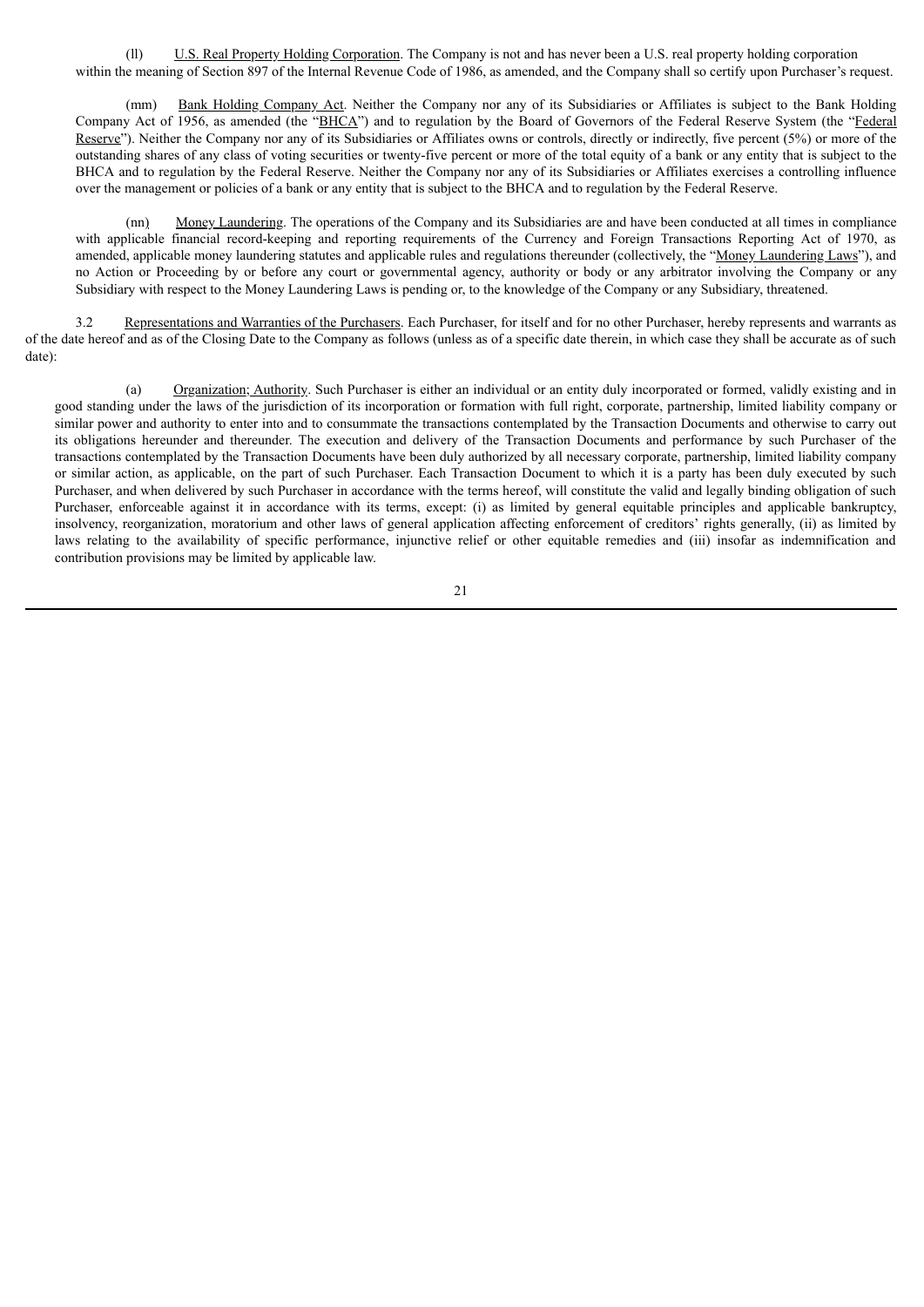(b) Understandings or Arrangements. Such Purchaser is acquiring the Securities as principal for its own account and has no direct or indirect arrangement or understandings with any other persons to distribute or regarding the distribution of such Securities (this representation and warranty not limiting such Purchaser's right to sell the Securities pursuant to the Registration Statement or otherwise in compliance with applicable federal and state securities laws). Such Purchaser is acquiring the Securities hereunder in the ordinary course of its business.

Purchaser Status. At the time such Purchaser was offered the Securities, it was, and as of the date hereof it is, and on each date on which it exercises any Warrants, it will be either: (i) an "accredited investor" as defined in Rule  $501(a)(1)$ ,  $(a)(2)$ ,  $(a)(3)$ ,  $(a)(7)$ ,  $(a)(8)$ ,  $(a)(9)$ ,  $(a)(12)$ or (a)(13) under the Securities Act or (ii) a "qualified institutional buyer" as defined in Rule 144A(a) under the Securities Act.

Experience of Such Purchaser. Such Purchaser, either alone or together with its representatives, has such knowledge, sophistication and experience in business and financial matters so as to be capable of evaluating the merits and risks of the prospective investment in the Securities, and has so evaluated the merits and risks of such investment. Such Purchaser is able to bear the economic risk of an investment in the Securities and, at the present time, is able to afford a complete loss of such investment.

(e) Access to Information. Such Purchaser acknowledges that it has had the opportunity to review the Transaction Documents (including all exhibits and schedules thereto) and the SEC Reports and has been afforded, (i) the opportunity to ask such questions as it has deemed necessary of, and to receive answers from, representatives of the Company concerning the terms and conditions of the offering of the Securities and the merits and risks of investing in the Securities; (ii) access to information about the Company and its financial condition, results of operations, business, properties, management and prospects sufficient to enable it to evaluate its investment; and (iii) the opportunity to obtain such additional information that the Company possesses or can acquire without unreasonable effort or expense that is necessary to make an informed investment decision with respect to the investment. Such Purchaser acknowledges and agrees that neither the Placement Agent nor any Affiliate of the Placement Agent has provided such Purchaser with any information or advice with respect to the Securities nor is such information or advice necessary or desired. Neither the Placement Agent nor any Affiliate has made or makes any representation as to the Company or the quality of the Securities and the Placement Agent and any Affiliate may have acquired non-public information with respect to the Company which such Purchaser agrees need not be provided to it. In connection with the issuance of the Securities to such Purchaser, neither the Placement Agent nor any of its Affiliates has acted as a financial advisor or fiduciary to such Purchaser.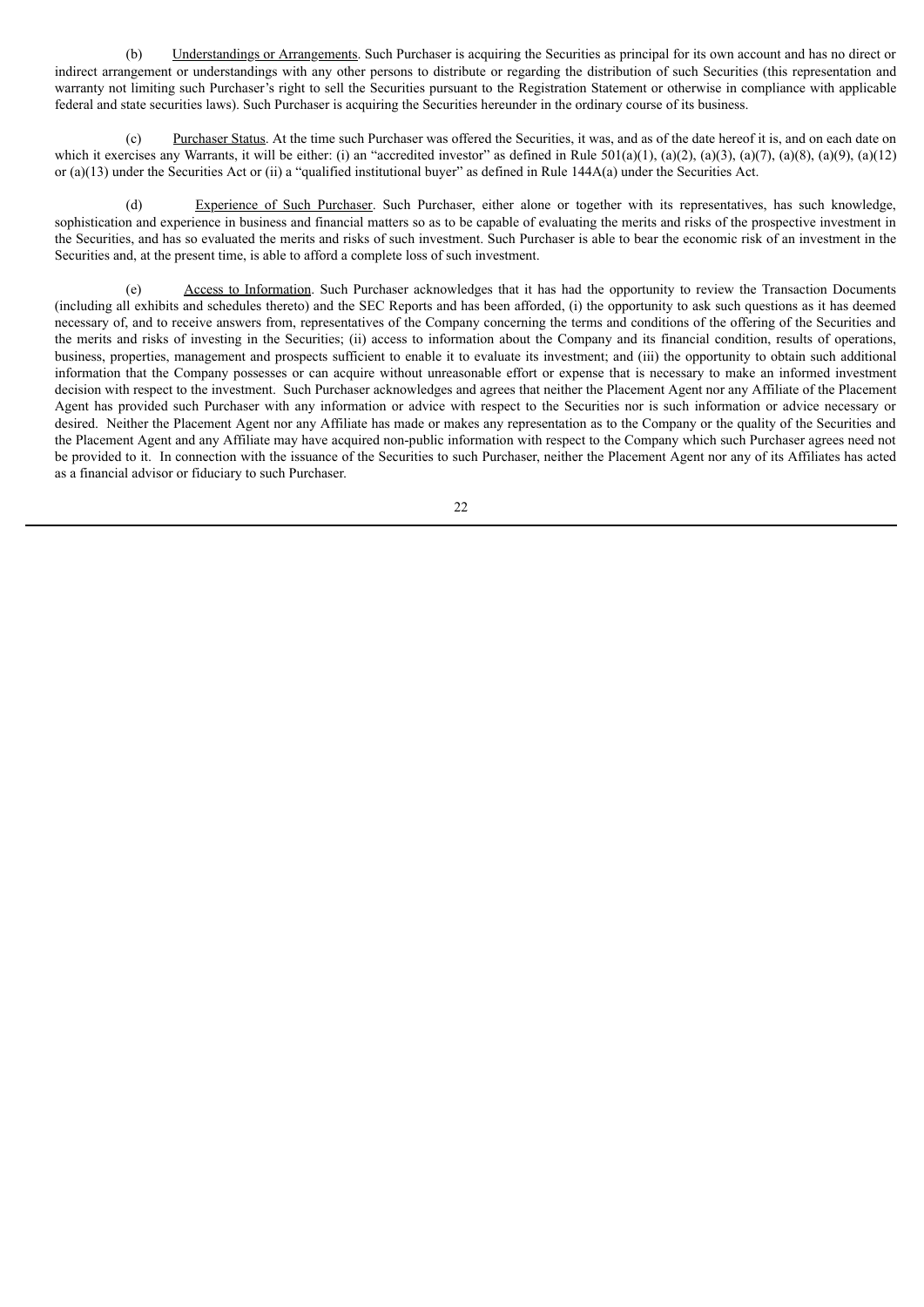(f) Certain Transactions and Confidentiality. Other than consummating the transactions contemplated hereunder, such Purchaser has not, nor has any Person acting on behalf of or pursuant to any understanding with such Purchaser, directly or indirectly executed any purchases or sales, including Short Sales, of the securities of the Company during the period commencing as of the time that such Purchaser first received a term sheet (written or oral) from the Company or any other Person representing the Company setting forth the material pricing terms of the transactions contemplated hereunder and ending immediately prior to the execution hereof. Notwithstanding the foregoing, in the case of a Purchaser that is a multi-managed investment vehicle whereby separate portfolio managers manage separate portions of such Purchaser's assets and the portfolio managers have no direct knowledge of the investment decisions made by the portfolio managers managing other portions of such Purchaser's assets, the representation set forth above shall only apply with respect to the portion of assets managed by the portfolio manager that made the investment decision to purchase the Securities covered by this Agreement. Other than to other Persons party to this Agreement or to such Purchaser's representatives, including, without limitation, its officers, directors, partners, legal and other advisors, employees, agents and Affiliates, such Purchaser has maintained the confidentiality of all disclosures made to it in connection with this transaction (including the existence and terms of this transaction). Notwithstanding the foregoing, for the avoidance of doubt, nothing contained herein shall constitute a representation or warranty, or preclude any actions, with respect to locating or borrowing shares in order to effect Short Sales or similar transactions in the future.

The Company acknowledges and agrees that the representations contained in this Section 3.2 shall not modify, amend or affect such Purchaser's right to rely on the Company's representations and warranties contained in this Agreement or any representations and warranties contained in any other Transaction Document or any other document or instrument executed and/or delivered in connection with this Agreement or the consummation of the transactions contemplated hereby.

# **ARTICLE IV.** OTHER AGREEMENTS OF THE PARTIES

4.1 Warrant Shares. If all or any portion of a Warrant is exercised at a time when there is an effective registration statement to cover the issuance or resale of the Warrant Shares, or if the Warrant is exercised via cashless exercise, the Warrant Shares issued pursuant to any such exercise shall be issued free of all legends (other than to a holder that is an affiliate, as such term is defined in Rule 144, of the Company). If at any time following the date hereof the Registration Statement (or any subsequent registration statement registering the sale or resale of the Warrant Shares) is not effective or is not otherwise available for the sale or resale of the Warrant Shares, the Company shall immediately notify the holders of the Warrants in writing that such registration statement is not then effective and thereafter shall promptly notify such holders when the registration statement is effective again and available for the sale or resale of the Warrant Shares (it being understood and agreed that the foregoing shall not limit the ability of the Company to issue, or any Purchaser to sell, any of the Warrant Shares in compliance with applicable federal and state securities laws). The Company shall use commercially reasonable best efforts to keep a registration statement (including the Registration Statement) registering the issuance or resale of the Warrant Shares effective during the term of the Warrants.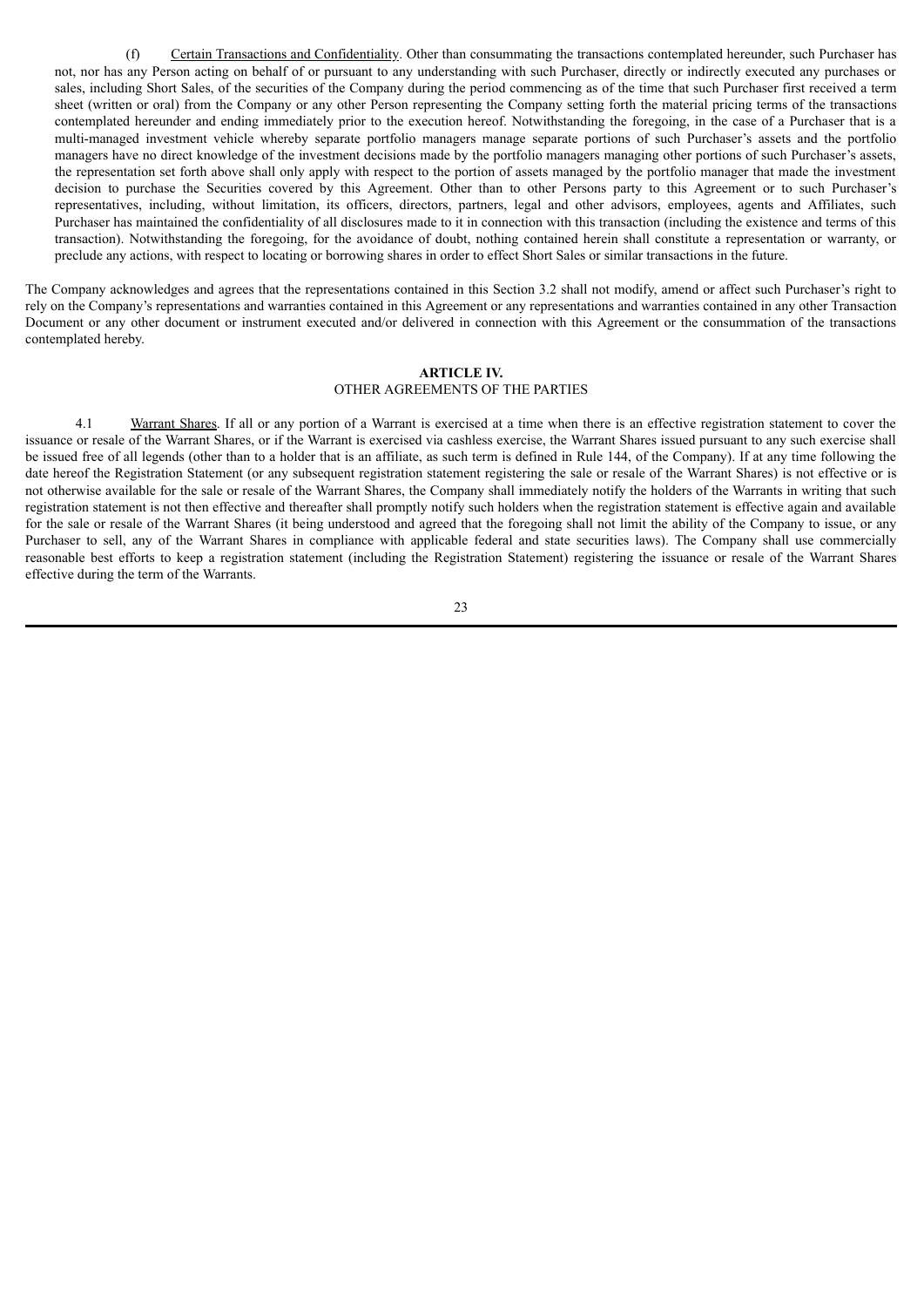4.2 Furnishing of Information. Until the earlier of the time that (i) no Purchaser that originally entered into this Agreement on the date hereof (or an Affiliate of a Purchaser) owns Securities and (ii) the Warrants have expired or have been exercised in full, the Company covenants to timely file (or obtain extensions in respect thereof and file within the applicable grace period) all reports required to be filed by the Company after the date hereof pursuant to Section 12 of the Exchange Act even if the Company is not then subject to the reporting requirements of the Exchange Act.

Integration. The Company shall not sell, offer for sale or solicit offers to buy or otherwise negotiate in respect of any security (as defined in Section 2 of the Securities Act) that would be aggregated with the offer or sale of the Securities for purposes of the rules and regulations of any Trading Market such that it would require shareholder approval prior to the closing of such other transaction unless shareholder approval is obtained before the closing of such subsequent transaction.

4.4 Securities Laws Disclosure; Publicity. The Company shall (a) by the Disclosure Time, issue a press release disclosing the material terms of the transactions contemplated hereby, and (b) file a Current Report on Form 8-K, including the Transaction Documents as exhibits thereto, with the Commission within the time required by the Exchange Act. From and after the issuance of such press release, the Company represents to the Purchasers that it shall have publicly disclosed all material, non-public information delivered to any of the Purchasers by the Company or any of its Subsidiaries, or any of their respective officers, directors, employees, Affiliates or agents, including, without limitation, the Placement Agent, in connection with the transactions contemplated by the Transaction Documents. In addition, effective upon the issuance of such press release, the Company acknowledges and agrees that any and all confidentiality or similar obligations under any agreement, whether written or oral, between the Company, any of its Subsidiaries or any of their respective officers, directors, agents, employees or Affiliates, including, without limitation, the Placement Agent, on the one hand, and any of the Purchasers or any of their Affiliates on the other hand, with respect to the transactions contemplated by the Transaction Documents shall terminate. The Company understands and confirms that each Purchaser shall be relying on the foregoing covenant in effecting transactions in securities of the Company. The Company and each Purchaser shall consult with each other in issuing any other press releases with respect to the transactions contemplated hereby, and neither the Company nor any Purchaser shall issue any such press release nor otherwise make any such public statement without the prior consent of the Company, with respect to any press release of any Purchaser, or without the prior consent of each Purchaser, with respect to any press release of the Company, which consent shall not unreasonably be withheld or delayed, except if such disclosure is required by law, in which case the disclosing party shall promptly provide the other party with prior notice of such public statement or communication. Notwithstanding the foregoing, the Company shall not publicly disclose the name of any Purchaser, or include the name of any Purchaser in any filing with the Commission or any regulatory agency or Trading Market, without the prior written consent of such Purchaser, except (a) as required by federal securities law in connection with the filing of final Transaction Documents with the Commission and (b) to the extent such disclosure is required by law or Trading Market regulations, in which case the Company shall provide the Purchasers with prior notice of such disclosure permitted under this clause (b) and reasonably cooperate with such Purchaser regarding such disclosure.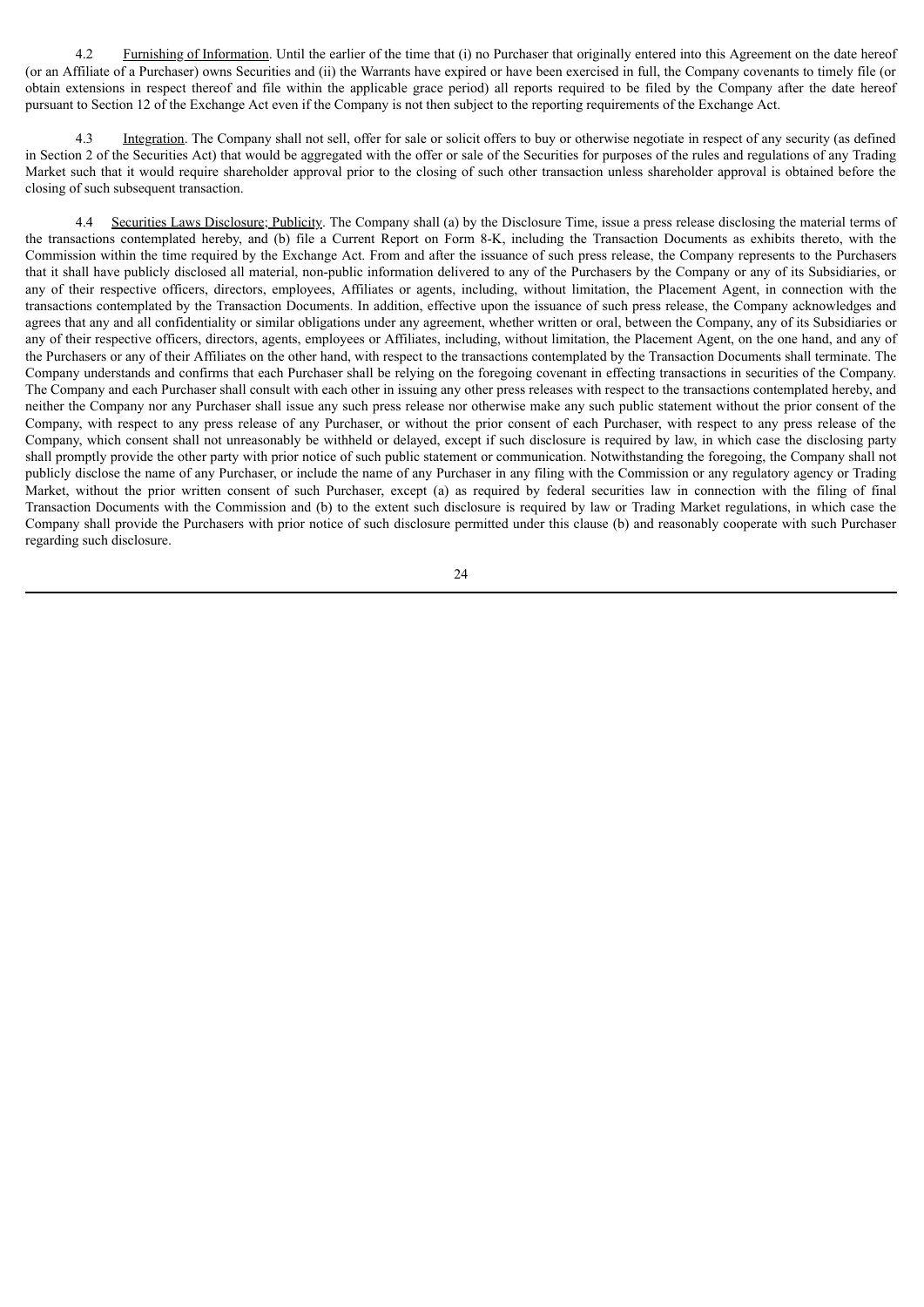4.5 Shareholder Rights Plan. No claim will be made or enforced by the Company or, with the consent of the Company, any other Person, that any Purchaser is an "Acquiring Person" under any control share acquisition, business combination, poison pill (including any distribution under a rights agreement) or similar anti-takeover plan or arrangement in effect or hereafter adopted by the Company, or that any Purchaser could be deemed to trigger the provisions of any such plan or arrangement, by virtue of receiving Securities under the Transaction Documents or under any other agreement between the Company and the Purchasers.

4.6 Non-Public Information. Except with respect to the material terms and conditions of the transactions contemplated by the Transaction Documents, which shall be disclosed pursuant to Section 4.4, the Company covenants and agrees that neither it, nor any other Person acting on its behalf will provide any Purchaser or its agents or counsel with any information that constitutes, or the Company reasonably believes constitutes, material nonpublic information, unless prior thereto such Purchaser shall have consented in writing to the receipt of such information and agreed in writing with the Company to keep such information confidential. The Company understands and confirms that each Purchaser shall be relying on the foregoing covenant in effecting transactions in securities of the Company. To the extent that the Company, any of its Subsidiaries, or any of their respective officers, directors, agents, employees or Affiliates delivers any material, non-public information to a Purchaser without such Purchaser's consent, the Company hereby covenants and agrees that such Purchaser shall not have any duty of confidentiality to the Company, any of its Subsidiaries, or any of their respective officers, directors, agents, employees or Affiliates, including, without limitation, the Placement Agent, or a duty to the Company, any of its Subsidiaries or any of their respective officers, directors, agents, employees or Affiliates, including, without limitation, the Placement Agent, not to trade on the basis of, such material, non-public information, provided that the Purchaser shall remain subject to applicable law. To the extent that any notice provided pursuant to any Transaction Document constitutes, or contains, material, non-public information regarding the Company or any Subsidiaries, the Company shall, simultaneously with the delivery of such notice, file such notice with the Commission pursuant to a Current Report on Form 8-K. The Company understands and confirms that each Purchaser shall be relying on the foregoing covenant in effecting transactions in securities of the Company.

4.7 Use of Proceeds. Except as set forth in the Prospectus Supplement, the Company shall use the net proceeds from the sale of the Securities hereunder for working capital purposes and shall not use such proceeds: (a) for the satisfaction of any portion of the Company's debt (other than payment of trade payables in the ordinary course of the Company's business and prior practices), (b) for the redemption of any Common Stock or Common Stock Equivalents, (c) for the settlement of any outstanding litigation or (d) in violation of FCPA or OFAC regulations.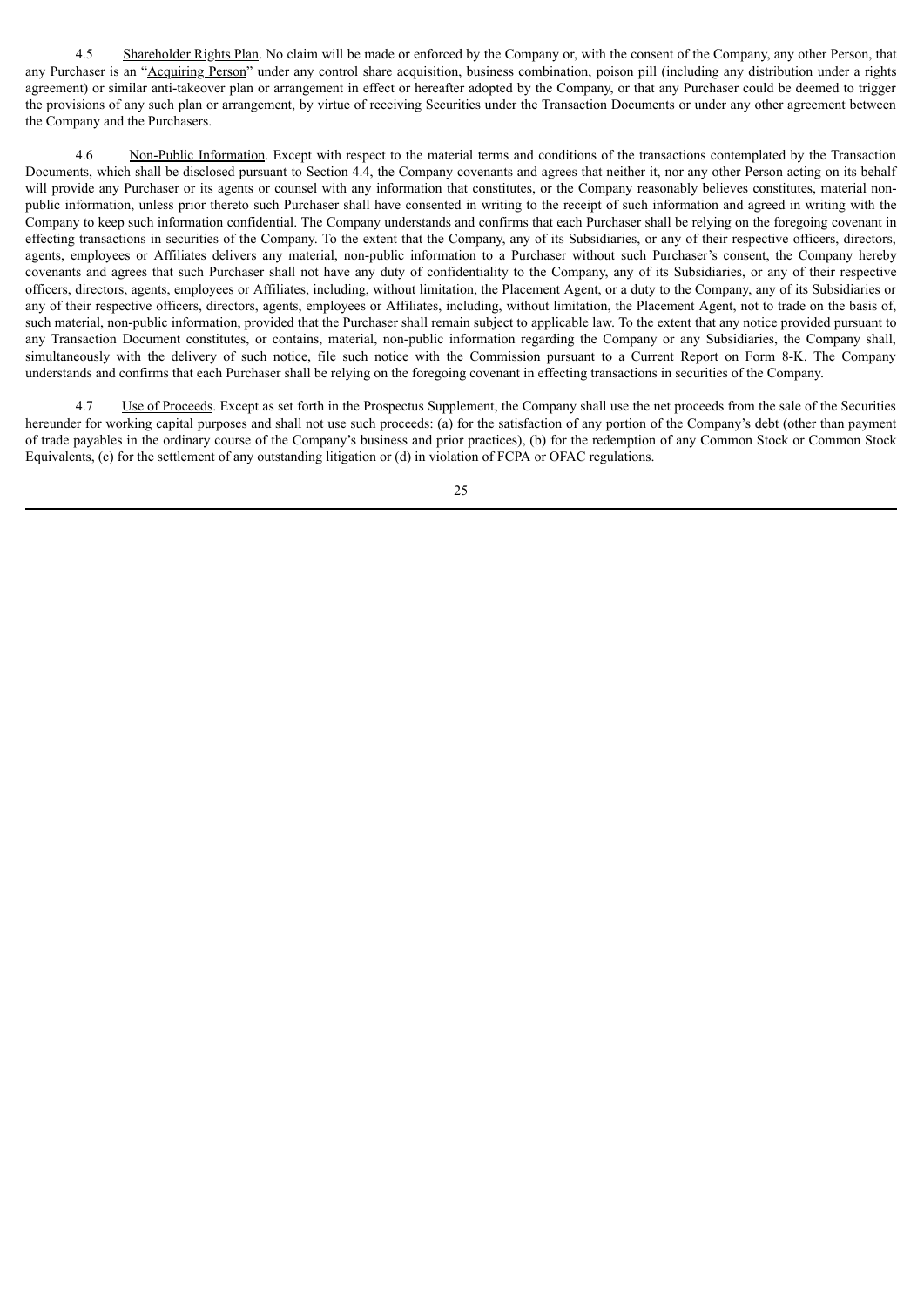4.8 Indemnification of Purchasers. Subject to the provisions of this Section 4.8, the Company will indemnify and hold each Purchaser and its directors, officers, shareholders, members, partners, employees and agents (and any other Persons with a functionally equivalent role of a Person holding such titles notwithstanding a lack of such title or any other title), each Person who controls such Purchaser (within the meaning of Section 15 of the Securities Act and Section 20 of the Exchange Act), and the directors, officers, shareholders, agents, members, partners or employees (and any other Persons with a functionally equivalent role of a Person holding such titles notwithstanding a lack of such title or any other title) of such controlling persons (each, a "Purchaser Party") harmless from any and all losses, liabilities, obligations, claims, contingencies, damages, costs and expenses, including all judgments, amounts paid in settlements, court costs and reasonable attorneys' fees and costs of investigation that any such Purchaser Party may suffer or incur as a result of or relating to (a) any breach of any of the representations, warranties, covenants or agreements made by the Company in this Agreement or in the other Transaction Documents or (b) any action instituted against the Purchaser Parties in any capacity, or any of them or their respective Affiliates, by any stockholder of the Company who is not an Affiliate of such Purchaser Party, with respect to any of the transactions contemplated by the Transaction Documents (unless such action is solely based upon a material breach of such Purchaser Party's representations, warranties or covenants under the Transaction Documents or any agreements or understandings such Purchaser Party may have with any such stockholder or any violations by such Purchaser Party of state or federal securities laws or any conduct by such Purchaser Party which is finally judicially determined to constitute fraud, gross negligence or willful misconduct). If any action shall be brought against any Purchaser Party in respect of which indemnity may be sought pursuant to this Agreement, such Purchaser Party shall promptly notify the Company in writing, and the Company shall have the right to assume the defense thereof with counsel of its own choosing reasonably acceptable to the Purchaser Party. Any Purchaser Party shall have the right to employ separate counsel in any such action and participate in the defense thereof, but the fees and expenses of such counsel shall be at the expense of such Purchaser Party except to the extent that (i) the employment thereof has been specifically authorized by the Company in writing, (ii) the Company has failed after a reasonable period of time to assume such defense and to employ counsel or (iii) in such action there is, in the reasonable opinion of counsel, a material conflict on any material issue between the position of the Company and the position of such Purchaser Party, in which case the Company shall be responsible for the reasonable fees and expenses of no more than one such separate counsel. The Company will not be liable to any Purchaser Party under this Agreement (y) for any settlement by a Purchaser Party effected without the Company's prior written consent, which shall not be unreasonably withheld or delayed; or (z) to the extent, but only to the extent that a loss, claim, damage or liability is attributable to any Purchaser Party's breach of any of the representations, warranties, covenants or agreements made by such Purchaser Party in this Agreement or in the other Transaction Documents. The indemnification required by this Section 4.8 shall be made by periodic payments of the amount thereof during the course of the investigation or defense, as and when bills are received or are incurred. The indemnity agreements contained herein shall be in addition to any cause of action or similar right of any Purchaser Party against the Company or others and any liabilities the Company may be subject to pursuant to law.

4.9 Reservation of Common Stock. As of the date hereof, the Company has reserved and the Company shall continue to reserve and keep available at all times, free of preemptive rights, a sufficient number of shares of Common Stock for the purpose of enabling the Company to issue Shares pursuant to this Agreement and the Warrant Shares pursuant to any exercise of the Warrants.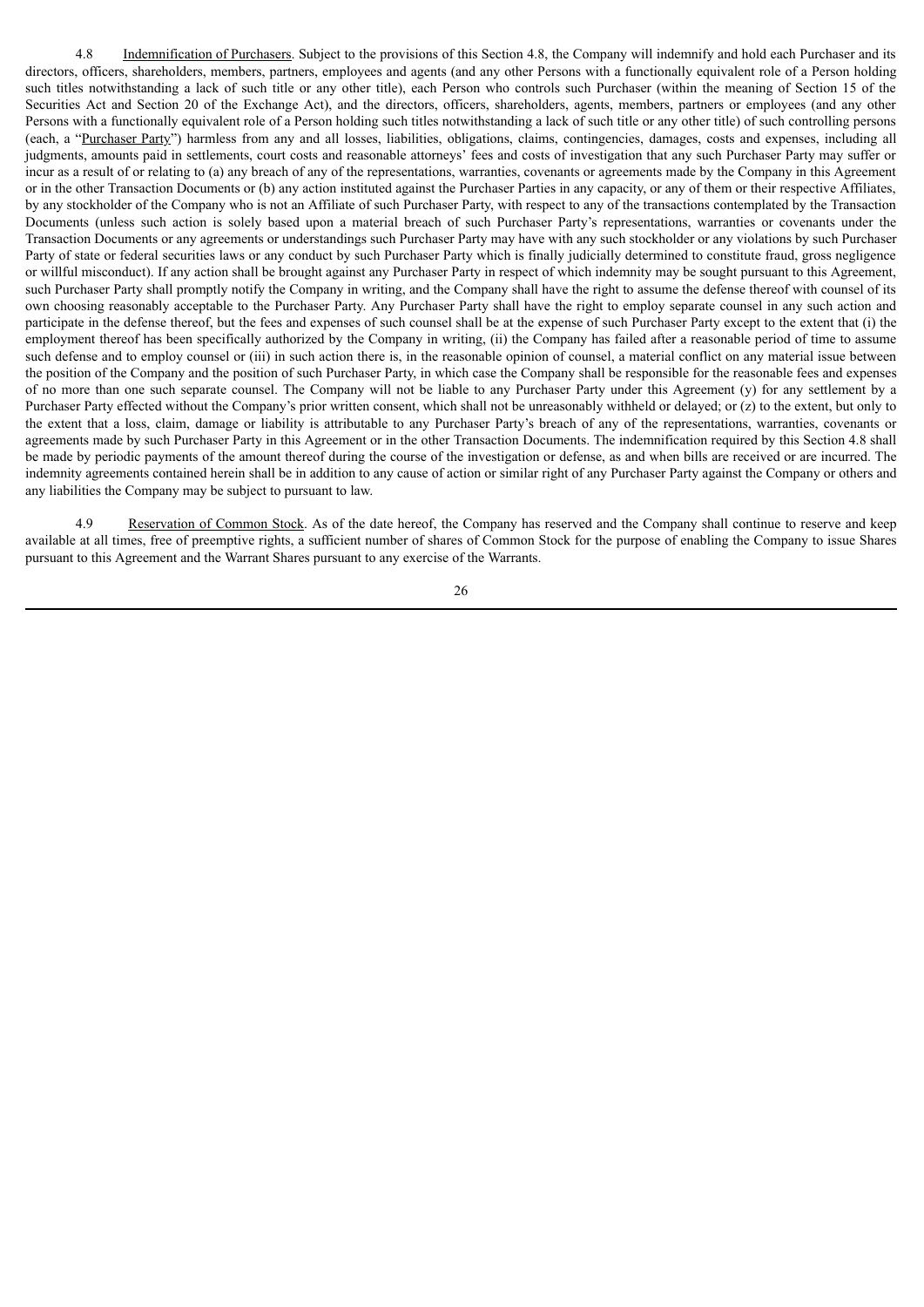4.10 Listing of Common Stock. The Company hereby agrees to use best efforts to maintain the listing or quotation of the Common Stock on the Trading Market on which it is currently listed, and concurrently with the Closing, the Company shall apply to list or quote all of the Shares and Warrant Shares on such Trading Market and promptly secure the listing of all of the Shares and Warrant Shares on such Trading Market. The Company further agrees, if the Company applies to have the Common Stock traded on any other Trading Market, it will then include in such application all of the Shares and Warrant Shares, and will take such other action as is necessary to cause all of the Shares and Warrant Shares to be listed or quoted on such other Trading Market as promptly as possible. The Company will then take all action reasonably necessary to continue the listing and trading of its Common Stock on a Trading Market and will comply in all respects with the Company's reporting, filing and other obligations under the bylaws or rules of the Trading Market. The Company agrees to maintain the eligibility of the Common Stock for electronic transfer through the Depository Trust Company or another established clearing corporation, including, without limitation, by timely payment of fees to the Depository Trust Company or such other established clearing corporation in connection with such electronic transfer.

# 4.11 [RESERVED]

4.12 Subsequent Equity Sales. From the date hereof until ninety (90) days following the Closing Date, neither the Company nor any Subsidiary (i) shall issue, enter into any agreement to issue or announce the issuance or proposed issuance of any shares of Common Stock or Common Stock Equivalents or (ii) shall file any registration statement or any amendment or supplement to any registration statement, other than the filing of the Prospectus and the Prospectus Supplement. Notwithstanding the foregoing, this Section 4.12 shall not apply in respect of an Exempt Issuance.

4.13 Equal Treatment of Purchasers. No consideration (including any modification of the Transaction Documents) shall be offered or paid to any Person to amend or consent to a waiver or modification of any provision of the Transaction Documents unless the same consideration is also offered to all of the parties to the Transaction Documents. For clarification purposes, this provision constitutes a separate right granted to each Purchaser by the Company and negotiated separately by each Purchaser, and is intended for the Company to treat the Purchasers as a class and shall not in any way be construed as the Purchasers acting in concert or as a group with respect to the purchase, disposition or voting of Securities or otherwise.

4.14 Certain Transactions and Confidentiality. Each Purchaser, severally and not jointly with the other Purchasers, covenants that neither it nor any Affiliate acting on its behalf or pursuant to any understanding with it will execute any purchases or sales, including Short Sales of any of the Company's securities during the period commencing with the execution of this Agreement and ending at such time that the transactions contemplated by this Agreement are first publicly announced pursuant to the initial press release as described in Section 4.4. Each Purchaser, severally and not jointly with the other Purchasers, covenants that until such time as the transactions contemplated by this Agreement are publicly disclosed by the Company pursuant to the initial press release as described in Section 4.4, such Purchaser will maintain the confidentiality of the existence and terms of this transaction and the information included in the Disclosure Schedules. Notwithstanding the foregoing and notwithstanding anything contained in this Agreement to the contrary, the Company expressly acknowledges and agrees that (i) no Purchaser makes any representation, warranty or covenant hereby that it will not engage in effecting transactions in any securities of the Company after the time that the transactions contemplated by this Agreement are first publicly announced pursuant to the initial press release as described in Section 4.4, (ii) no Purchaser shall be restricted or prohibited from effecting any transactions in any securities of the Company in accordance with applicable securities laws from and after the time that the transactions contemplated by this Agreement are first publicly announced pursuant to the initial press release as described in Section 4.4 and (iii) no Purchaser shall have any duty of confidentiality or duty not to trade in the securities of the Company to the Company, any of its Subsidiaries, or any of their respective officers, directors, employees, Affiliates, or agents, including, without limitation, the Placement Agent, after the issuance of the initial press release as described in Section 4.4. Notwithstanding the foregoing, in the case of a Purchaser that is a multi-managed investment vehicle whereby separate portfolio managers manage separate portions of such Purchaser's assets and the portfolio managers have no direct knowledge of the investment decisions made by the portfolio managers managing other portions of such Purchaser's assets, the covenant set forth above shall only apply with respect to the portion of assets managed by the portfolio manager that made the investment decision to purchase the Securities covered by this Agreement.

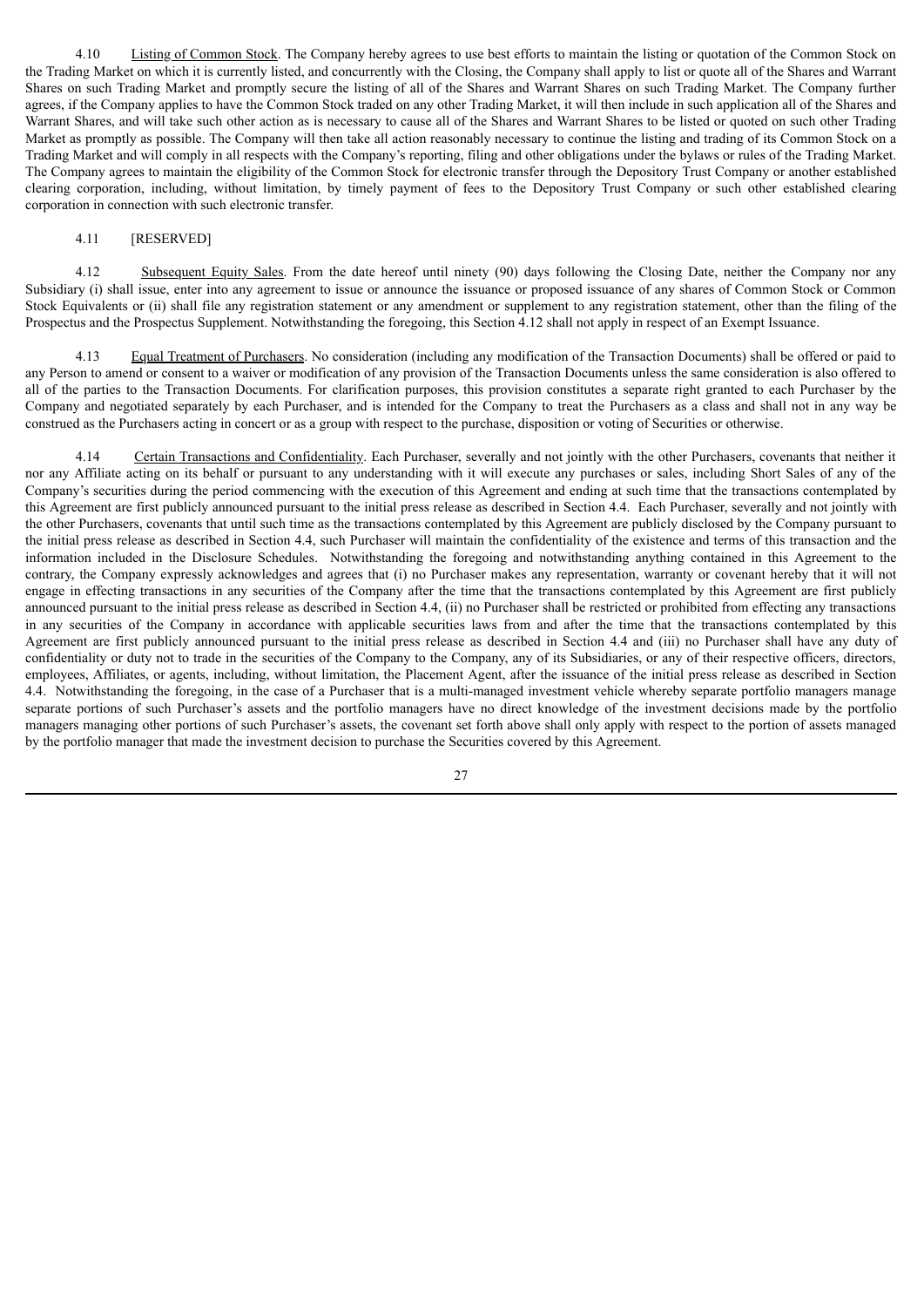4.15 Capital Changes. Until the one year anniversary of the Closing Date, the Company shall not undertake a reverse or forward stock split or reclassification of the Common Stock without the prior written consent of the Purchasers holding a majority in interest of the Shares, other than a stock split that, in the good faith determination of the Board of Directors, is required to enable the Company to comply with the required listing standards of the Company's principal Trading Market or with the initial listing requirements of another Trading Market.

4.16 Exercise Procedures. The form of Notice of Exercise included in the Warrants set forth the totality of the procedures required of the Purchasers in order to exercise the Warrants. No additional legal opinion, other information or instructions shall be required of the Purchasers to exercise their Warrants. Without limiting the preceding sentences, no ink-original Notice of Exercise shall be required, nor shall any medallion guarantee (or other type of guarantee or notarization) of any Notice of Exercise form be required in order to exercise the Warrants. No additional legal opinion, other information or instructions shall be required from the Purchasers to exercise their Warrants. The Company shall honor exercises of the Warrants and shall deliver Warrant Shares in accordance with the terms, conditions and time periods set forth in the Transaction Documents.

# **ARTICLE V.**

# MISCELLANEOUS

5.1 Termination. This Agreement may be terminated by any Purchaser, as to such Purchaser's obligations hereunder only and without any effect whatsoever on the obligations between the Company and the other Purchasers, by written notice to the other parties, if the Closing has not been consummated on or before the fifth (5th) Trading Day following the date hereof; provided, however, that no such termination will affect the right of any party to sue for any breach by any other party (or parties).

5.2 Fees and Expenses. Except as expressly set forth in the Transaction Documents to the contrary, each party shall pay the fees and expenses of its advisers, counsel, accountants and other experts, if any, and all other expenses incurred by such party incident to the negotiation, preparation, execution, delivery and performance of this Agreement. The Company shall pay all Transfer Agent fees (including, without limitation, any fees required for same-day processing of any instruction letter delivered by the Company and any exercise notice delivered by a Purchaser), stamp taxes and other taxes and duties levied in connection with the delivery of any Securities to the Purchasers.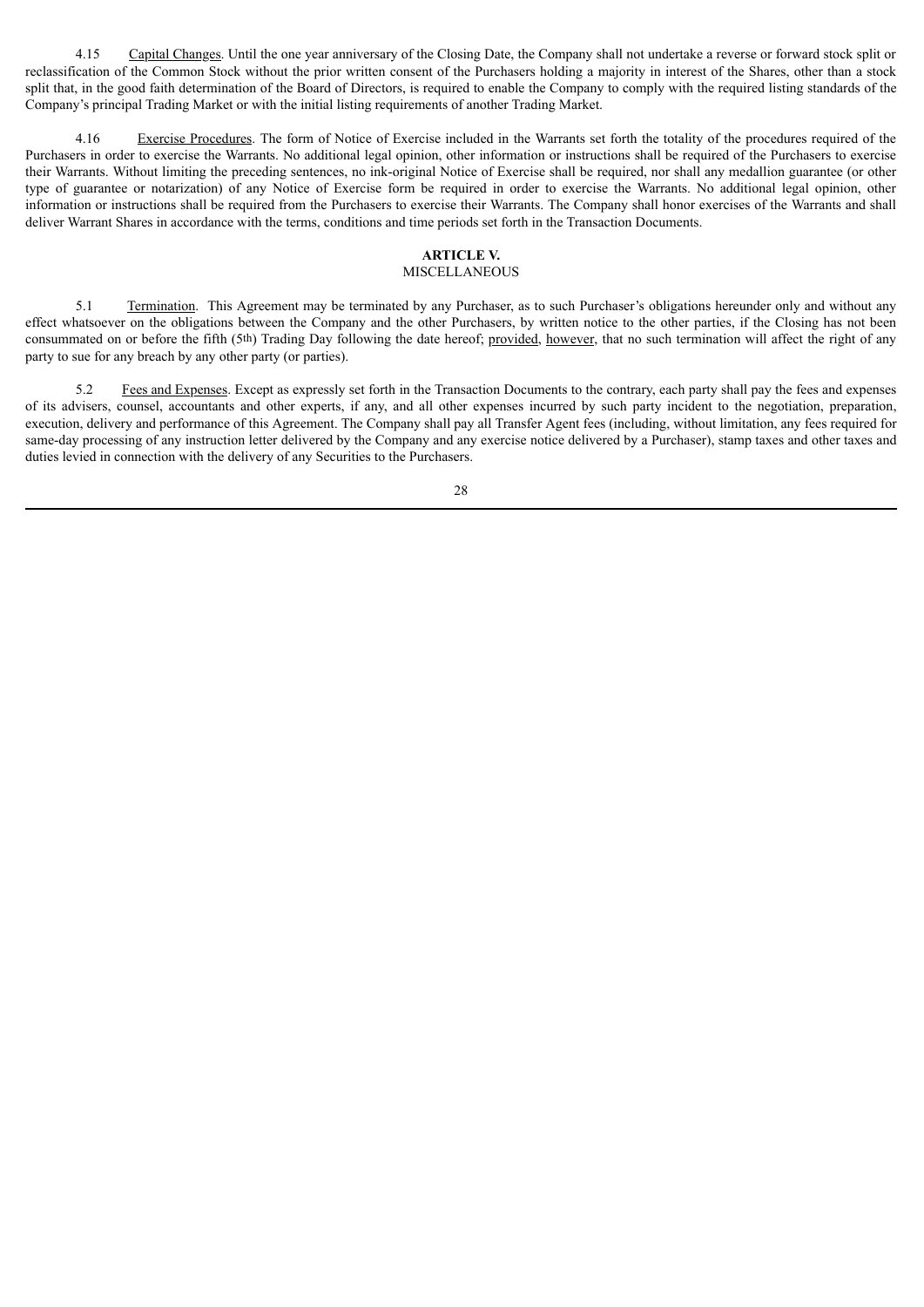5.3 Entire Agreement. The Transaction Documents, together with the exhibits and schedules thereto, the Prospectus and the Prospectus Supplement, contain the entire understanding of the parties with respect to the subject matter hereof and thereof and supersede all prior agreements and understandings, oral or written, with respect to such matters, which the parties acknowledge have been merged into such documents, exhibits and schedules.

5.4 Notices. Any and all notices or other communications or deliveries required or permitted to be provided hereunder shall be in writing and shall be deemed given and effective on the earliest of: (a) the time of transmission, if such notice or communication is delivered via facsimile at the facsimile number or email attachment at the email address as set forth on the signature pages attached hereto at or prior to 5:30 p.m. (New York City time) on a Trading Day, (b) the next Trading Day after the time of transmission, if such notice or communication is delivered via facsimile at the facsimile number or email attachment at the email address as set forth on the signature pages attached hereto on a day that is not a Trading Day or later than 5:30 p.m. (New York City time) on any Trading Day, (c) the second (2nd) Trading Day following the date of mailing, if sent by U.S. nationally recognized overnight courier service or (d) upon actual receipt by the party to whom such notice is required to be given. The address for such notices and communications shall be as set forth on the signature pages attached hereto. To the extent that any notice provided pursuant to any Transaction Document constitutes, or contains, material, non-public information regarding the Company or any Subsidiaries, the Company shall simultaneously file such notice with the Commission pursuant to a Current Report on Form 8-K.

5.5 Amendments; Waivers. No provision of this Agreement may be waived, modified, supplemented or amended except in a written instrument signed, in the case of an amendment, by the Company and Purchasers which purchased at least 50.1% in interest of the Shares based on the initial Subscription Amounts hereunder (or, prior to the Closing, the Company and each Purchaser) or, in the case of a waiver, by the party against whom enforcement of any such waived provision is sought, provided that if any amendment, modification or waiver disproportionately and adversely impacts a Purchaser (or group of Purchasers), the consent of such disproportionately impacted Purchaser (or group of Purchasers) shall also be required. No waiver of any default with respect to any provision, condition or requirement of this Agreement shall be deemed to be a continuing waiver in the future or a waiver of any subsequent default or a waiver of any other provision, condition or requirement hereof, nor shall any delay or omission of any party to exercise any right hereunder in any manner impair the exercise of any such right. Any proposed amendment or waiver that disproportionately, materially and adversely affects the rights and obligations of any Purchaser relative to the comparable rights and obligations of the other Purchasers shall require the prior written consent of such adversely affected Purchaser. Any amendment effected in accordance with this Section 5.5 shall be binding upon each Purchaser and holder of Securities and the Company.

5.6 Headings. The headings herein are for convenience only, do not constitute a part of this Agreement and shall not be deemed to limit or affect any of the provisions hereof.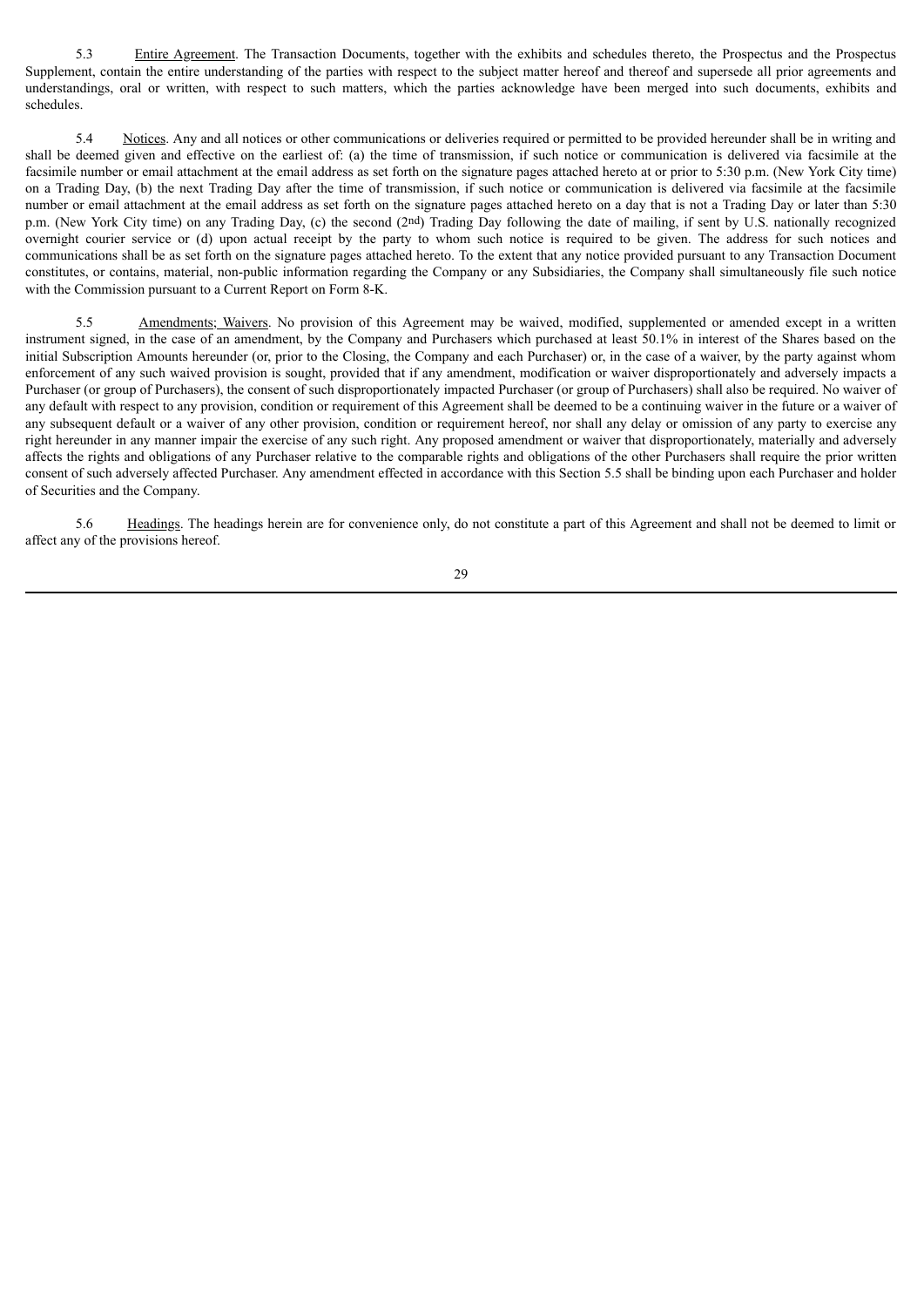5.7 Successors and Assigns. This Agreement shall be binding upon and inure to the benefit of the parties and their successors and permitted assigns. The Company may not assign this Agreement or any rights or obligations hereunder without the prior written consent of each Purchaser (other than by merger). Any Purchaser may assign any or all of its rights under this Agreement to any Person to whom such Purchaser assigns or transfers any Securities, provided that such transferee agrees in writing to be bound, with respect to the transferred Securities, by the provisions of the Transaction Documents that apply to the "Purchasers."

5.8 No Third-Party Beneficiaries. The Placement Agent shall be the third party beneficiary of the representations and warranties of the Company in Section 3.1 and the representations and warranties of the Purchasers in Section 3.2. This Agreement is intended for the benefit of the parties hereto and their respective successors and permitted assigns and is not for the benefit of, nor may any provision hereof be enforced by, any other Person, except as otherwise set forth in Section 4.8 and this Section 5.8.

5.9 Governing Law. All questions concerning the construction, validity, enforcement and interpretation of the Transaction Documents shall be governed by and construed and enforced in accordance with the internal laws of the State of New York, without regard to the principles of conflicts of law thereof. Each party agrees that all legal Proceedings concerning the interpretations, enforcement and defense of the transactions contemplated by this Agreement and any other Transaction Documents (whether brought against a party hereto or its respective affiliates, directors, officers, shareholders, partners, members, employees or agents) shall be commenced exclusively in the state and federal courts sitting in the City of New York. Each party hereby irrevocably submits to the exclusive jurisdiction of the state and federal courts sitting in the City of New York, Borough of Manhattan for the adjudication of any dispute hereunder or in connection herewith or with any transaction contemplated hereby or discussed herein (including with respect to the enforcement of any of the Transaction Documents), and hereby irrevocably waives, and agrees not to assert in any Action or Proceeding, any claim that it is not personally subject to the jurisdiction of any such court, that such Action or Proceeding is improper or is an inconvenient venue for such Proceeding. Each party hereby irrevocably waives personal service of process and consents to process being served in any such Action or Proceeding by mailing a copy thereof via registered or certified mail or overnight delivery (with evidence of delivery) to such party at the address in effect for notices to it under this Agreement and agrees that such service shall constitute good and sufficient service of process and notice thereof. Nothing contained herein shall be deemed to limit in any way any right to serve process in any other manner permitted by law. If any party shall commence an Action or Proceeding to enforce any provisions of the Transaction Documents, then, in addition to the obligations of the Company under Section 4.8, the prevailing party in such Action or Proceeding shall be reimbursed by the non-prevailing party for its reasonable attorneys' fees and other costs and expenses incurred with the investigation, preparation and prosecution of such Action or Proceeding.

5.10 Survival. The representations and warranties contained herein shall survive the Closing and the delivery of the Securities.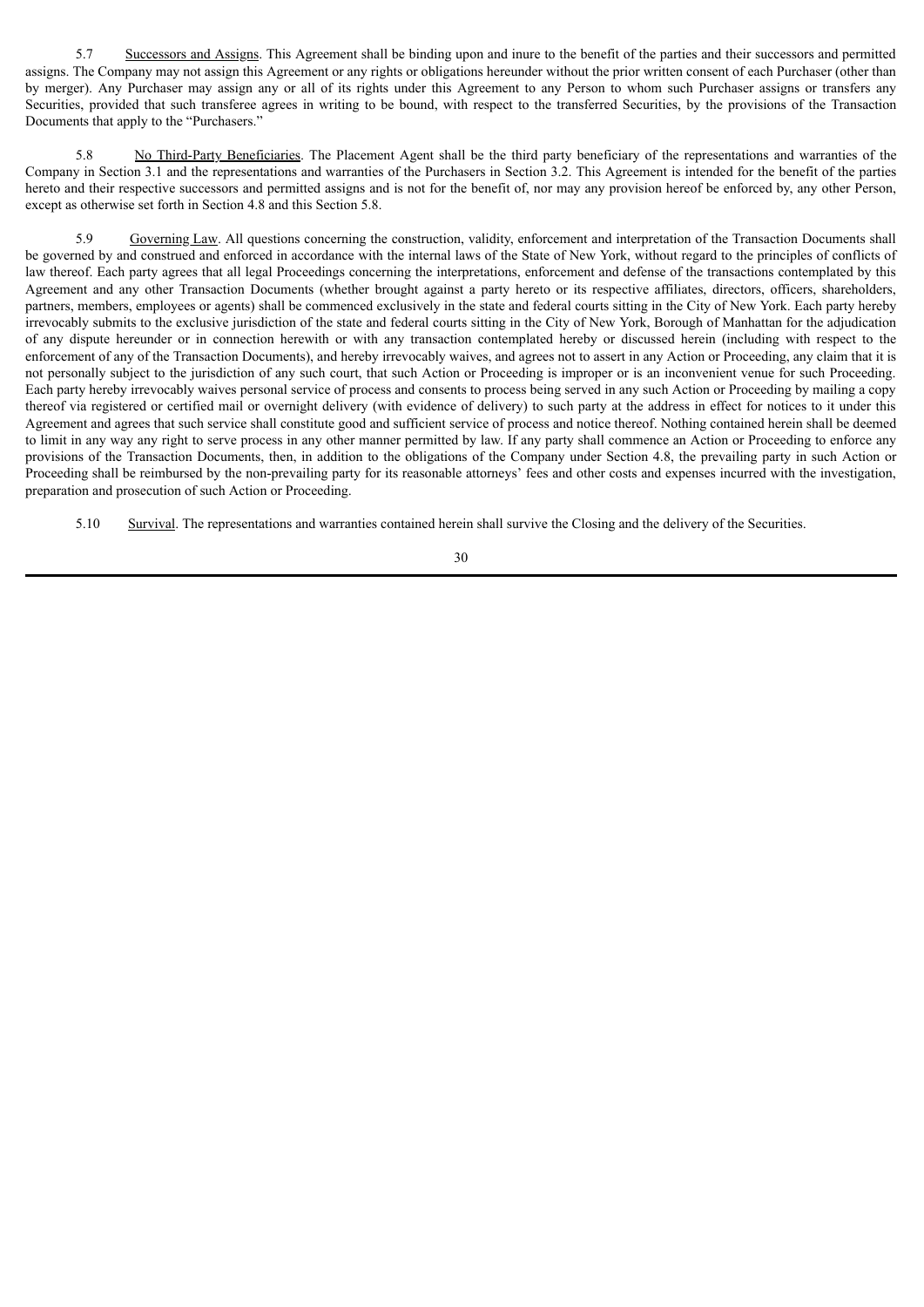5.11 Execution. This Agreement may be executed in two or more counterparts, all of which when taken together shall be considered one and the same agreement and shall become effective when counterparts have been signed by each party and delivered to each other party, it being understood that the parties need not sign the same counterpart. In the event that any signature is delivered by facsimile transmission or by e-mail delivery of a ".pdf" format data file, such signature shall create a valid and binding obligation of the party executing (or on whose behalf such signature is executed) with the same force and effect as if such facsimile or ".pdf" signature page were an original thereof.

5.12 Severability. If any term, provision, covenant or restriction of this Agreement is held by a court of competent jurisdiction to be invalid, illegal, void or unenforceable, the remainder of the terms, provisions, covenants and restrictions set forth herein shall remain in full force and effect and shall in no way be affected, impaired or invalidated, and the parties hereto shall use their commercially reasonable efforts to find and employ an alternative means to achieve the same or substantially the same result as that contemplated by such term, provision, covenant or restriction. It is hereby stipulated and declared to be the intention of the parties that they would have executed the remaining terms, provisions, covenants and restrictions without including any of such that may be hereafter declared invalid, illegal, void or unenforceable.

5.13 Rescission and Withdrawal Right. Notwithstanding anything to the contrary contained in (and without limiting any similar provisions of) any of the other Transaction Documents, whenever any Purchaser exercises a right, election, demand or option under a Transaction Document and the Company does not timely perform its related obligations within the periods therein provided, then such Purchaser may rescind or withdraw, in its sole discretion from time to time upon written notice to the Company, any relevant notice, demand or election in whole or in part without prejudice to its future actions and rights; provided, however, that, in the case of a rescission of an exercise of a Warrant, the applicable Purchaser shall be required to return any shares of Common Stock subject to any such rescinded exercise notice concurrently with the return to such Purchaser of the aggregate exercise price paid to the Company for such shares and the restoration of such Purchaser's right to acquire such shares pursuant to such Purchaser's Warrant (including, issuance of a replacement warrant certificate evidencing such restored right).

5.14 Replacement of Securities. If any certificate or instrument evidencing any Securities is mutilated, lost, stolen or destroyed, the Company shall issue or cause to be issued in exchange and substitution for and upon cancellation thereof (in the case of mutilation), or in lieu of and substitution therefor, a new certificate or instrument, but only upon receipt of evidence reasonably satisfactory to the Company of such loss, theft or destruction. The applicant for a new certificate or instrument under such circumstances shall also pay any reasonable third-party costs (including customary indemnity) associated with the issuance of such replacement Securities.

5.15 Remedies. In addition to being entitled to exercise all rights provided herein or granted by law, including recovery of damages, each of the Purchasers and the Company will be entitled to specific performance under the Transaction Documents. The parties agree that monetary damages may not be adequate compensation for any loss incurred by reason of any breach of obligations contained in the Transaction Documents and hereby agree to waive and not to assert in any Action for specific performance of any such obligation the defense that a remedy at law would be adequate.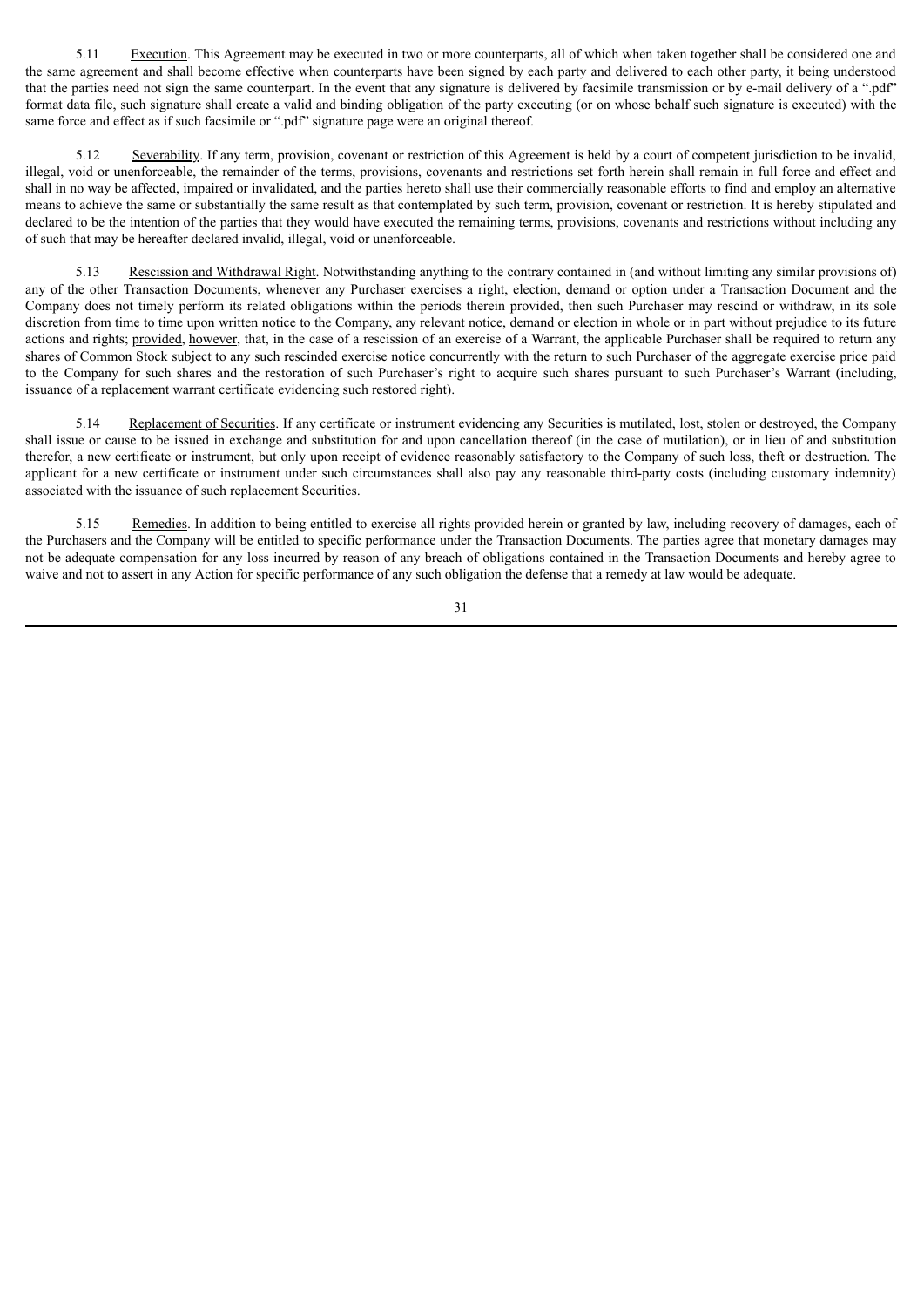5.16 Payment Set Aside. To the extent that the Company makes a payment or payments to any Purchaser pursuant to any Transaction Document or a Purchaser enforces or exercises its rights thereunder, and such payment or payments or the proceeds of such enforcement or exercise or any part thereof are subsequently invalidated, declared to be fraudulent or preferential, set aside, recovered from, disgorged by or are required to be refunded, repaid or otherwise restored to the Company, a trustee, receiver or any other Person under any law (including, without limitation, any bankruptcy law, state or federal law, common law or equitable cause of action), then to the extent of any such restoration the obligation or part thereof originally intended to be satisfied shall be revived and continued in full force and effect as if such payment had not been made or such enforcement or setoff had not occurred.

5.17 Independent Nature of Purchasers' Obligations and Rights. The obligations of each Purchaser under any Transaction Document are several and not joint with the obligations of any other Purchaser, and no Purchaser shall be responsible in any way for the performance or non-performance of the obligations of any other Purchaser under any Transaction Document. Nothing contained herein or in any other Transaction Document, and no action taken by any Purchaser pursuant hereto or thereto, shall be deemed to constitute the Purchasers as a partnership, an association, a joint venture or any other kind of entity, or create a presumption that the Purchasers are in any way acting in concert or as a group with respect to such obligations or the transactions contemplated by the Transaction Documents. Each Purchaser shall be entitled to independently protect and enforce its rights including, without limitation, the rights arising out of this Agreement or out of the other Transaction Documents, and it shall not be necessary for any other Purchaser to be joined as an additional party in any Proceeding for such purpose. Each Purchaser has been represented by its own separate legal counsel in its review and negotiation of the Transaction Documents. For reasons of administrative convenience only, each Purchaser and its respective counsel have chosen to communicate with the Company through EGS. EGS does not represent any of the Purchasers and only represents the Placement Agent. The Company has elected to provide all Purchasers with the same terms and Transaction Documents for the convenience of the Company and not because it was required or requested to do so by any of the Purchasers. It is expressly understood and agreed that each provision contained in this Agreement and in each other Transaction Document is between the Company and a Purchaser, solely, and not between the Company and the Purchasers collectively and not between and among the Purchasers.

5.18 Liquidated Damages. The Company's obligations to pay any partial liquidated damages or other amounts owing under the Transaction Documents is a continuing obligation of the Company and shall not terminate until all unpaid partial liquidated damages and other amounts have been paid notwithstanding the fact that the instrument or security pursuant to which such partial liquidated damages or other amounts are due and payable shall have been canceled.

5.19 Saturdays, Sundays, Holidays, etc.If the last or appointed day for the taking of any action or the expiration of any right required or granted herein shall not be a Business Day, then such action may be taken or such right may be exercised on the next succeeding Business Day.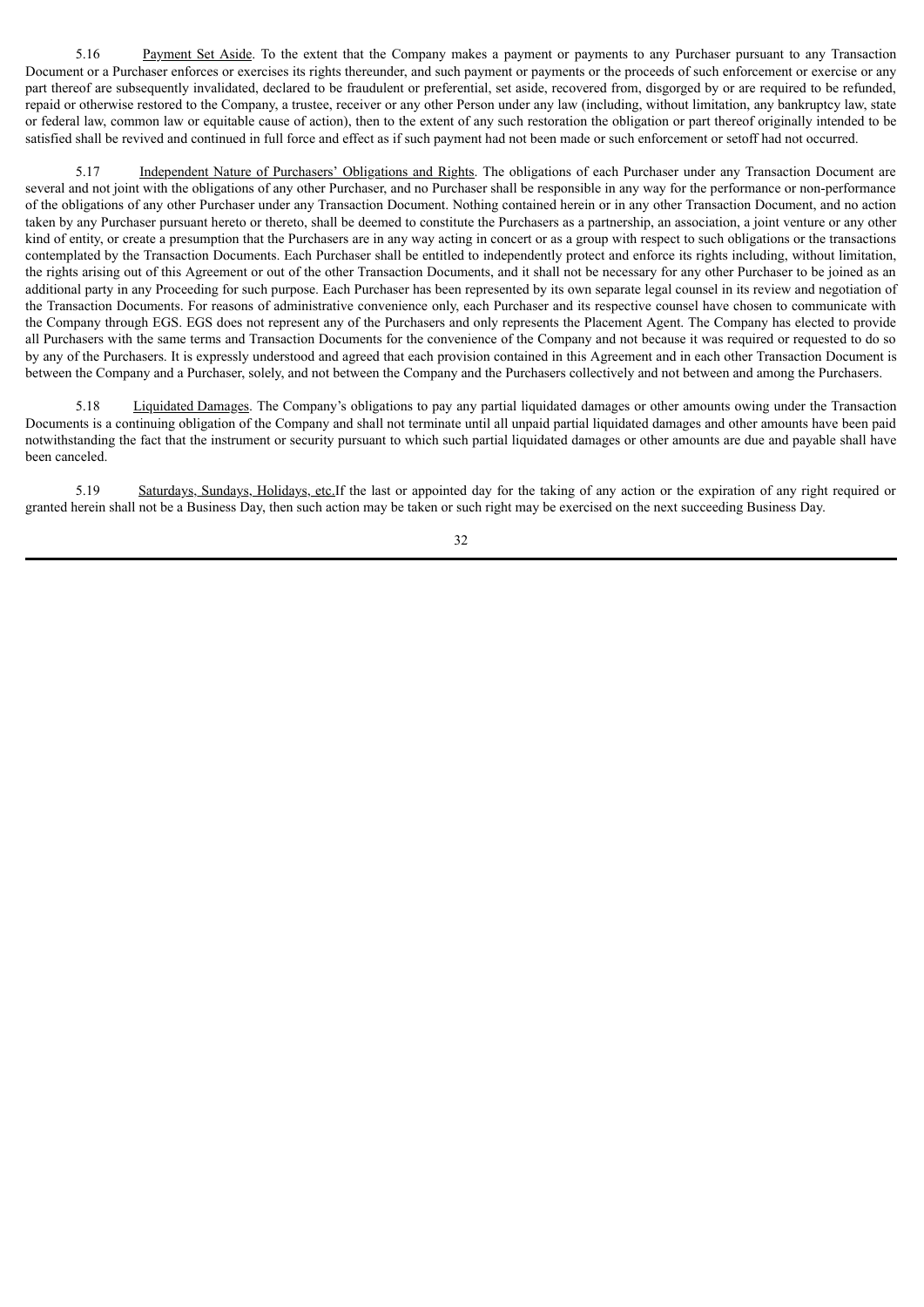5.20 Construction. The parties agree that each of them and/or their respective counsel have reviewed and had an opportunity to revise the Transaction Documents and, therefore, the normal rule of construction to the effect that any ambiguities are to be resolved against the drafting party shall not be employed in the interpretation of the Transaction Documents or any amendments thereto. In addition, each and every reference to share prices and shares of Common Stock in any Transaction Document shall be subject to adjustment for reverse and forward stock splits, stock dividends, stock combinations and other similar transactions of the Common Stock that occur after the date of this Agreement.

# 5.21 **WAIVER OF JURY TRIAL. IN ANY ACTION, SUIT, OR PROCEEDING IN ANY JURISDICTION BROUGHT BY ANY PARTY AGAINST ANY OTHER PARTY, THE PARTIES EACH KNOWINGLY AND INTENTIONALLY, TO THE GREATEST EXTENT PERMITTED BY APPLICABLE LAW, HEREBY ABSOLUTELY, UNCONDITIONALLY, IRREVOCABLY AND EXPRESSLY WAIVES FOREVER TRIAL BY JURY.**

*(Signature Pages Follow)*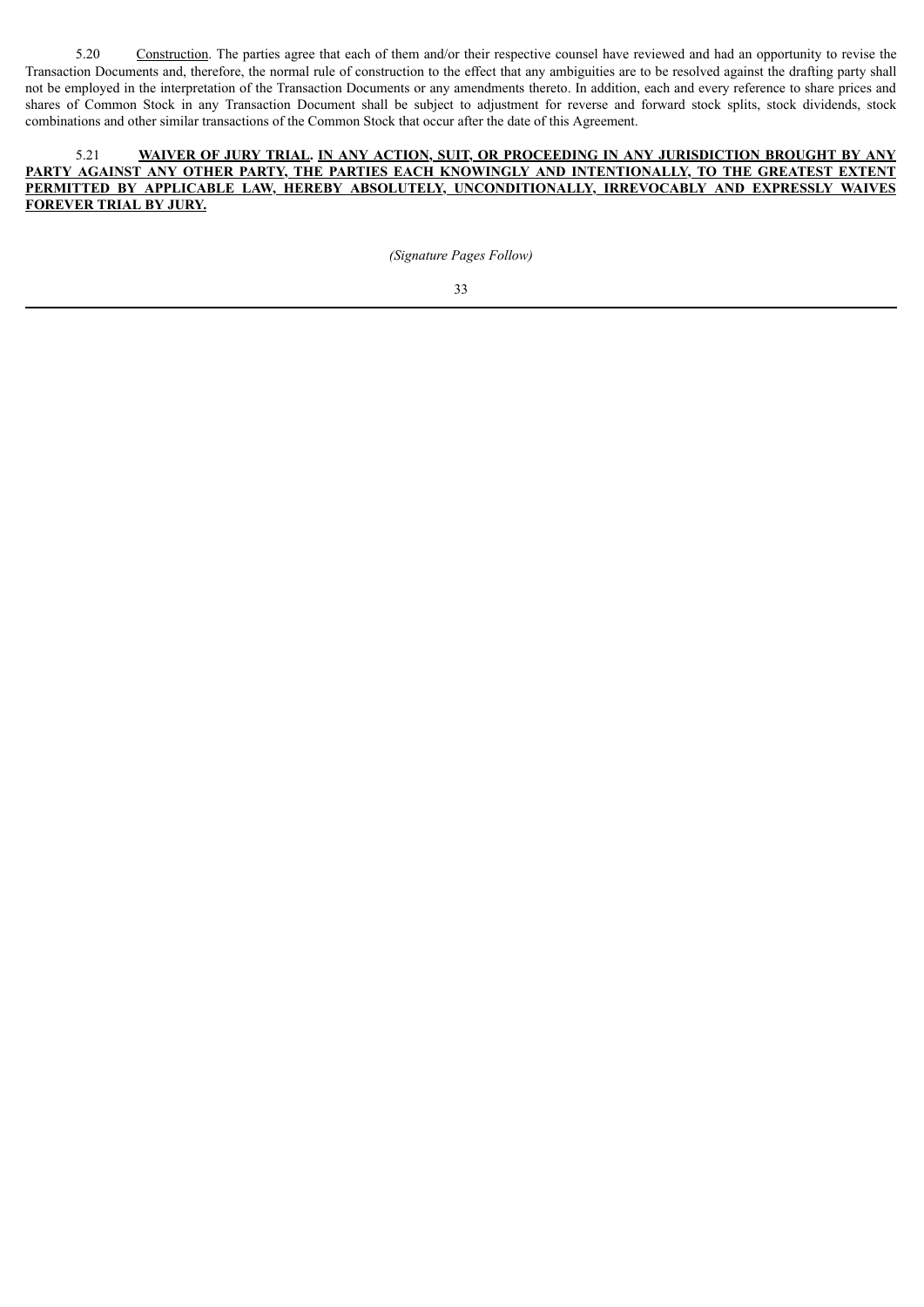IN WITNESS WHEREOF, the parties hereto have caused this Securities Purchase Agreement to be duly executed by their respective authorized signatories as of the date first indicated above.

By:

Name: Title: With a copy to (which shall not constitute notice):

Perkins Coie LLP 1900 Sixteenth Street, Suite 1400 Denver, Colorado 80202-5255 Attention: Ned Prusse Email: nprusse@perkinscoie.com

> [REMAINDER OF PAGE INTENTIONALLY LEFT BLANK SIGNATURE PAGE FOR PURCHASER FOLLOWS]

# 34

**GEVO, INC.** Address for Notice:

E-Mail: Fax: